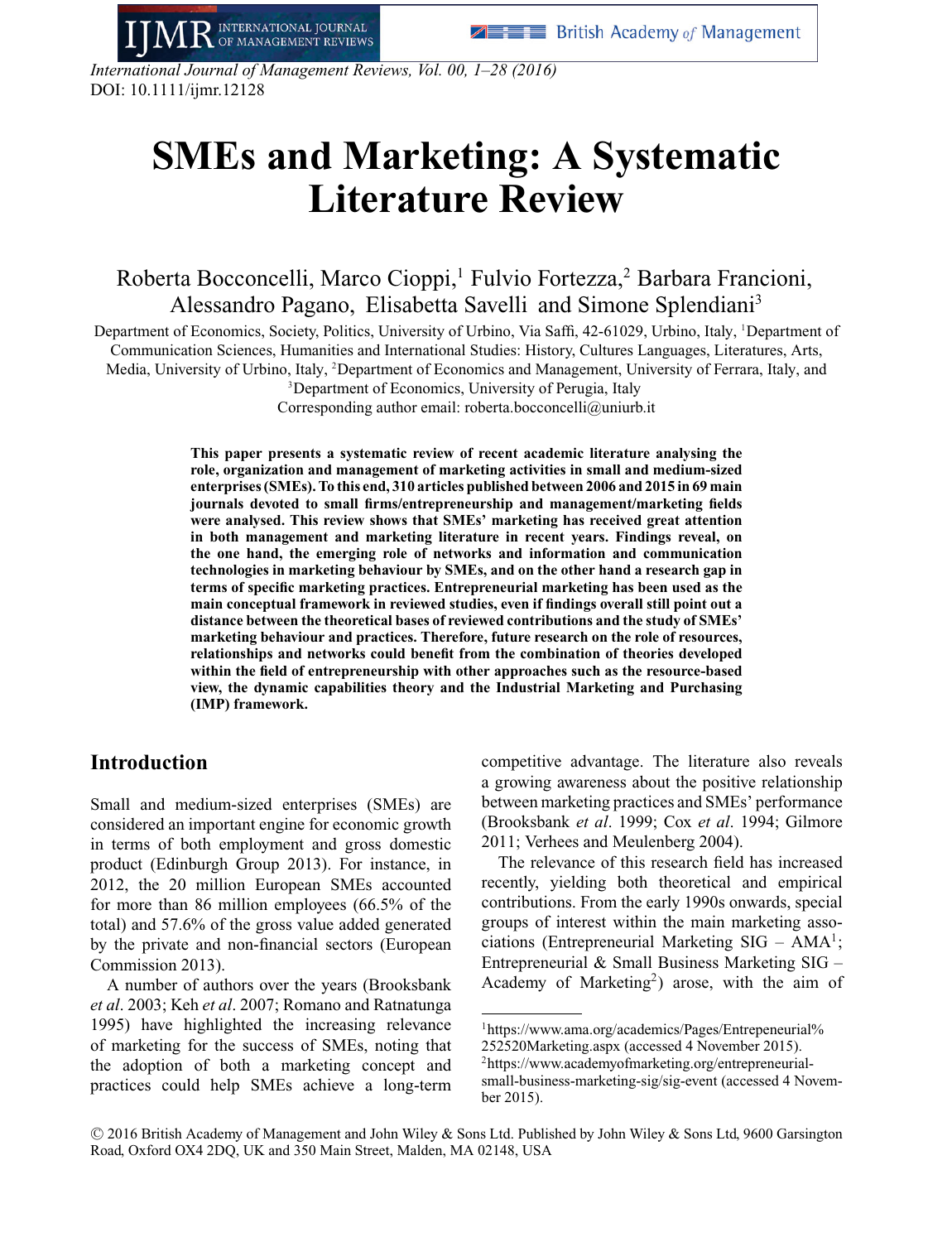investigating the marketing–entrepreneurship interface (Bjerke and Hultman 2002; Fayolle 2007; Sethna *et al*. 2013). Moreover, specific patterns and approaches implemented by SMEs with regard to marketing activities have been recognized in various empirical studies (Fuller 1994; Gilmore *et al*. 2001; Hogarth-Scott *et al*. 1996; O'Dwyer *et al*. 2009).

During recent decades, several phenomena, such as globalization, increasing competition and the financial crisis, caused important market changes, which in turn affected SMEs' behaviour and ability to compete. Within this scenario, there is, to our knowledge, a lack of systematic reviews providing an in-depth understanding of how SMEs relate to their markets. Some contributions have reviewed existing literature focusing on specific marketing topics, such as market orientation (MO) (Golann 2006), the role of networking in competition between SMEs (O'Donnell 2014) and the role of marketing in the internationalization process of SMEs (Papadopoulos and Martín Martín 2011; Styles and Seymour 2006). Others have focused on how SMEs relate to their markets, offering conceptual developments mainly within the entrepreneurial marketing field (Gilmore 2011; Gilmore *et al*. 2013; Hills and Hultman 2011; Kraus *et al*. 2012; Miles *et al*. 2015). Moreover, few papers have presented a critical analysis of the background literature on SME marketing (O'Donnell 2011). Therefore, understanding of how the concept of marketing is seen and put into practice in SMEs is still sketchy, remaining an issue of interest among academics and practitioners (Blackburn and Kovalainen 2009; Reijonen 2010). To fill this gap, a systematic review of marketing and SMEs is needed, regardless of specific approaches and marketing topics. Hence, we conducted a detailed examination of the role, organization and management of marketing in SMEs, through the adoption of a general framework widely recognized in the marketing literature, which encompasses both strategic and operational marketing processes and the specificities of SMEs' market approach. This provides useful insights into emerging marketing behaviour and practices among SMEs that could successfully meet the challenges of the current complex market scenario.

To this end, 310 articles published between 2006 and 2015 in 69 main journals devoted to the small firms/entrepreneurship and marketing/management fields, have been analysed.

The paper is divided into seven sections. The second section presents the boundaries of the study, highlighting some core concepts about marketing and SMEs. The third section focuses on the research objectives and the literature review methodology, outlining the journal selection criteria and the main steps adopted in the examination of article contents. The fourth section develops the analysis of selected articles, which are grouped around the marketing concept (i.e. small firm MO) and the main marketing processes: marketing information, strategic marketing, and operational marketing. The fifth section discusses the results of the literature review, highlighting research achievements and emerging topics. The sixth section suggests directions for future research, while the final section highlights limitations of the study and provides concluding remarks.

# **SMEs and marketing: the context of analysis**

There is no standard universal definition of what constitutes an SME. According to the European Commission (2003), SMEs are those firms with fewer than 250 employees and have an annual turnover not exceeding €50 million or an annual balance sheet not exceeding  $E$ 43 million. In countries of the East and Far East, four criteria have been generally used to define an SME: number of employees, annual turnover, assets and capital. In these countries, however, sector-specific criteria are additionally used, leading to different definitions of SMEs among APEC members (APEC 2010). In the USA, the Small Business Administration provides some 'size standards' in terms of number of employees and annual turnover. On average, companies that have fewer than 500 employees are considered to be SMEs, but big differences in terms of turnover and number of employees are found among different industries (US SBA 2010). Therefore, industry is the criterion that distinguishes European SMEs from Asian and North American ones.

Despite these differences, it is agreed in the worldwide business literature that SMEs show some common qualitative features, such as limited financial, human, material and informational resources (Rogers 1990; Shrader *et al*. 1989; Welsh and White 1981). Under these constraints, they tend to be more creative, innovative and flexible than larger ones (Evans and Moutinho 1999). Moreover, they are evolutionary, face continuous uncertainty, do not plan formally (Bennett 1993) and have a highly personalized management style (Stokes and Fitchew 1997).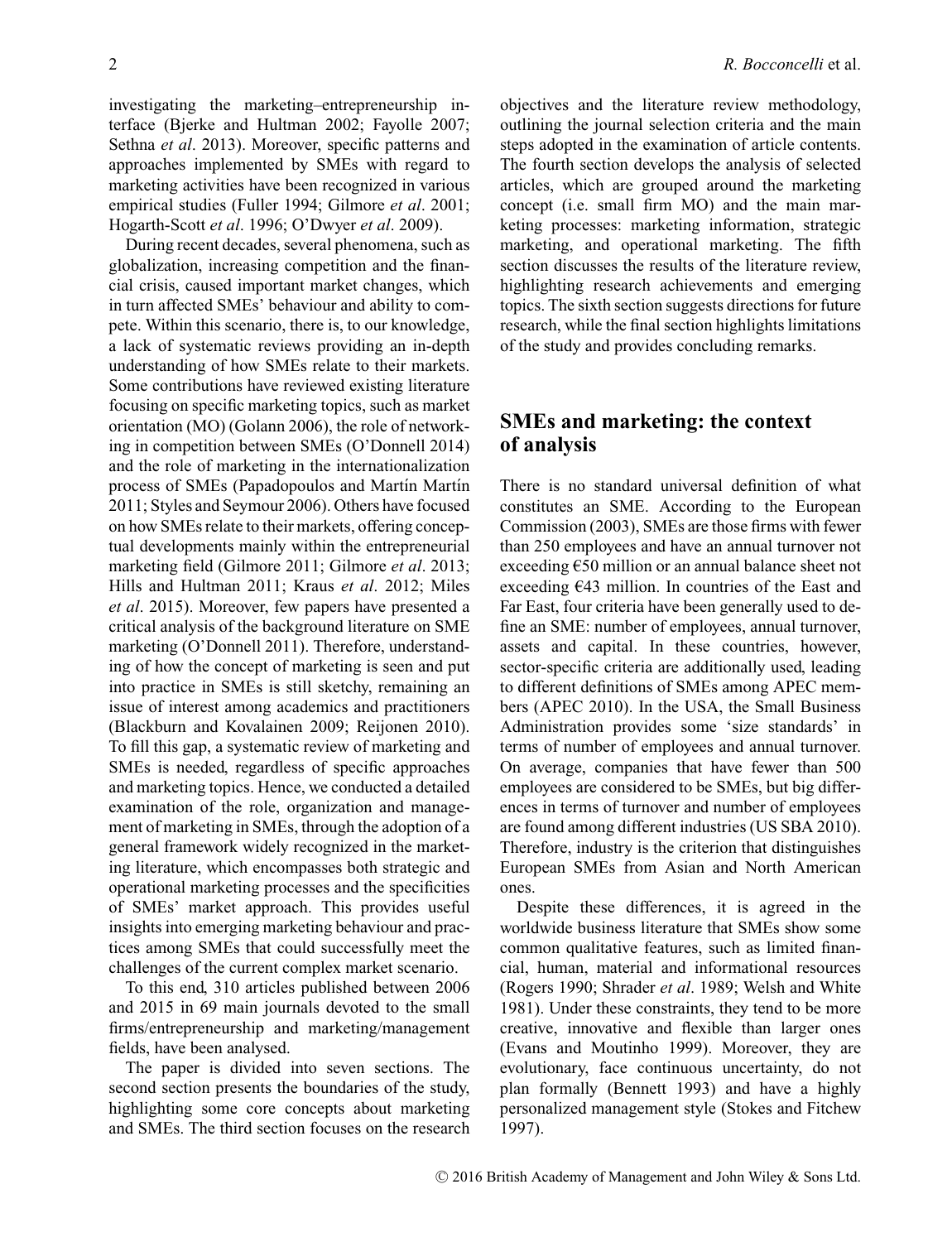While highlighting these qualitative characteristics, researchers tend to examine SMEs as a 'unitary object of analysis', rarely distinguishing between 'small' and 'medium' size. Attempts made in some European studies to consider medium-sized firms as an autonomous conceptual category are few (Coltorti *et al*. 2013; Muzyka *et al*. 1997; Snaith and Walker 2002). Most marketing studies devoted to SMEs have made no distinction between small and medium-sized enterprises (Gilmore *et al*. 2013).

Although large firms have always received greater attention, interest in the study of marketing in the context of small business rose at the beginning of the 1980s. Previously, marketing theories on SMEs were based on the application of marketing models used for large companies, which considered small firms to be only scaled-down versions of larger ones (Carson and Cromie 1989; Chaston and Mangles 2002).

Since then, various contributions have emerged, often focused on specific topics, notably an increasing effort to synthesize the entrepreneurial connotation of marketing in SMEs (Sethna *et al*. 2013). Two main interconnected streams of studies can be identified: analysis of the peculiarities of SMEs' marketing behaviour and practices and how they impact on their performance; and the attempt to develop an ad hoc marketing approach for SMEs.

With regard to the first group of studies, research focuses on the analysis of SMEs' subjective attributes, such as the specific nature of their entrepreneurial behaviour and activity (Becherer *et al*. 2003; Carson and Gilmore 2000; Hills *et al*. 2008; Jones and Rowley 2011; Leppard and McDonald 1991; Morris and Lewis 1995) or the 'ownermanager's attitude to, experience of and expertise in marketing' (Mc Cartan-Quinn and Carson 2003, p. 206). Others focus on the typical limitations of SMEs (e.g. poor cash flow, lack of marketing specialists), which impair their ability to exploit marketing potential (Carson and Cromie 1989; Gilmore *et al*. 2001; Merrilees *et al*. 2011; Reijonen 2010; Verhees and Meulenberg 2004). As a result, marketing processes in SMEs seem to be simpler, more informal and more instinctive than in larger firms (Carson 2000, 2001; Gilmore *et al*. 2001) and specific marketing practices emerge (Carson *et al*. 1995; Davis *et al*. 1985; Hill and Wright 2001; Reijonen and Laukkanen 2010).

The second group of studies engaged with the development of an ad hoc marketing approach for SMEs, given their specific characteristics: entrepreneurial marketing (EM). It is characteristically

situation-specific without pre-planning activity. It implies the use of specific practices – in line with the decision-making processes of SMEs – and emphasizes the role of the entrepreneur, whose professional experience, creativity, propensity for innovation, dynamism, intuition and natural ability to listen to customers are seen as primary sources of competitiveness (Mc Cartan-Quinn and Carson 2003; Shaw and Carson 1995). It also emphasizes relationships and networks as fundamental elements in the management of the SME–market interface (Gilmore *et al*. 2001; Hanna and Walsh 2008; Zontanos and Anderson 2004). Recently EM has been defined as 'a spirit, an orientation, as well as a process of passionately pursuing opportunities and launching and growing ventures that create perceived customer value through relationships by employing innovativeness, creativity, selling, market immersion, networking and flexibility' (Sethna *et al*. 2013, p. xix). EM thus developed over the years as a comprehensive concept, particularly able to fit the small business context, but also fruitful for any company facing the current market challenges, as it is based on the involvement of different capabilities in the management of marketing activities (Fillis 2010; Hills *et al*. 2008; Hultman and Hills 2011; Miles *et al*. 2011; Morris *et al*. 2002).

Researchers involved in the development of the EM concept tend to adopt a normative approach, recognizing it as the more appropriate marketing approach for SMEs, based on the traditional strengths of entrepreneurial activity, such as innovativeness and creativity, as well as on the potential of networks to enhance SMEs' marketing management. However, in some cases, EM seems to fail to capture the actual behaviour of SMEs with respect to their markets (Gilmore 2011; Hill and Wright 2000; Hills *et al*. 2008; Jones and Rowley 2011; Stokes 2000). Recent contributions attempt to shed light on the contextual dimension of entrepreneurship–marketing interface along the business–life cycle (Lam and Harker 2015).

## **Approach to the review**

Articles for analysis in this study were gathered from journals for the ten-year period 2006–2015. This time range is in line with other literature reviews (Gorman *et al*. 1997; Tracey 2014). Moreover, it encompasses a rich and fast-changing scenario for SMEs: from the early 2000s, when SMEs began to consolidate their position in the market by exploiting the development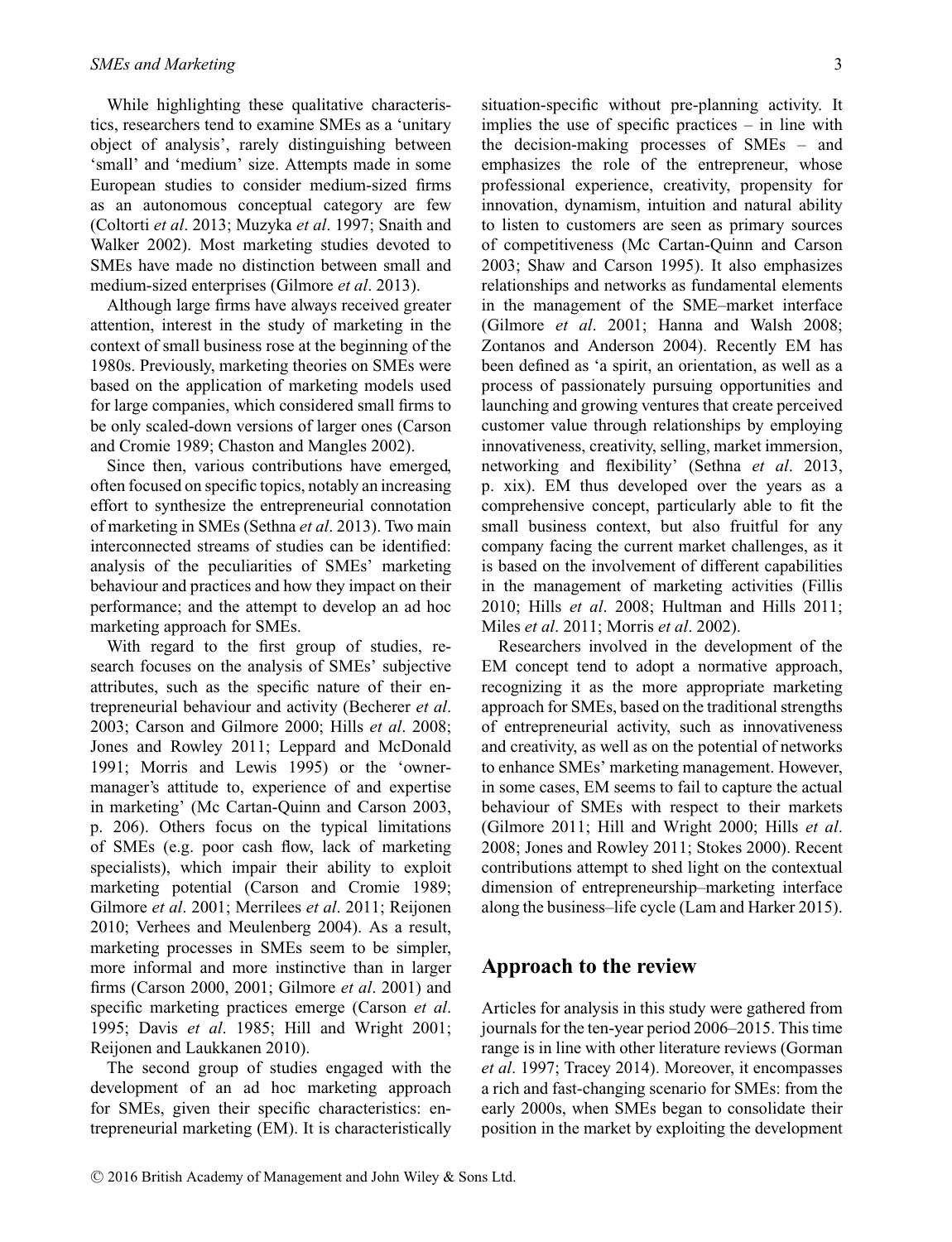#### *Table 1. Selected journals*

Small business journals

- 1. Journal of Business Venturing
- 2. Entrepreneurship: Theory and Practice
- 3. Journal of Small Business Management
- 4. Small Business Economics
- 5. Entrepreneurship & Regional Development

#### Marketing/management journals

Journals listed from Hult *et al*. (2009) ranking:

- 1. Journal of Marketing
- 2. Journal of Marketing Research
- 3. Journal of Consumer Research
- 4. Marketing Science
- 5. Journal of the Academy of Marketing Science
- 6. Harvard Business Review
- 7. Journal of Retailing
- 8. Management Science
- 9. International Journal of Research in Marketing
- 10. Journal of Consumer Psychology
- 11. Marketing Letters
- 12. Advances in Consumer Research
- 13. Journal of Business Research
- 14. Sloan Management Review
- 15. Journal of Advertising
- 16. European Journal of Marketing
- 17. Psychology and Marketing
- 18. Journal of Public Policy and Marketing
- 19. Journal of Service Research
- 20. Journal of Advertising Research
- 21. Journal of International Business Studies
- 22. Industrial Marketing Management
- 23. Journal of Product Innovation Management
- 24. California Management Review
- 25. Journal of Marketing Management
- 6. International Small Business Journal
- 7. Journal of International Entrepreneurship
- 8. Journal of Small Business and Enterprise Development
- 9. Strategic Entrepreneurship Journal
- 10. Journal of Research in Marketing and Entrepreneurship
- 26. Journal of International Marketing
- 27. Journal of Interactive Marketing
- 28. International Marketing Review
- 29. Journal of Business
- 30. Quantitative Marketing and Economics
- 31. International Journal of Market Research
- 32. Journal of Business-to-Business Marketing
- 33. Journal of Business & Industrial Marketing
- 34. Journal of Personal Selling & Sales management
- 35. Marketing Management
- 36. Journal of Business Ethics
- 37. Journal of Economic Psychology
- 38. Journal of Services Marketing
- 39. Decision Sciences
- 40. Journal of Consumer Marketing
- 41. Business Horizons
- 42. AMA Proceedings
- 43. Journal of Marketing Education
- 44. Journal of Global Marketing
- 45. Journal of Consumer Policy
- 46. Journal of Consumer Affairs
- 47. Journal of Business Logistics
- 48. Journal of Marketing Theory and Practice
- 49. Journal of Nonprofit & Public Sector Marketing

6. MIS Quarterly (Management Information Systems research

50. Services Marketing Quarterly

Centre, University of Minnesota)

7. Organization Science 8. Organization Studies 9. Strategic Management Journal

Management Journals listed from the Financial Times' top 45 journals used in Business School Research Ranking (2012) not included in Hult *et al*. (2009) ranking:

| 1. Academy of Management Journal      |
|---------------------------------------|
| 2. Academy of Management Perspectives |

- 
- 3. Academy of Management Review 4. Administrative Science Quarterly
- 

5. Journal of Management Studies

of the international economy and the increasing use of new technologies, to the present crisis that challenges the ability of SMEs to compete successfully (Bumgardner *et al*. 2011). Therefore, the period of the review is long enough to identify emerging trends, patterns and themes in the area of SME marketing.

The review methodology consists of three distinct steps: (1) selection of journals; (2) development of key categories and analysis framework; (3) selection of articles.

Selection of journals was based on the assessment of two research areas: 'small business management' and 'marketing/management' (see Table 1).

With regard to the former area, ten small business journals were considered on the basis of their recognized scholarly contribution in this field. It is worth noting, however, that unique and shared rankings of entrepreneurship- and small business-related journals are not available; moreover, publications on the ranking of entrepreneurship journals are rare (Carraher and Paridon 2008–2009; Fried 2003; Katz and Boal 2003; MacMillan 1993). Therefore, we used the criterion of the 'core journal', which is widely applied within the literature of a discipline (Crane 1972; Neeley 1981; Oromaner 1977), and we selected those journals that are usually considered important by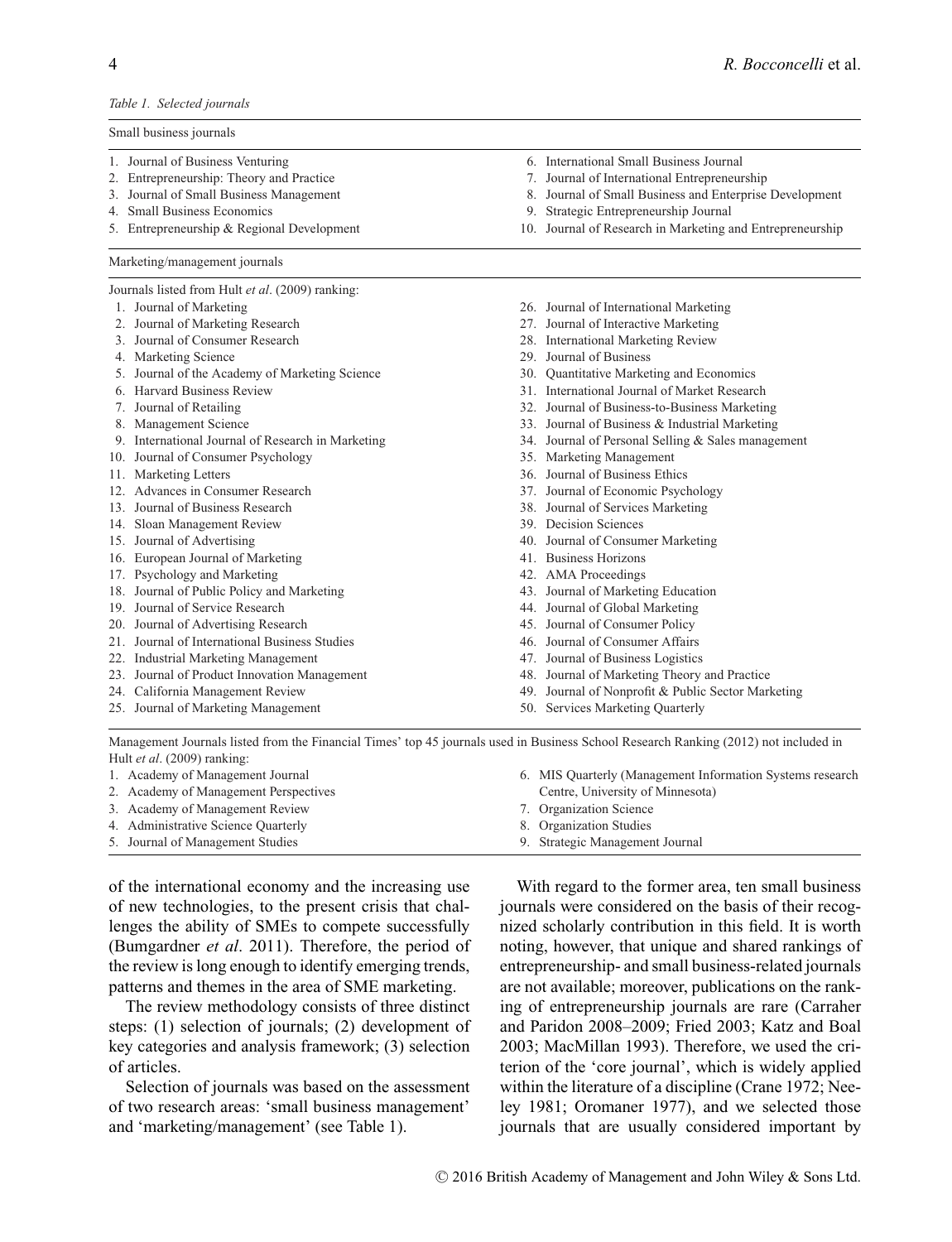scholars because they clearly reflect the essence of the discipline. The selected SME-related journals were: *Journal of Business Venturing*, *Entrepreneurship: Theory and Practice*, *Journal of Small Business Management*, *Small Business Economics*, *Entrepreneurship & Regional Development*, *International Small Business Journal*, *Journal of International Entrepreneurship*, *Journal of Small Business and Enterprise Development*, *Strategic Entrepreneurship Journal* and *Journal of Research in Marketing and Entrepreneurship*. The first four journals appear among the top entrepreneurship journal rankings proposed by John Carroll University and MacMillan (1993), Katz and Boal (2003), Carraher and Paridon (2008–2009), except for *Small Business Economics*, which does not appear in MacMillan's list. *Journal of Business Venturing* and *Entrepreneurship: Theory and Practice* are also listed in the *Financial Times* (2012) top 45 journals. The other journals were added for the sake of data completeness, although they are not listed in any journal ranking or appear in only a few of them. In particular, *Journal of Research in Marketing and Entrepreneurship* was selected as it is strictly focused on the issue under investigation here. A review of all articles in these journals was conducted through the examination of their title and abstract.

As concerns 'marketing/management', 59 journals were selected from the top 50 marketing journal ranking proposed by Hult and colleagues (2009) and the *Financial Times* top 45 journals used in Business School Research ranking (*Financial Times* 2012). More precisely, all marketing journals ranked by Hult and colleagues (2009) were analysed, along with all the management area journals in the *Financial Times* list that were not included in Hult and colleagues' ranking. 'Marketing/management' journals were reviewed on the basis of specific keywords, such as 'small firm', 'small business', 'family firm', 'entrepreneur', 'entrepreneurship', 'SME', in their title and abstract.

During the second step, an analysis framework was developed, in line with the previously mentioned research objectives. The framework adopted ensures inclusiveness with regard to SME marketing themes, as it starts from a broad definition of the marketing concept, which encompasses both the MO approach and the main strategic and operational marketing processes. Therefore, it represents the most comprehensive structure for our review objectives, as it is able to explain the specificities of marketing activities, as well as the way SMEs relate to their markets and face the changing market scenario.

*Market orientation* includes articles concerning how SMEs manage their relationships with markets. Starting from the seminal studies of Kohli and Jaworski (1990), Narver and Slater (1990), Jaworski and Kohli (1993) and Kohli *et al*. (1993), MO has been widely studied, along with different perspectives within the small business literature, becoming a highly debated issue that takes into account both its potential relevance for the success of SMEs (Brooksbank 1991; Fillis 2002; Möller and Anttila 1987; Weinrauch *et al*. 1991) and the specific way in which they perceive and implement MO (Mc Cartan-Quinn and Carson 2003; Möller and Anttila 1987).

*Basic marketing processes* includes articles focused on the main marketing processes, namely:

- *marketing information activities*: collecting, classifying, analysing, evaluating and distributing relevant, timely and accurate information to market
- decision-makers (Kotler 1997)<br> **S** *strategic marketing activities*: customer segmentation and positioning activities (Armstrong *et al*.
- 2009) *operational marketing* (price, product and brand, communication, distribution and sales): tactics and methods focused on the use of the marketing mix to establish strong positioning in the target markets (Armstrong *et al*. 2009).

This framework seems to reveal an intention to explore the marketing–SMEs interface through the lens of traditional marketing conceptualization. It should not be seen as an attempt to apply large firm models to the small firm context, but rather it denotes recognition of a marketing definition that can be interpreted in different ways in large and small and medium-sized firms. Moreover, it helps to discover whether SMEs are introducing specific marketing practices while dealing with increasingly complex markets.

As acknowledged by Pittaway and colleagues (2004), this method has some recognized weaknesses: for example, it is dependent on the quality of the written abstract, but it is also useful to create a thematic structure for a more detailed review. Nevertheless, when abstracts did not allow a comprehensive coding, the content of the paper was taken into account.

This systematic review allowed us to identify a total of 580 papers. However, we agreed with Deng (2012, p. 410), who in his critical review stated that,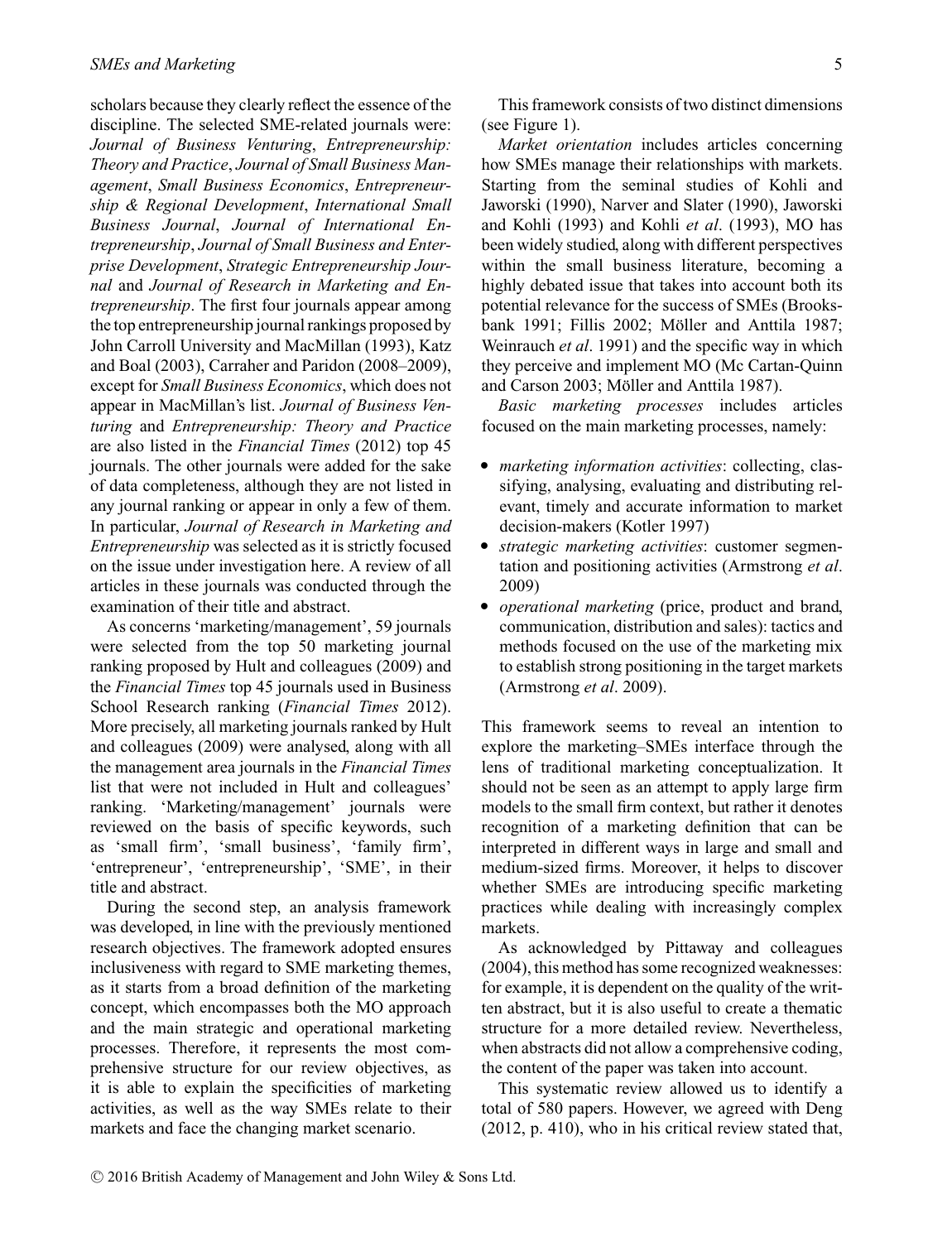

*Figure 1. Framework of analysis*

'even though every effort was made to be thorough in the search, the possibility remains that we might have unintentionally missed some articles'.

In the third step, the collection of articles was then narrowed so that we included only articles specifically focused on marketing and SME dimensions, themes and related topics. For example, studies generally dealing with internationalization, entrepreneurship and innovation strategy, as well as any articles in which the relationship between marketing and SMEs was not the primary focus, were excluded. At the end of this step, a data set of 310 articles was compiled: 192 articles were selected from SME-related journals, and 118 were drawn from 'marketing/management' journals. Table 2 presents a summary of the data set.

# **Literature review**

## *Market orientation*

Market orientation and, more generally, the way the marketing concept is practised in the small business context have been extensively investigated over recent years, since the adoption of a market-oriented approach is generally considered critical for managing changes in the SME domain (Golann 2006; Roach *et al*. 2014; Tang and Hull 2012).

Market orientation can be studied from two major perspectives: a cultural perspective, which defines MO 'in terms of an organization's customer orientation, competitor orientation and its inter-functional coordination', and a behavioural perspective, which considers MO as a behavioural response of the firm to the competitive dynamics of the environment (Naidoo 2010, p. 1312).

This conceptualization emerges also in our review, where articles were grouped into two main areas. According to the MO cultural perspective, the first area encompasses articles explicitly focused on the MO construct and its 'upgrading' to entrepreneurial marketing orientation (EMO). According to the behavioural conceptualization of MO, the second group of articles includes those that deal with the specific features of the way in which SMEs act in their markets (see Table 3).

In the first group, 60 articles explicitly refer to the MO construct. Ten additional contributions were analysed in this section, even if they were focused on some operational marketing activities, since they explicitly recalled the MO construct in the title of the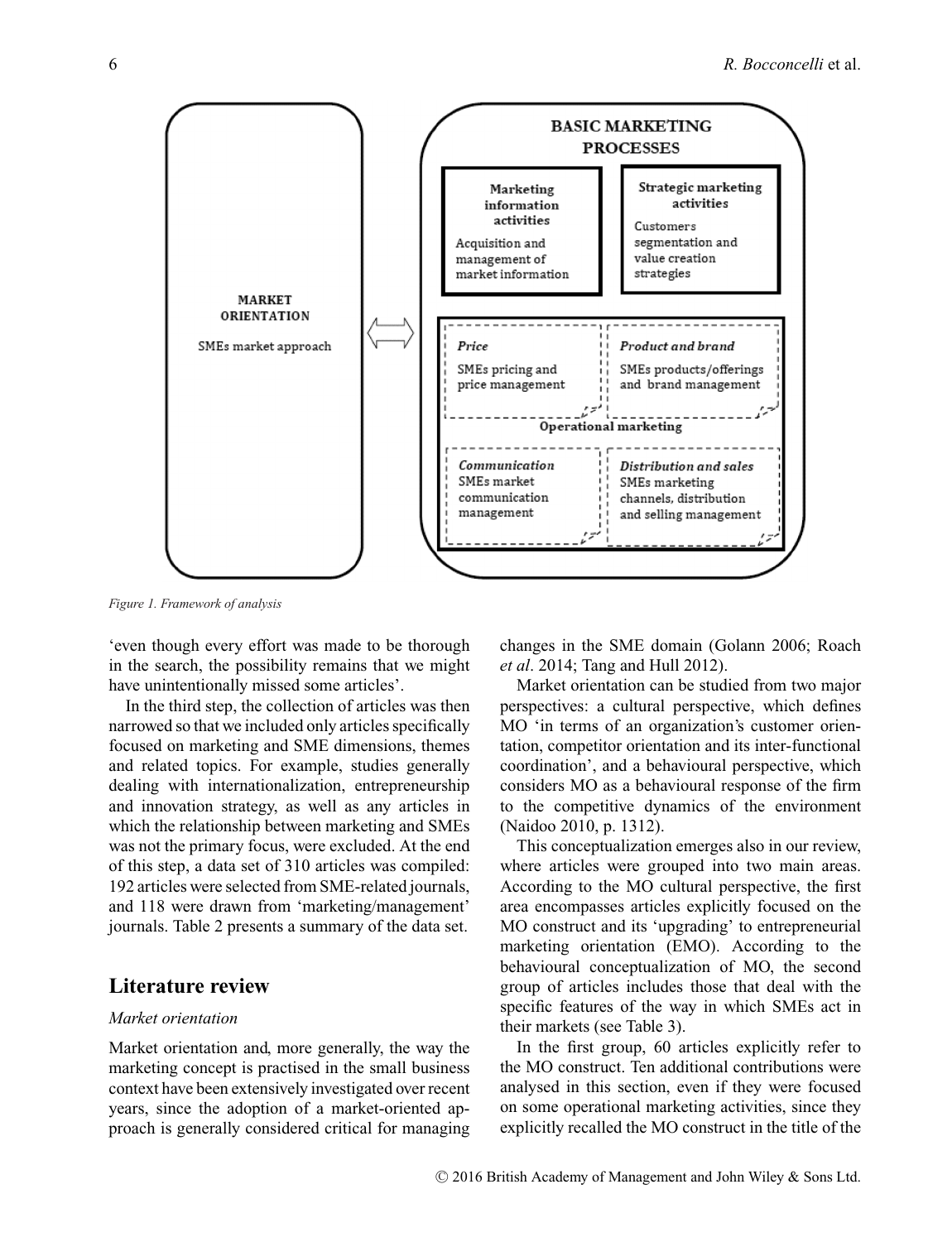## *SMEs and Marketing* 7

#### *Table 2. Number of selected papers*

|                                  | Small business journals | Marketing/management journals | No. of papers  |
|----------------------------------|-------------------------|-------------------------------|----------------|
| Market orientation               | 77                      | 43                            | 120            |
| <b>Basic marketing processes</b> |                         |                               |                |
| Marketing information activities | 19                      | 14                            | 33             |
| Strategic marketing activities   | 20                      | 16                            | 36             |
| Operational marketing            |                         |                               |                |
| Price                            |                         |                               | $\overline{2}$ |
| Product and brand                | 15 (Product)            | 11 (Product)                  | 26             |
|                                  | 7 (Brand)               | 11 (Brand)                    | 18             |
| Communication                    | 12                      | 4                             | 16             |
| Distribution and sales           | 6 (Distribution)        | 5 (Distribution)              | 11             |
|                                  | 35 (Sales)              | $13$ (Sales)                  | 48             |
| Total                            | 192                     | 118                           | 310            |

*Table 3. Summary of key articles examining market orientation*

Main areas

1. MO construct in SMEs

| Main topics                                                         | Key references                                                                                                                                                                                                                                                                                                                                                                                                                                                                                                                                                                                         |  |
|---------------------------------------------------------------------|--------------------------------------------------------------------------------------------------------------------------------------------------------------------------------------------------------------------------------------------------------------------------------------------------------------------------------------------------------------------------------------------------------------------------------------------------------------------------------------------------------------------------------------------------------------------------------------------------------|--|
| (i) MO constructs                                                   | Covin and Wales 2012; Dada and Watson 2013; Fillis 2010; Franco et al. 2014; Gilmore 2011; Gross<br><i>et al.</i> 2014; Hills and Hultman 2011; Hills <i>et al.</i> 2008; Hong <i>et</i> al. 2013; Hultman and Hills 2011;<br>Jones 2010; Jones and Rowley 2009; Jones and Rowley 2011; Jones et al. 2008; Kraus et al. 2012;<br>Ledwith and O'Dwyer 2008; Miles <i>et al.</i> 2011; Morgan <i>et al.</i> 2015; Morrish 2011; Raju <i>et al.</i> 2012;<br>Sullivan Mort et al. 2012; Golann 2006                                                                                                       |  |
| (ii) Relationship between MO<br>constructs and SMEs'<br>performance | Alpkan et al. 2007; Armario et al. 2008; Avlonitis and Salavou 2007; Baker and Sinkula 2009; Boso<br>et al. 2013; Brettel et al. 2009; Brockman et al. 2012; Dibrell et al. 2011; Hau et al. 2013; Kocak and<br>Abimbola 2009; Lado et al. 2013; Laforet 2008; Lechner and Gudmundsson 2014; Ledwith and<br>O'Dwyer 2009; Li et al. 2008; Lisboa et al. 2011; Martin et al. 2009; Naidoo 2010; Nasution et al.<br>2011; Parkman et al. 2012; Reijonen et al. 2012; Reijonen et al. 2014; Roach et al. 2014; Ruokonen<br><i>et al.</i> 2008; Solé 2013; Spillana <i>et al.</i> 2013; Tang and Hull 2012 |  |
| 2. SMEs' practical orientation toward markets                       |                                                                                                                                                                                                                                                                                                                                                                                                                                                                                                                                                                                                        |  |
| Main topics                                                         | Key references                                                                                                                                                                                                                                                                                                                                                                                                                                                                                                                                                                                         |  |
| (iii) Marketing practices,<br>activities and contexts               | Bocconcelli et al. 2015; Brush et al. 2009; Jayawarna et al. 2014; Jones et al. 2013; Marta et al. 2008;<br>Menelec and Jones 2015; O'Cass and Ngo 2011; O'Cass and Sok 2014; O'Donnell 2014; O'Dwyer<br>et al. 2009; Parry et al. 2012; Rejionen 2010; Respick et al. 2011; Walsh and Lininski 2009                                                                                                                                                                                                                                                                                                   |  |

*et al*. 2009; Parry *et al*. 2012; Reijonen 2010; Resnick *et al*. 2011; Walsh and Lipinski 2009 (iv) Marketing and internationalization processes Abebe 2014; Agndal and Chetty 2007; Bell and Loane 2010; Bradley *et al*. 2006; Carrizo Moreira 2009; Celuch and Murphy 2010; Celuch *et al*. 2007; Chung 2014; Ellis 2011; Freeman *et al*. 2006; Gamboa and Brouthers 2008; Moon and Jain 2007; Sullivan Mort and Weerawardena 2006; Terjesen and Elam 2009

paper. This made a total of 70 articles to consider. Within this group, two main topics arose: (i) the conceptualization of the MO and EMO constructs; and (ii) the relationship between marketing and SMEs' performance.

Marketing orientation (i) reflects the application of the marketing concept that is a philosophical standpoint emphasizing competitiveness and profit, based on the identification of consumer needs and the delivery of compatible offerings that are better than those of their competitors. Entrepreneurial marketing orientation reflects the synergy between MO and entrepreneurial orientation (EO) (Jones and Rowley 2011; Solé 2013), considered as typical entrepreneurial abilities such as recognizing, exploring and exploiting opportunities, taking risks and developing an organization's competitive advantage based on innovation and change (Morrish 2011). EMO was thus proposed in order to make sense of the peculiar and more fruitful way in which SMEs undertake marketing, i.e. EM. In our review, a relevant number of articles centred on the conceptualization or deepening of the EM concept (Franco *et al*. 2014; Gilmore 2011; Hills and Hultman 2011; Jones and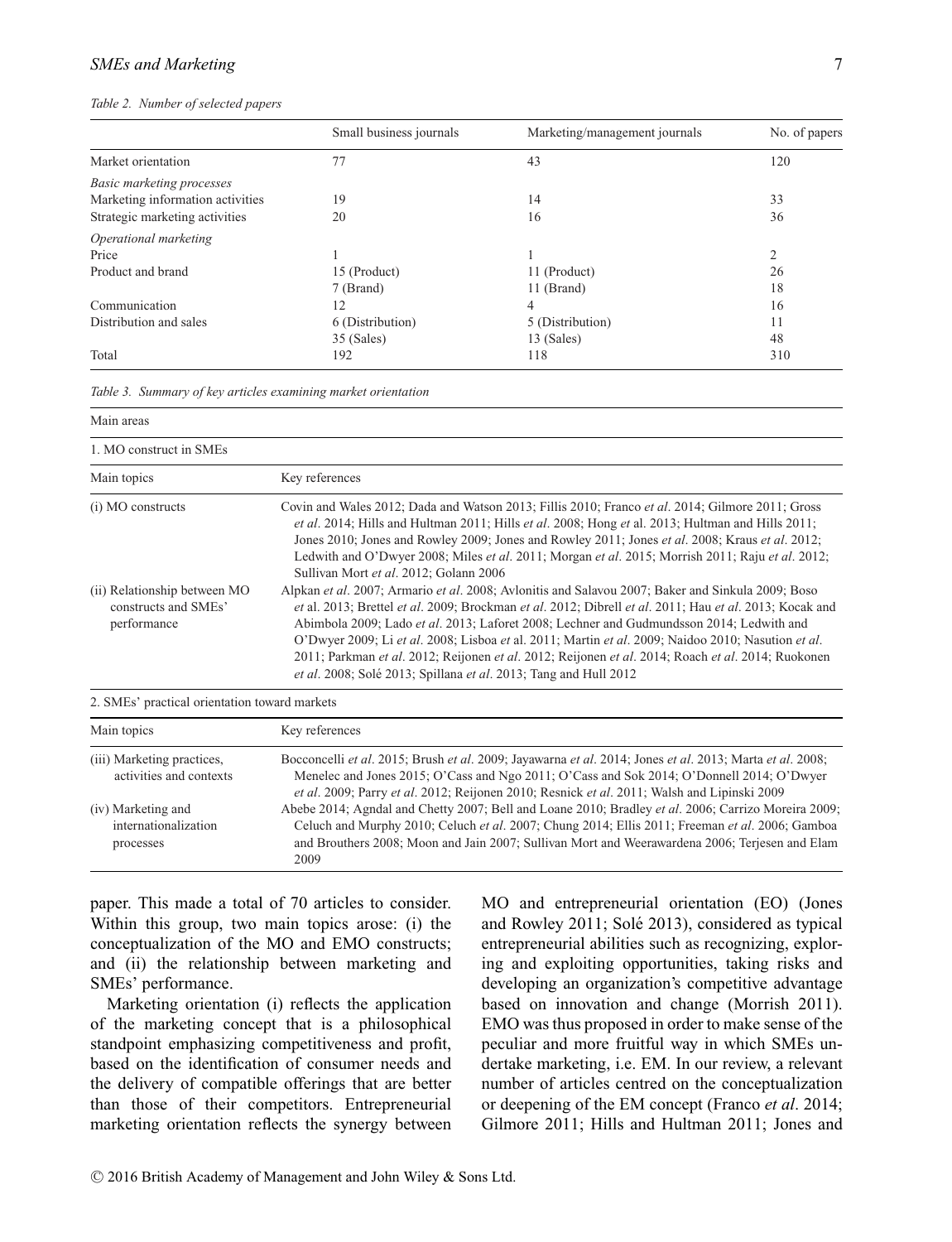Rowley 2009, 2011; Kraus *et al*. 2012; Sullivan Mort *et al*. 2012). It is important to note that EM has been developed mostly by researchers belonging to special groups of interest in marketing and entrepreneurship, many of whose articles have been published in the *Journal of Research in Marketing and Entrepreneurship*. Moreover, generally speaking, with reference to MO, it also must be noted that effort has been mostly directed at conceptualizing the construct, while less attention has been devoted to its application to specific marketing processes such as communication (Jones 2010), product development (Hong *et al*. 2013; Ledwith and O'Dwyer 2008; Morgan *et al*. 2015), branding (Renton *et al*. 2015) and distribution (Dada and Watson 2013; Jones *et al*. 2008).

With regard to the relationship between marketing and performance (ii), a number of articles investigated the effect of MO and EMO on SMEs' performance, generally agreeing on its positive outcomes. Different contributions specifically focused on the business performance of SMEs (Alpkan *et al*. 2007; Brettel *et al*. 2009; Brockman *et al*. 2012; Li *et al*. 2008; Lechner and Gudmundsson 2014; Lonial and Carter 2015; Roach *et al.* 2014; Solé 2013), while others linked the constructs to SMEs' performance within certain aspects, in terms of growth (Reijonen *et al*. 2012, 2014), internationalization (Armario *et al*. 2008; Kocak and Abimbola 2009; Lisboa *et al*. 2011; Ruokonen *et al*. 2008) and innovativeness (Avlonitis and Salavou 2007; Baker and Sinkula 2009; Boso *et al*. 2013; Dibrell *et al*. 2011; Ledwith and O'Dwyer 2008, 2009; Naidoo 2010). For example, a positive association between MO and firm innovativeness has been found, as market-oriented firms are close to the customer base and able to meet changing demands and they constantly monitor the actions of competitors (Dibrell *et al*. 2011; Naidoo 2010). Similar findings have emerged on the relationship between MO and new product development (NPD) performance (Avlonitis and Salavou 2007; Boso *et al*. 2013; Ledwith and O'Dwyer 2008, 2009). Finally, recent works investigated the relationship between MO and SME performance within emerging countries, in light of their increasing role in the global economy (Hau *et al*. 2013; Lado *et al*. 2013; Spillana *et al*. 2013).

In the second group of articles, 60 papers were analysed dealing with the specific features of the way in which SMEs act in their markets. Within this group, two main topics were identified: (iii) marketing practices, activities and contexts; (iv) marketing and internationalization processes.

With reference to (iii) marketing practices, activities and context, many studies concern how SMEs actually act in their markets. Small and medium-sized enterprises' marketing in terms of practical implementation is acknowledged as specific and innovative (O'Dwyer *et al*. 2009; Reijonen 2010; Resnick *et al*. 2011). Resnick and colleagues (2011) showed that the key marketing activities in which SMEs were involved concerned customer engagement, networking and word of mouth communication. Similarly, Reijonen (2010) found that SMEs' marketing was involved mainly in creating and maintaining customer relationships and increasing sales by exploiting effective communication processes. These specificities have induced many researchers to delve into the organizational problem that SMEs face in making the most of their markets, from both an intra-organizational and an extra-organizational point of view. In particular, it clearly emerges that SMEs rely on intense processes of networking in order to overcome the scarcity of resources and that they need to exploit specific internal resources and capabilities linked to networking activities (Jones *et al*. 2013; Marta *et al*. 2008; Menelec and Jones 2015; O'Cass and Sok 2014; O'Donnell 2014; Walsh and Lipinski 2009). Moreover, authors have highlighted that marketing practices enhance SMEs' performance in different market scenarios – in emerging markets (O'Cass and Ngo 2011), as well as during periods of economic downturn or in their own different growth phases (Brush *et al*. 2009; Jayawarna *et al*. 2014; Parry *et al*. 2012).

With reference to marketing and internationalization (iv), many articles deal with the general way in which SMEs act in their market linked to internationalization processes, with particular reference to the entrepreneurial and networked dimensions of internationalization (Ellis 2011; Gamboa and Brouthers 2008; Sullivan Mort and Weerawardena 2006; Terjesen and Elam 2009).

Finally, in a significant number of papers dealing with the two areas of MO under investigation, specific enabling factors for marketing in SMEs have been emphasized, notably the role of relationships, networks and networking abilities and of new information technology. With respect to organizational factors, most of the research agrees on the relevance of interorganizational processes to increase market knowledge and the search for and exploitation of market opportunity. Relationships and networks are seen as crucial for SMEs in their market (Agndal and Chetty 2007; Bocconcelli *et al*. 2015; Bradley *et al*.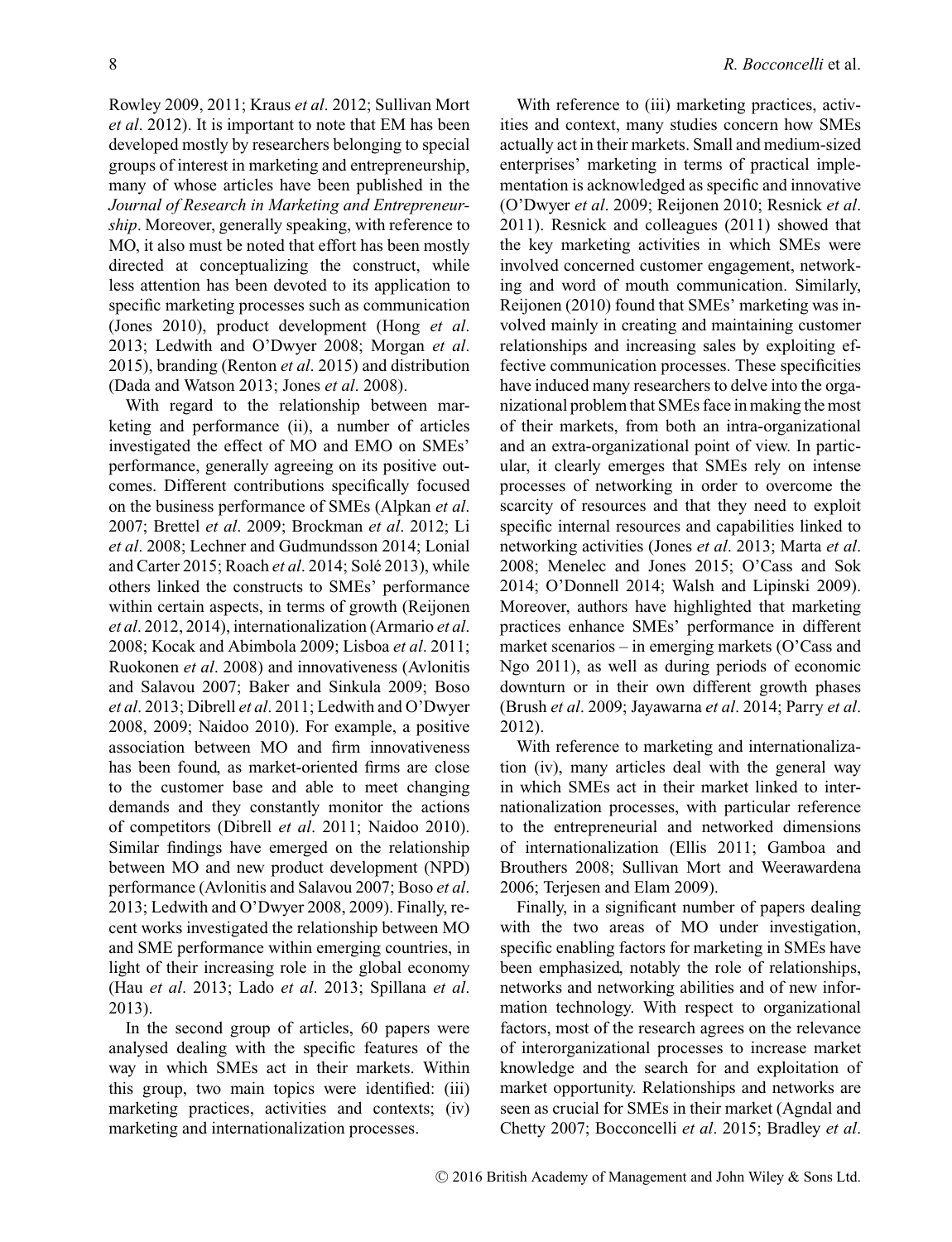2006; Carrizo Moreira 2009; Chung 2014; Freeman *et al*. 2006; Jones *et al*. 2013). Networking is thus considered a core capability in SMEs (Gilmore 2011; O'Donnell 2014; Sullivan Mort and Weerawardena 2006). Similarly, in relation to new information technologies, Internet and web-based technologies are widely recognized as particularly useful for implementing effective marketing in SMEs (Celuch and Murphy 2010; Celuch *et al*. 2007; Moon and Jain 2007), in particular e-commerce and Web 2.0 (Abebe 2014; Bell and Loane 2010; Jones 2010).

### *Marketing information activities*

Marketing information activities have received wide attention, reflecting increased interest in analysing how SMEs perceive market research and market knowledge access. The issue of market information access and collection is covered in 33 papers, published mainly in recent years.

The studies reviewed deal with two main topics: (i) the relationship between marketing information activities and SMEs' performance; and (ii) the main factors influencing the information management process (see Table 4).

With respect to the relationship between marketing information activities and SMEs' performance (i), various studies (Keh *et al*. 2007; Simsek *et al*. 2009; Tanev and Bailetti 2008) in our sample consistently found that access to and utilization of relevant information had a positive effect on SMEs' performance. For instance, Tanev and Bailetti (2008) explained that, the greater the use of competitive intelligence information, the greater the SMEs' innovation performance in terms of newly launched products, processes and services. Keh and colleagues (2007) revealed a positive correlation between acquisition and utilization by SMEs of marketing mix-related information and performance. Much attention is drawn to the difference between the collection of formal and informal information: although several studies highlighted that the majority of SMEs do not adopt formal market research activities, more structured approaches, such as potential and existing customer surveys (Reynolds and Lancaster 2006; West and Noel 2009), seem to achieve better performance than informal processes (Chaparro-Pelaez ´ *et al*. 2014; Kawakami *et al*. 2012; Simsek *et al*. 2009; Song *et al*. 2010). Some authors stressed how such an approach enhances the adoption of more advanced marketing techniques, such as customer relationship management (CRM) (Alshawi *et al*. 2011; Hutchinson *et al*. 2015) and novel ICT-enabled research (Loane *et al*. 2006).

With respect to papers dealing with relevant factors – mainly related to SMEs' features – shaping the main patterns of knowledge and acquisition processes (ii), the characteristics of human resources within SMEs are acknowledged, on the one hand, as impairing this process. Some scholars pointed out that the entrepreneur's prior beliefs may influence the value perception of new information (Parker 2006), as well as her/his ability to recognize market opportunities (Vaghely and Julien 2010). On the other hand, a significant number of studies emphasized the positive role of networks, notably with regard to SMEs' increasing knowledge of foreign markets in internationalization processes (Daskalopoulou and Petrou 2010; Musteen *et al*. 2014; Tolstoy 2009, 2010) and external partners acting as advisers (Berry *et al*. 2006). For instance, Tolstoy (2009, 2010) found that SME's dependence on customer network knowledge had a positive impact on knowledge combination, which in turn is an important activity empowering knowledge creation in foreign markets. Musteen and colleagues (2014) found that SMEs in transitional economies significantly benefited from diverse and strong network ties via increased knowledge of foreign markets and improved performance in such markets.

#### *Strategic marketing activities*

Although 36 articles were coded as dealing with strategic marketing activities, few considered the issue of marketing strategies adopted by SMEs in the sense of 'traditional' segmentation and positioning strategies (Ndubisi and Matanda 2011; Tang and Hull 2012). This is not surprising, since research reflects the common perception among SMEs of the blending of business/competitive and marketing strategies, especially with regard to those involved in business-to-business (B2B) relationships (Merrilees *et al*. 2011) or engaged in e-business development (Bengtsson *et al*. 2007). By contrast, the strategic dimension of SMEs' activity came up in a number of articles dealing with international strategies adoption by SMEs. In this respect, the papers reviewed can be grouped into three areas: (i) international market selection (IMS), segmentation and targeting; (ii) factors influencing marketing strategies; and (iii) the relationship between strategic marketing activities and SMEs' performance (see Table 5).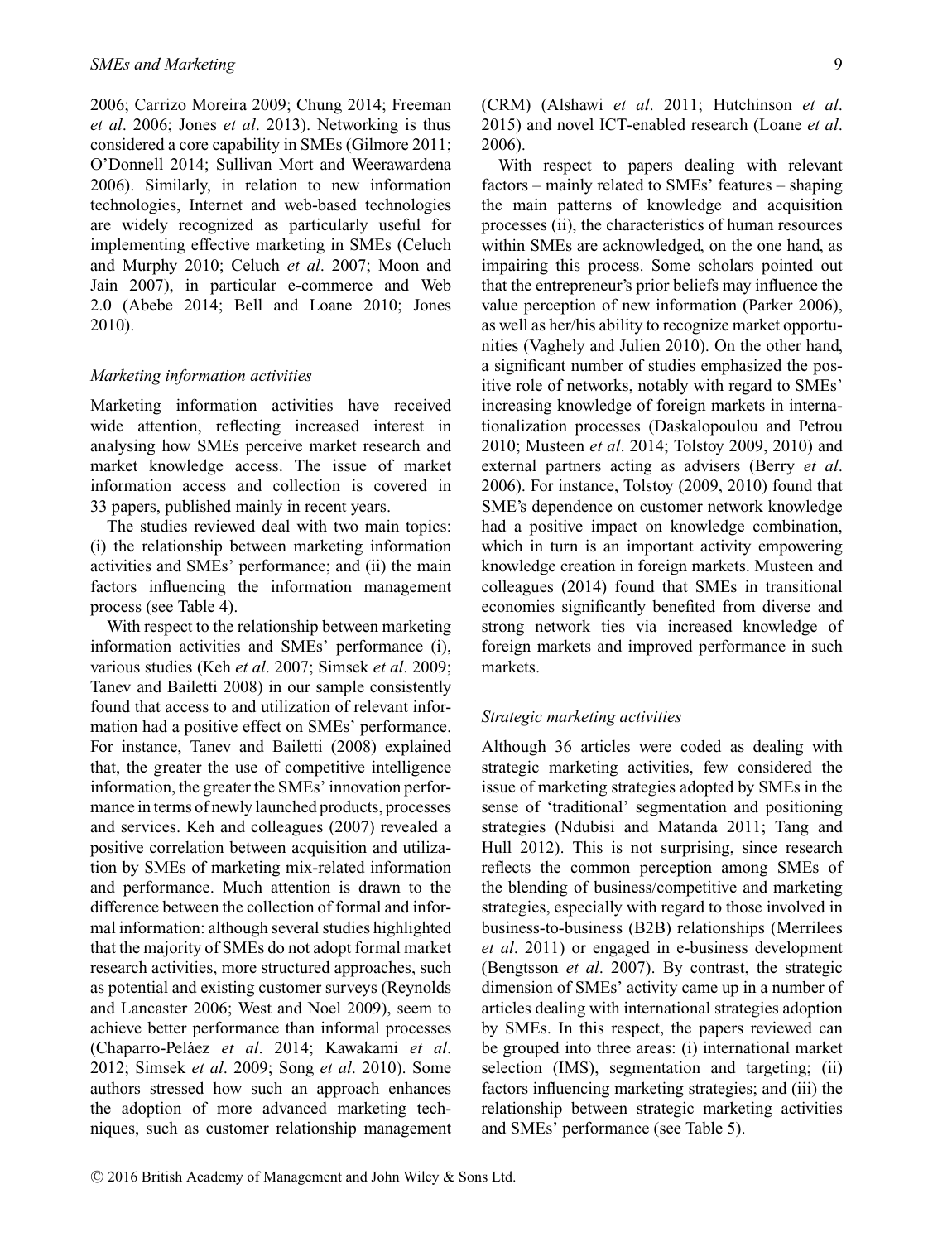| Main topics                                                    | Key references                                                                                                                                                                                                                                           |
|----------------------------------------------------------------|----------------------------------------------------------------------------------------------------------------------------------------------------------------------------------------------------------------------------------------------------------|
| (i) Relationship with performance                              | Alshawi et al. 2011; Chaparro-Peláez et al. 2014; Hutchinson et al. 2015; Kawakami et al.<br>2012; Keh et al. 2007; Loane et al. 2006; Reynolds and Lancaster 2006; Simsek et al.<br>2009; Song et al. 2010; Tanev and Bailetti 2008; West and Noel 2009 |
| (ii) Factors influencing the information<br>management process | Berry et al. 2006; Daskalopoulou and Petrou 2010; Musteen et al. 2014; Parker 2006; Tolstoy<br>2009, 2010; Vaghely and Julien 2010                                                                                                                       |

*Table 4. Summary of key articles examining marketing information activities*

*Table 5. Summary of key articles examining strategic marketing activities*

| Main topics                                                       | Key references                                                                                                                                                                                             |
|-------------------------------------------------------------------|------------------------------------------------------------------------------------------------------------------------------------------------------------------------------------------------------------|
| (i) International market selection,<br>segmentation and targeting | Brock et al. 2011; Musso and Francioni 2014; Ndubisi and Matanda 2011; Ojala and<br>Tyrväinen 2007; Papadopoulos and Martín Martín 2011; Sousa and Lages 2011; Tang and<br>Hull 2012; Yamakawa et al. 2008 |
| (ii) Factors influencing marketing<br>strategies                  | Barbero et al. 2011; Bengtsson et al. 2007; Cegarra-Navarro 2007; Clercq and Rangarajan<br>2008; Hanna and Walsh 2008; Felzensztein and Gimmon 2009; Gronum et al. 2012;<br>Partanen et al. 2014           |
| (iii) Relationship with performance                               | Hilmersson 2014; Merrilees <i>et al.</i> 2011; Reijonen <i>et al.</i> 2014; Tang <i>et al.</i> 2007                                                                                                        |

The vast majority of reviewed studies adopted an international perspective, with a particular emphasis on the IMS process (i), that is, the adoption of a formalized decision-making process and objective criteria to both analyse and select export markets (Musso and Francioni 2014). Three studies attempted to identify the most important elements influencing IMS, such as geographical distance, psychological distance (Brock *et al*. 2011; Sousa and Lages 2011) and market size (Ojala and Tyrväinen 2007). Moreover, according to Papadopoulos and Martín Martín (2011), IMS is closely related to the decision about entry mode selection (EMS). International market selection and EMS affect all subsequent strategic decisions, such as segmentation and positioning. Despite the importance of IMS, Musso and Francioni (2014) claimed that the majority of SMEs did not adopt a systematic market approach, not only because entry decisions are often made for 'non-rational' reasons that apparently defy the optimizing logic of the market, but also because of the SMEs' lack of human and financial resources for gathering information. The issues of segmentation and targeting are again mainly examined as part of the internationalization process (Papadopoulos and Martín Martín 2011; Yamakawa *et al*. 2008), re-emphasizing the fact that the globalization of markets entails new cognitive requirements and strategic changes.

With reference to factors influencing international marketing strategies (ii), the majority of studies investigated the role of relationships and networks in SMEs' strategic marketing behaviour (Cegarra-Navarro 2007; Felzensztein and Gimmon 2009;

Gronum *et al*. 2012; Hanna and Walsh 2008). With regard to relationships, two studies emphasized the attitude of SMEs towards their customers and the positive impact of dyadic supplier/customer relationships on customer satisfaction (Clercq and Rangarajan 2008) and enhance the value co-creation process (Cegarra-Navarro 2007). Authors highlighted how networking plays an essential role in the management of SMEs' marketing activity (Felzensztein and Gimmon 2009; Hanna and Walsh 2008). An interesting study is the one by Partanen *et al*. (2014), who found that certain types of relationships have a positive impact on the commercialization of innovations. Very few contributions focus on the influence of other specific factors; for example, Barbero and colleagues (2011) found that different managerial capabilities, especially those related to marketing, contributed most to justifying the choice of strategy for increasing growth rates.

We identified several articles focused on the direct and indirect impact of SMEs' marketing strategies on performance (iii). Tang *et al*. (2007), investigating the relationships between variables related to the marketing strategy and business performance of small construction firms in China, discovered that a long-term differentiation marketing strategy was significantly associated with performance, whereas the current product focus marketing strategy was not. Reijonen and colleagues (2014) argued that SMEs with varying growth intentions differed from each other with regard to two strategic orientations, i.e. MO and brand orientation, both of which are seen to lead to enhanced market performance.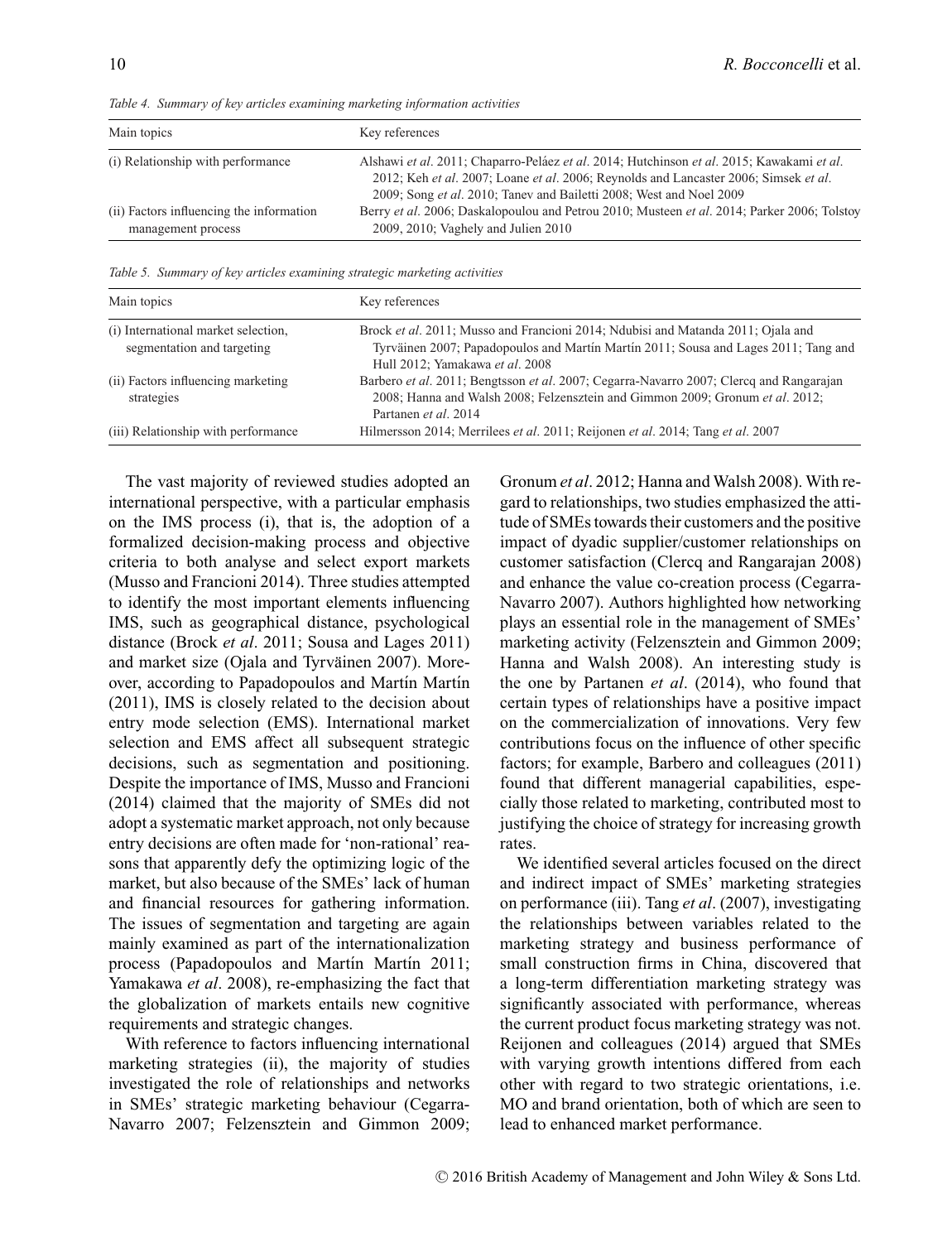*Operational marketing.* This section examines selected contributions that consider SMEs' behaviour with regard to typical marketing-mix practices, such as product and brand management, communication and distribution and sales management. In our review, only two papers (Ingenbleek and van der Lans 2013; Flatten *et al*. 2015) dealt with price. Ingenbleek and Van der Lans (2013) found that in the SME context firms did not follow any price strategy offered by traditional pricing theory, but relied on price-setting practices hidden behind the doors of their organization (Gilmore 2011). The paper by Flatten and colleagues (2015) empirically validates the relationship between pricing and firm performance in entrepreneurial settings with particular reference to young small technology oriented enterprises. The study shows how the aware use of specific pricing techniques increases performance of SMEs.

*Product and brand management.* Several articles in the review dealt with product management. Most adopted a strategic approach to the analysis, focusing on two main topics: (i) innovation processes; and (ii) brand management (see Table 6).

Product innovation (i) is the first area of interest. A total of 26 articles in our review were strictly related to this topic. Entrepreneurs have a natural propensity to preside over product-related activities, since they consider product quality and innovation as the main means of achieving success and competitiveness (De Jong and Vermeulen 2006). Moreover, increasing environmental turbulence and the rapidly changing customer requirements that are manifest in today's business world undoubtedly require more effective NPD processes (Shiu and Walker 2007). The specificities of NPD process and factors affecting NPD performance are two of the most researched themes in the area of NPD in SMEs. Contributions delving deeper into the specific features of NPD processes generally found that, in smaller firms, the NPD was more an ad hoc process rather than the result of a formal and planned procedure (De Massis *et al*. 2015; Kumar *et al*. 2012; Ledwith *et al*. 2006). Similar findings emerged with regard to specific industries and market contexts, such as food (Baregheh *et al*. 2012), and economic downturns (Bumgardner *et al*. 2011). Various contributions revealed the positive role of factors such as the enhancement of human capital (Branzei and Vertinsky 2006), the use of information technologies (Higón 2012), the development of a new product market vision (Shiu and Walker 2007) and a high degree of MO and/or EO (Hong *et al*. 2013; Morgan *et al*. 2015). Studies also investigated the positive role of the relational dimension in the NPD process, especially the customers' role in product innovation and value co-creation (Coviello and Joseph 2012; Ngugi *et al*. 2010; Nijssen *et al*. 2012; Yli-Renko and Janakiraman 2008). Finally, some researchers looked into the impact of NPD processes on SMEs' performance, generally finding a positive relationship between the successful development of new products and the survival and success of the firm (Kumar *et al*. 2012; Roach 2011; Verhees *et al*. 2010). Two interesting studies explored the positive link between the NPD process and the performance of small firms in terms of export activities (Golovko and Valentini 2011; Ojala and Tyrväinen 2006). The topic of brand management (ii) applied to SMEs is generally neglected in marketing and management literature (Mitchell *et al*. 2013), although it has recently attracted greater attention, as exemplified by 18 articles in the review. Starting from an analysis of SMEs' peculiarities (i.e. scarcity of resources, informal processes, EO), some authors underscored the distinctive features of brand management in SMEs (Berthon *et al*. 2008; Horan *et al*. 2011; Renton *et al*. 2015; Spence and Essoussi 2010), including specific firm categories, such as family firms (Craig *et al*. 2008), and contexts, such as retailing (Mitchell *et al*. 2013), service (Horan *et al*. 2011; Rauyruen *et al*. 2009; Sandbacka *et al*. 2013) and the B2B market (Mäläskä et al. 2011; Michaelidou *et al*. 2011). Berthon and colleagues (2008), in particular, analysed the differences between large and small and medium-sized firms in implementing brand management practices: they acknowledged that SMEs and larger firms are both aware of the importance of brand management, even if smaller organizations implement their brand practices through less structured processes. Through an examination of entrepreneurial SME organizations with well-developed brand orientations, Renton *et al*. (2015) showed that, in both established and relatively new SMEs, the combination of an entrepreneurial drive of the founder/manager and an integrated brand orientation contribute to market innovation and growth. Studies also emphasized the benefits of branding for small business performance (Craig *et al*. 2008; Roy and Banerjee 2012; Russell-Bennett *et al*. 2007; Selase Asamoah 2014; Spence and Essoussi 2010). Spence and Essoussi (2010) argued that brand diversification can contribute to SMEs' growth. Similarly, in the BtoB context, Roy and Banerjee (2012) identified brand as a source of competitive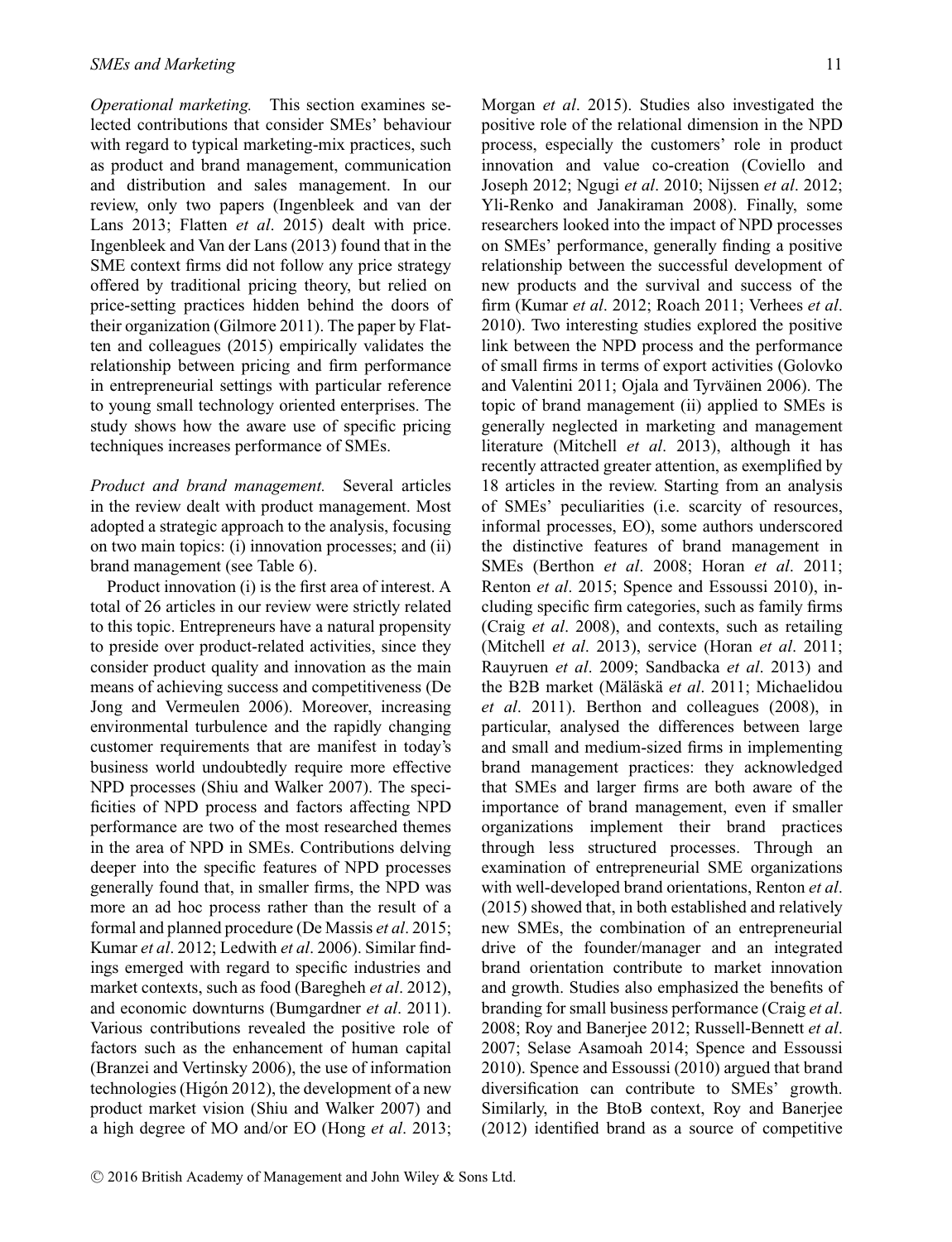| ł | ٠ |
|---|---|
|   |   |
|   |   |
|   |   |

|  |  | Table 6. Summary of key articles examining product and brand management |  |  |
|--|--|-------------------------------------------------------------------------|--|--|
|--|--|-------------------------------------------------------------------------|--|--|

| Main topics            | Key references                                                                                                                                                                                                                                                                                                                                                                                                            |
|------------------------|---------------------------------------------------------------------------------------------------------------------------------------------------------------------------------------------------------------------------------------------------------------------------------------------------------------------------------------------------------------------------------------------------------------------------|
| (i) Product innovation | Baregheh et al. 2012; Branzei and Vertinsky 2006; Bumgardner et al. 2011; Coviello and Joseph 2012; De<br>Jong and Vermeulen 2006; De Massis et al. 2015; Golovko and Valentini 2011; Higón 2012; Hong et al.<br>2013; Kumar et al. 2012; Ledwith et al. 2006; Ngugi et al. 2010; Nijssen et al. 2012; Ojala and Tyrväinen<br>2006; Roach 2011; Shiu and Walker 2007; Verhees et al. 2010; Yli-Renko and Janakiraman 2008 |
| (ii) Brand management  | Berthon et al. 2008; Lai et al. 2010; Craig et al. 2008; Horan et al. 2011; Mäläskä et al. 2011; Michaelidou<br><i>et al.</i> 2011; Mitchell <i>et al.</i> 2013; Renton <i>et al.</i> 2015; Rauyruen <i>et al.</i> 2009; Roy and Baneriee 2012;<br>Russell-Bennett et al. 2007; Sandbacka et al. 2013; Selase Asamoah 2014; Spence and Essoussi 2010;<br>Weerawardena et al. 2006.                                        |

advantage, as it allows the selling company to get a premium price and at the same time to increase the buyer's loyalty. Moreover, researchers investigated the impact of specific variables on SMEs' brand management performance and practices, such as corporate social responsibility (Lai *et al*. 2010), innovation and organizational learning (Weerawardena *et al*. 2006) and MO (Roy and Banerjee 2012). Among these, some contributions drew attention to the positive influence of social and business network relationships on brand image (Mäläskä *et al.* 2011), taking into account also the role of web social networks to achieve brand objectives (Michaelidou *et al*. 2011).

*Communication.* The topic of communication seems to have received little attention in the recent literature. A total of 16 papers were coded as dealing with communication in the SME context. Contributions reviewed focused on two narrow areas of interest: (i) web-based communication and (ii) communication in the internationalization process (see Table 7).

With regard to web-based communication (i), authors highlighted the increasing use of the Internet compared with other communication tools. This topic encompasses studies on the adoption of both traditional web communication (Otero *et al*. 2014) and emerging solutions through social media applications (Durkin *et al*. 2013; Fischer and Reuber 2014; Jones 2010), while recent contributions examine in an integrated way both web and social media tools adoption in SMEs (Jones *et al*. 2015; Taiminen and Karjaluoto 2015). Social media have received growing interest for their use in communication by SMEs, especially in recent years, and have an acknowledged large impact on changing communication between SMEs and their stakeholders. For example, Fischer and Reuber (2014) analysed how growth-oriented entrepreneurial firms exploited new media channels such as Twitter to reduce uncertainty

and to increase perceived differentiation in the eyes of stakeholders.

Finally, within this area of research, authors agreed on the fact that web-based communication is still one of the greatest challenges that SMEs have to face, the main factors influencing (both positively and negatively) this form of communication being related to the available competencies, skills and time (Alam 2009; Durkin *et al*. 2013; Jones 2010; Jones *et al*. 2015; Simmons *et al*. 2007). In particular, the role of owner/manager, organizational culture and technological competencies, variables that affect the adoption of web-based applications, have to be urgently considered on a 'need to manage' basis.

The second area of investigation concerns communication in the internationalization process (ii) as implemented by SMEs (Daryanto *et al*. 2013; Evers and Knight 2008; Wong and Merrilees 2008). Studies in this area are still limited, despite the greater inclination of SMEs to operate in global markets. Within the internationalization process, Wong and Merrilees (2008) considered the key factors influencing the effectiveness of SMEs' marketing communication activities, such as international commitment and brand adaptation. Evers and Knight (2008) instead highlighted the positive impact of trade shows, which allow SMEs to acquire new foreign customers, agents and distributors, to enhance existing relationships, to gain foreign market knowledge and to expand into new markets abroad.

*Distribution and sales.* A total of 59 papers in our data set dealt with distribution and sales in SMEs. Distribution has been contemplated mainly with regard to the choice of distribution channels and to the management of relationships. The studies reviewed considered sales in terms of e-commerce and exporting. Surprisingly few studies examined the issue of sales management and organization per se.

Articles within this topic can thus be grouped into three main areas of research: (i) the management of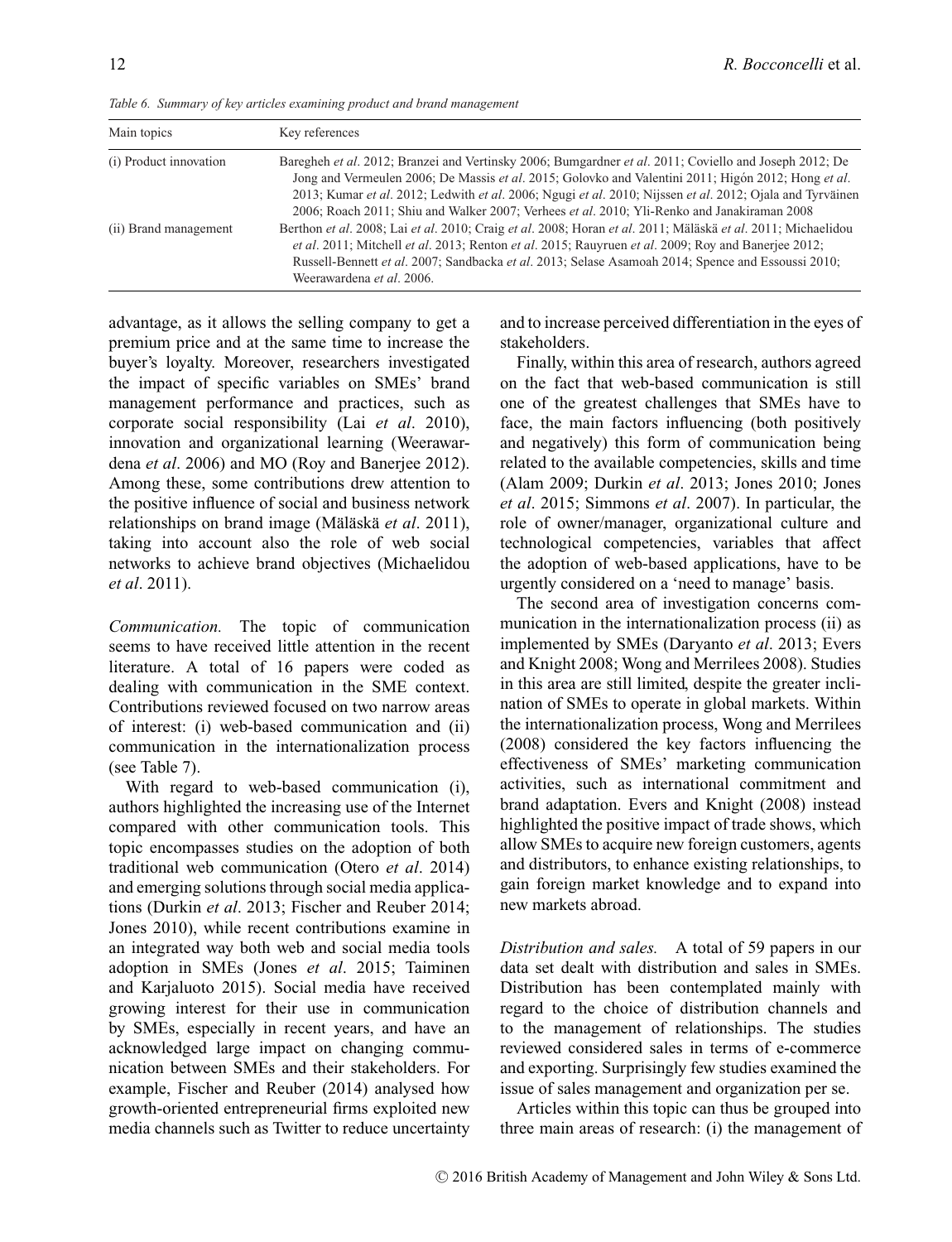*Table 7. Summary of key articles examining communication*

| Main topics                                | Key references                                                                                                                                                               |
|--------------------------------------------|------------------------------------------------------------------------------------------------------------------------------------------------------------------------------|
| (i) Web based communication                | Alam 2009; Durkin et al. 2013; Fischer and Reuber 2014; Otero et al. 2014; Jones 2010;<br>Jones <i>et al.</i> 2015; Simmons <i>et al.</i> 2007; Taiminen and Karjaluoto 2015 |
| (ii) Communication in internationalization | Daryanto <i>et al.</i> 2013; Evers and Knight 2008; Wong and Merrilees 2008                                                                                                  |

*Table 8. Summary of key articles examining distribution and sales*

| Main topics                                              | Key references                                                                                                                                                                                                                                                                       |
|----------------------------------------------------------|--------------------------------------------------------------------------------------------------------------------------------------------------------------------------------------------------------------------------------------------------------------------------------------|
| (i) Distribution channels<br>management                  | Adjei et al. 2009; Chirico et al. 2011; Dada and Watson 2013; Grewal et al. 2011; Harrigan et al. 2009;<br>Joshi 2010; Lindblom et al. 2009; Peltier et al. 2009; Samouel 2007; Singh and Koshy 2011; Sousa<br>and Novello 2014; Spillecke and Brettel 2014                          |
| (ii) E-commerce development                              | Abebe 2014; Altobello Nasco et al. 2008; Grandón Toledo et al. 2011; Banerjee and Ma 2014; Boeck<br>et al. 2009; Caskey and Subirana 2007; Eriksson et al. 2008; Sebora et al. 2009; Stockdale and<br>Standing 2006; Wilson et al. 2008                                              |
| (iii) Exporting and<br>international sales<br>activities | Bertrand 2011; Higón and Driffield 2011; Holmlund <i>et al.</i> 2007; Lee <i>et al.</i> 2012; Morgan-Thomas and<br>Jones 2009; Neupert et al. 2006; Robson and Freel 2008; Stoian and Rialp-Criado 2010; Ural 2009;<br>Wengel and Rodriguez 2006; Westhead 2008; Wheeler et al. 2008 |

distribution channels; (ii) e-commerce; and (iii) exporting and international sales activities (see Table 8).

With regard to management of distribution channels (i), various studies focused on the role of relationships in this context. Some authors focused on the development of relationships between small manufacturers and distributors (Samouel 2007). Other scholars also examined different types of relationships, such as supplier–retailer (Lindblom *et al*. 2009) and retailer–customer (Adjei *et al*. 2009). Finally, some studies examined the adoption of CRM technology and its positive impact on channel management (Harrigan *et al*. 2009; Peltier *et al*. 2009). Franchising in SMEs was explored in three contributions (Chirico *et al*. 2011; Dada and Watson 2013; Grewal *et al*. 2011). Within this group of studies, the role of the salesperson was tackled only in relation to product development processes (Joshi 2010), business relationship development (Singh and Koshy 2011) and learning and EO (Spillecke and Brettel 2014).

With regard to e-commerce development (ii), the literature reviewed emphasizes its adoption by SMEs for selling products in international markets. The majority of the articles focused on factors behind the adoption of such tools. Some created theoretical models to explain the adoption of e-commerce (Altobello Nasco *et al.* 2008; Grandón Toledo *et al.* 2011), whereas others conducted empirical surveys on samples of SMEs in the manufacturing sector (Stockdale and Standing 2006; Wilson *et al*. 2008). Some articles highlighted the perceived reliability of these tools (Sebora *et al*. 2009) and the barriers and constraints in managing such systems (Caskey and Subirana 2007). Other scholars examined the degree of usage of e-commerce among SMEs in specific geographical markets or within specific contexts such as business markets (Boeck *et al*. 2009; Eriksson *et al*. 2008). Only one empirical study attempted to understand how e-commerce positively affects a firm's performance (Abebe 2014).

With regard to SMEs' (iii) exporting and international sales activities, authors approached this topic from different perspectives. Several studies investigated the SMEs' export challenges, diffusion and performance in different geographical contexts (Neupert *et al*. 2006; Robson and Freel 2008; Wengel and Rodriguez 2006; Wheeler *et al*. 2008). Few focused on the impact of export and international sales on SMEs' paths to internationalization (Holmlund *et al*. 2007; Morgan-Thomas and Jones 2009; Westhead 2008). Factors influencing SMEs' exporting and international sales activities were also analysed: most of the reviewed studies dealt with variables affecting export behaviour and internationalization performance in SMEs, such as marketing channel relationships (Lee *et al*. 2012; Ural 2009), managerial characteristics (Stoian and Rialp-Criado  $2010$ ) and, to a lesser extent, innovation (Higón and Driffield 2011) and offshoring (Bertrand 2011).

# **Discussion of results**

This section presents the main results of the literature review. It first examines the reasons for the recent interest in examining the role of marketing in SMEs. It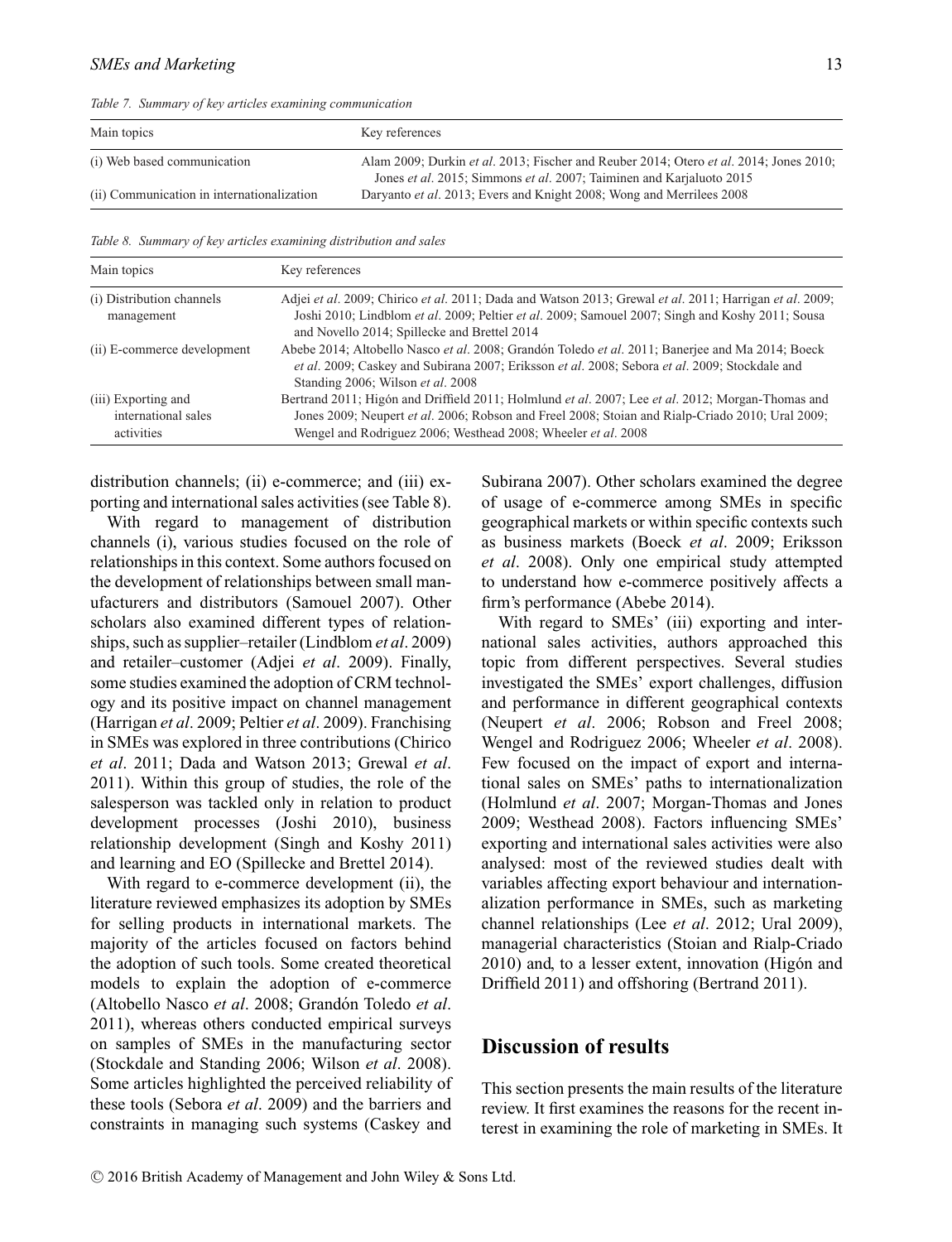then offers an assessment of the main results derived from the analysis, based on the proposed framework. Lastly, it discusses two relevant dimensions of contemporary SME marketing emerging from the literature review: the role of relationships/networks and the adoption of ICT. These two aspects may be considered the main emerging 'enabling' factors that induce SMEs to upgrade their marketing awareness and capabilities.

#### *Drivers of attempts to analyse the role of marketing*

It appears that recent studies on SME marketing are determined by three main 'triggering' contextual drivers: globalization processes; technological development; and market instability.

The complexity of globalization processes and its impact on SMEs have attracted much attention. This strong interest in the international dimension implies the widespread adoption of international marketing perspectives, which have been integrated also with international business theories and concepts. In other words, a significant group of articles (102 papers) on marketing in SMEs are actually 'international marketing'-oriented contributions (Bell and Loane 2010; Bradley *et al*. 2006). In particular, it is evident that researchers have been concerned with opportunities and difficulties SMEs face in international markets, with respect to cultural attitudes (Ellis 2011; Gamboa and Brouthers 2008), strategic behaviours (Papadopoulus and Martín Martín 2011; Sousa and Lages 2011) as well as operational marketing processes (Golovko and Valentini 2011; Daryanto *et al*. 2013; Holmlund *et al*. 2007).

Technological and scientific developments in the ICT sector in the last decade have thoroughly penetrated the business arena, changing the way firms organize and manage their resources and implement communication activities. A significant number of contributions (34 papers) deal with SMEs' adoption of ICT in their marketing-related activities, focusing on such topics as web communication (Otero *et al*. 2014), e-commerce management (Abebe 2014, Altobello Nasco *et al*. 2008) and, recently, use of social media (Durkin *et al*. 2013; Fischer and Reuber 2014; Jones 2010).

Markets have been characterized lately by increasing heterogeneity and instability. These patterns have recently encouraged scholars to analyse whether and how SMEs have changed their approach to markets (Parry *et al*. 2012). In detail, contributions highlight SMEs' marketing activities targeting market niches (Hilmersson 2014), managing more effective relationships with key customers (Lee *et al*. 2012) and developing products in line with their needs (Coviello and Joseph 2012). In this respect, marketing has been examined also as a key factor in addressing SMEs' survival during periods of crisis (Bumgardner *et al*. 2011; Lado *et al*. 2013; Naidoo 2010; Parry *et al*. 2012; Smallbone *et al*. 2012).

## *Variety in SMEs' market approaches and marketing practices*

With regard to SMEs' marketing approach, the chosen analytical framework helps to highlight both the main achievements and the gaps emerging in recent SMEs' marketing contributions examined in this review.

Market orientation in SMEs represented an important research topic for scholars before 2006 (Kohli and Jaworski 1990; Pelham 1997; Peterson 1989; Slater and Narver 1994) and has become more prominent since. A relevant group of papers focused on MO from an EM perspective, showing strong conceptual cohesiveness and a propensity to provide a 'normative' frame to their analysis. A further group of contributions attempted to explore MO by highlighting specific dimensions linked to actual market behaviours employed by SMEs. Few such attempts have been linked to alternative theoretical approaches, such as the resource-based view (Barbero *et al*. 2011; Lisboa *et al*. 2011; Merrilees *et al*. 2011). All these contributions highlight in particular the role of specific variables affecting MO, mainly organizational factors, ICT and network relationships (Jämsä et al. 2011; Raju et al. 2011).

Many papers here reviewed show the relevance of marketing information activities for SMEs, notably in international markets, but they also confirm a low level of inclination to engage in these activities mainly as a result of the owner-manager's lack of awareness about the strategic relevance of market research (Hutchinson *et al*. 2009; O'Donnell 2011). This is in line with previous studies showing SMEs' failure to acknowledge the strategic importance of formal market research (Fuelhart and Glasmeier 2003; Lybaert 1998), relying more on their interpersonal relationships (Jocumsen 2004). Recent contributions emphasized the positive role of networks and ICTbased tools with regard to the acquisition, collection, management and transfer of information, to make these practices more formalized and structured, thus allowing SMEs to improve their market knowledge (Alshawi *et al*. 2011; Loane *et al*. 2006).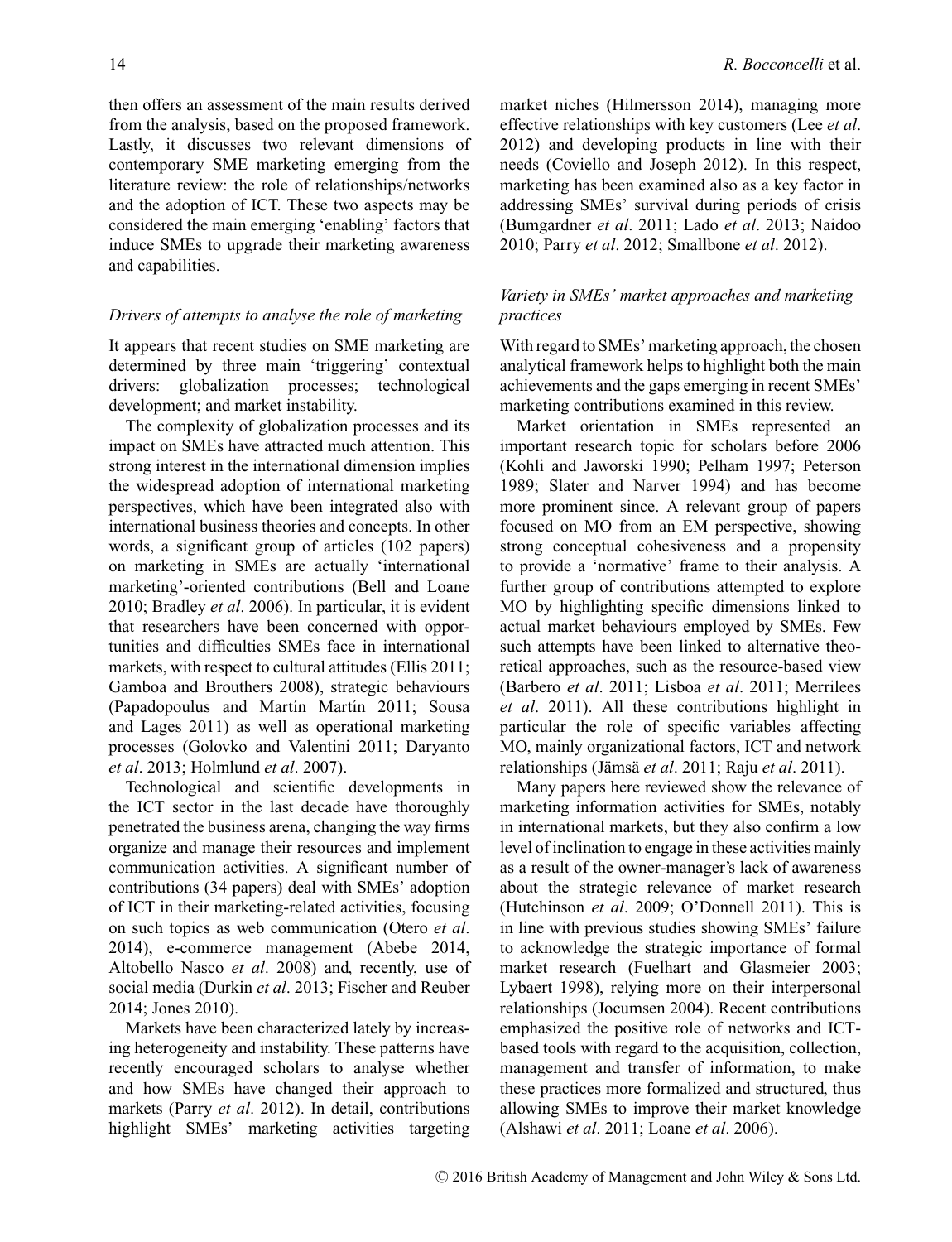As regards the strategic dimension of marketing activities in SMEs, the contributions reviewed show that SMEs have made only limited attempts to pursue a more planned approach to markets. This confirms previous research emphasizing that there is no or little marketing planning within SMEs (Culkin and Smith 2000; Fuller 1994; Miles and Arnold 1991; Orpen 1994). Most of the reviewed articles followed an international marketing perspective, which is focused on IMS and exporting strategies. In this internationalization perspective, papers highlight that SMEs still do not follow a systematic strategic approach towards the market (Musso and Francioni 2014); however, relationships with key international customers are presented as one of the main drivers of increased strategic awareness in SMEs (Cegarra-Navarro 2007; Clercq and Rangarajan 2008).

As concerns the SMEs' 'marketing mix', the papers in our review related to only one or a few policies and made no attempt to provide a comprehensive analysis of marketing practices by SMEs. This is in line with previous studies examining in depth specific activities such as selling (Hill 2001; Stokes 2000) and communication, mainly based on unstructured processes (Hogarth-Scott *et al*. 1996).

Contributions on SMEs' product policies were mainly focused on product innovation and brand management, which represent emerging areas of research (Shiu and Walker 2007). Authors highlighted efforts by SMEs, driven by market pressure, to engage in NPD, although this is still an ad hoc process rather than the result of a formal and planned procedure (Kumar *et al*. 2012; Ledwith and O'Dwyer 2008). SMEs tend to adopt an unstructured approach to brand management too.

Communication activities have received considerable attention in recent literature on SME marketing, mainly with respect to the adoption of ICT and to the international market expansion. Web-based communication is explored in terms of achieved benefits and implementation processes. International marketing communication is investigated in line with the growing expansion of SMEs in foreign markets, thus placing emphasis on issues such as brand communication and participation in trade fairs (Blythe 2002; Mäläskä et al. 2011; Michaelidou *et al*. 2011). However, other strategically relevant communication-related themes, such as advertising, have not been examined in depth yet.

Recent contributions on SME marketing have extensively explored the issues related to SMEs' distribution and sales. As in the case of communication activities, in most of the studies this topic is linked with international marketing processes and the introduction of ICT, which is perceived as the main driver of changes in distribution approaches (Altobello Nasco *et al*. 2008; Sebora *et al*. 2009; Stockdale and Standing 2006). Much research has focused on the role of downstream relationships with distributors and large customers, to highlight emerging relational processes in which SMEs are involved (Boeck *et al*. 2009; Nguyen and Waring 2013). Various articles deal with sales activities, even though most of them concern exporting strategies and engagement in e-commerce, in line with the growing academic interest in this field (Eriksson *et al*. 2008; Grandón Toledo et al. 2011). Notwithstanding the recognized importance of salesforce organization and sales management, even in smaller firms (Babakus *et al*. 1996; Grant and Cravens 1996; Grant *et al*. 2001), surprisingly limited attention is paid to these issues in our review, despite the increased propensity of SMEs to operate in foreign environments.

## *Relationships, networks and ICT in marketing research*

In our literature review, it is apparent that relationships are interpreted as a major component of marketing activities or as a factor that has an impact on marketing and firm performance. Some contributions attempted to qualify specific marketing approaches as 'networking' (Sullivan Mort and Weerawardena 2006). As mentioned above, the recent literature has extensively stressed the positive role of relationship-building in various marketing processes: information and knowledge acquisition, strategic marketing decisions, NPD, sales and distribution management. The role of relationships, as a determinant of marketing performance, is also highlighted in studies of SMEs' entry into foreign markets and expansion (Belso-Martínez 2006; Bradley et al. 2006).

Furthermore relationships have been investigated in terms of the specific actors involved. Many studies have addressed the development of vertical relationships with customers and cite their positive effects, mainly with actors such as distributors and large firms (Cubillo-Pinilla 2008; Di Guardo and Valentini 2007). Sparse attention is paid to horizontal cooperation with other SMEs and the involvement of external partners, which can provide significant marketing resources and capabilities, namely private consulting firms and public providers of services.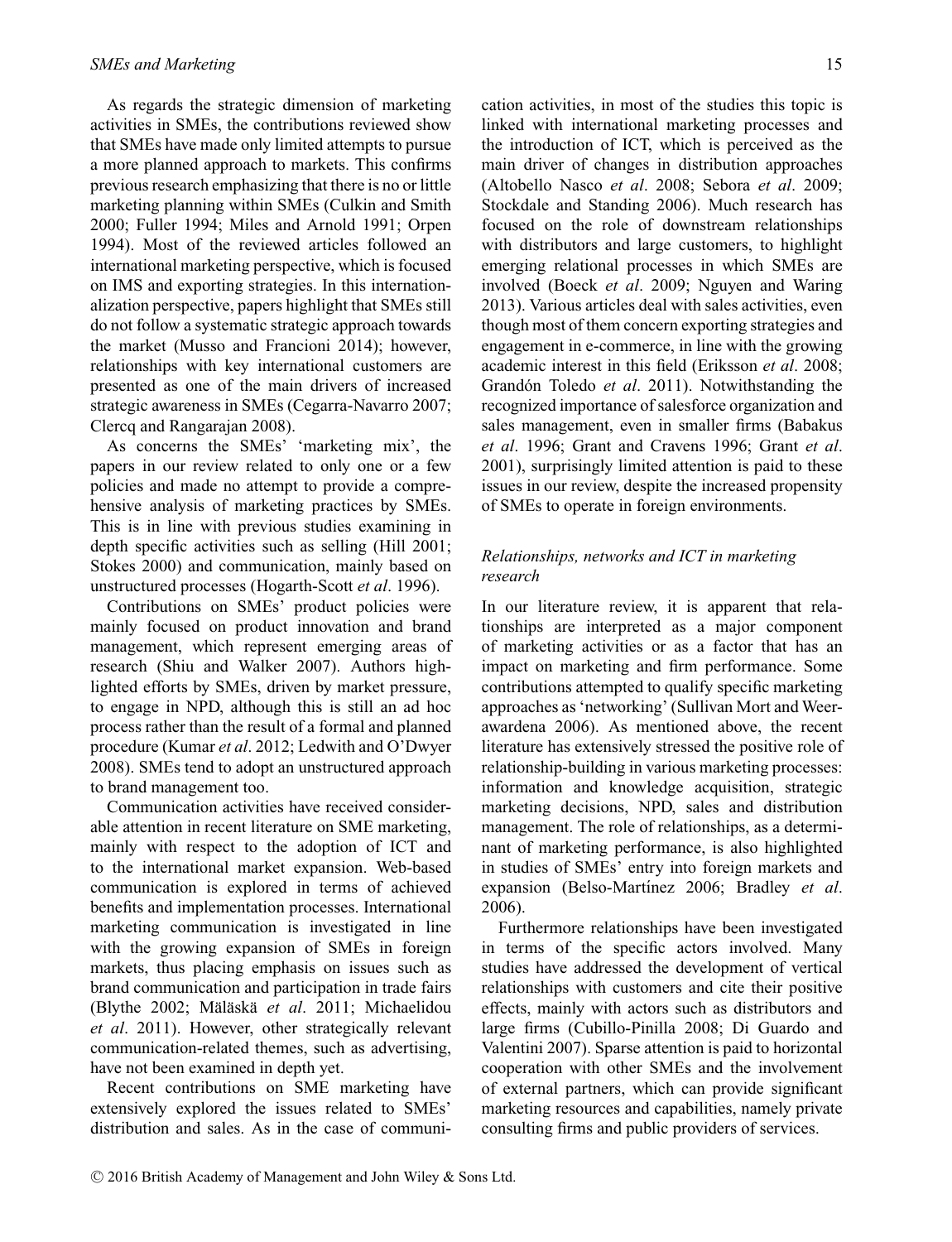The adoption of ICT has been addressed by researchers as another major driver of change and advancement in SMEs. Previous studies were mainly concerned with the adoption processes and their internal use for information management (Levy and Powell 1998; Poon and Swatman 1997). The reviewed contributions provide new insights into the use and impact of web technologies for a wide range of market-related purposes. First, studies underline the role of Internet-based tools to manage communication with external actors and stakeholders (Harrigan *et al*. 2011; Jones *et al*. 2015). In addition, certain contributions provide some insights into the changes occurring in specific marketing-mix policies, as in the case of e-commerce adoption within distribution and sales activities, where ICT is used to support brand management and product development processes (Mäläskä et al. 2011; Michaelidou et al. 2011). Nevertheless, despite the increasing role of modern web-based technologies, various authors claim that the adoption and effective use of ICT in marketing activities are still constrained by key SME-related variables, such as the characteristics of the owner/manager, the organizational culture and available financial resources (Celuch *et al*. 2007; Jones 2010; Sebora *et al*. 2009; Simmons *et al*. 2007).

## **Future research directions**

This section surveys possible avenues for further research on SMEs, based on the main findings of this literature review. It first assesses future developments from a theoretical perspective, then provides suggestions for research on marketing approaches and practices by SMEs. Lastly, it proposes possible directions in terms of firm typologies, through a distinction between small and medium-sized companies.

## *Theoretical development in the analysis of marketing in SMEs*

Recent research on marketing in SMEs shows substantial continuity with past contributions in terms of conceptual development. Entrepreneurial marketing (Gilmore 2011; Hill and Wright 2000; Hills *et al*. 2008; Shaw and Carson 1995) is confirmed as the main theoretical approach adopted, with further developments in recent studies. However, our review shows a limited propensity to use conceptual frameworks and existing theories – including EM – while attempting to explore new and emerging marketing

practices in the new business context. This is in line with the claim by Gross *et al*. (2014, p. 105) that a 'theoretical gap between scholarly efforts to explain the nature of EM practices and the actual marketing practices or marketing doing of small firms' seems to emerge, and this justifies strenuous efforts to learn 'how marketing practice can be studied through the examination of material and embodied observations' (Gross *et al*. 2014, p. 106). Thus, the richness of studies on emerging marketing practices by SMEs is not accompanied by a willingness to select and test alternative conceptual frameworks (Blackburn and Kovalainen 2009) that could be useful in addressing and explaining the main patterns of emerging practices.

As outlined above, the reviewed contributions highlight the efforts of SMEs to actively exploit available resources and relationships/networks where they are embedded, in line with valuable previous contributions on this field (Coviello and Munro 1995; Coviello *et al*. 2006; Shaw 2006). Frameworks such as the resource-based view (Kozlenkova *et al*. 2014; Penrose 1959), the dynamic capabilities approach (Teece *et al*. 1997) and the Industrial Marketing and Purchasing (IMP) approach (Håkansson et al. 2009) could arguably provide effective alternative theoretical bases for a better understanding of the evolving processes of marketing activities implemented by SMEs. On the one hand, the resource-based view and the dynamic capabilities approach could shed light specifically on the types of resources used in marketing and sales and the main learning processes behind their development, as attempted in a recent contribution by Lonial and Carter (2015). On the other hand, the IMP framework could help to highlight the nature of resources and the dynamic process of resource combination in marketing activities (Håkansson and Snehota 1995: Håkansson *et al.* 2009).

Existing studies, through theoretical and empirical analyses, point to the greater propensity of SMEs to be involved in relationships and networks (Street and Cameron 2007). Therefore, future research on SME marketing could adopt conceptual insights and schemes from the dynamic capabilities approach and the IMP framework. On the one hand, the dynamic capabilities approach could illuminate the development of relational capabilities, placing emphasis on trust, organizational routines, information systems and organizational units. In particular, the relational capability concept stresses the importance of a strategic and more structured management of relationships, using both formal processes and ICT tools (Goerzen 2005; Heimericks 2004). On the other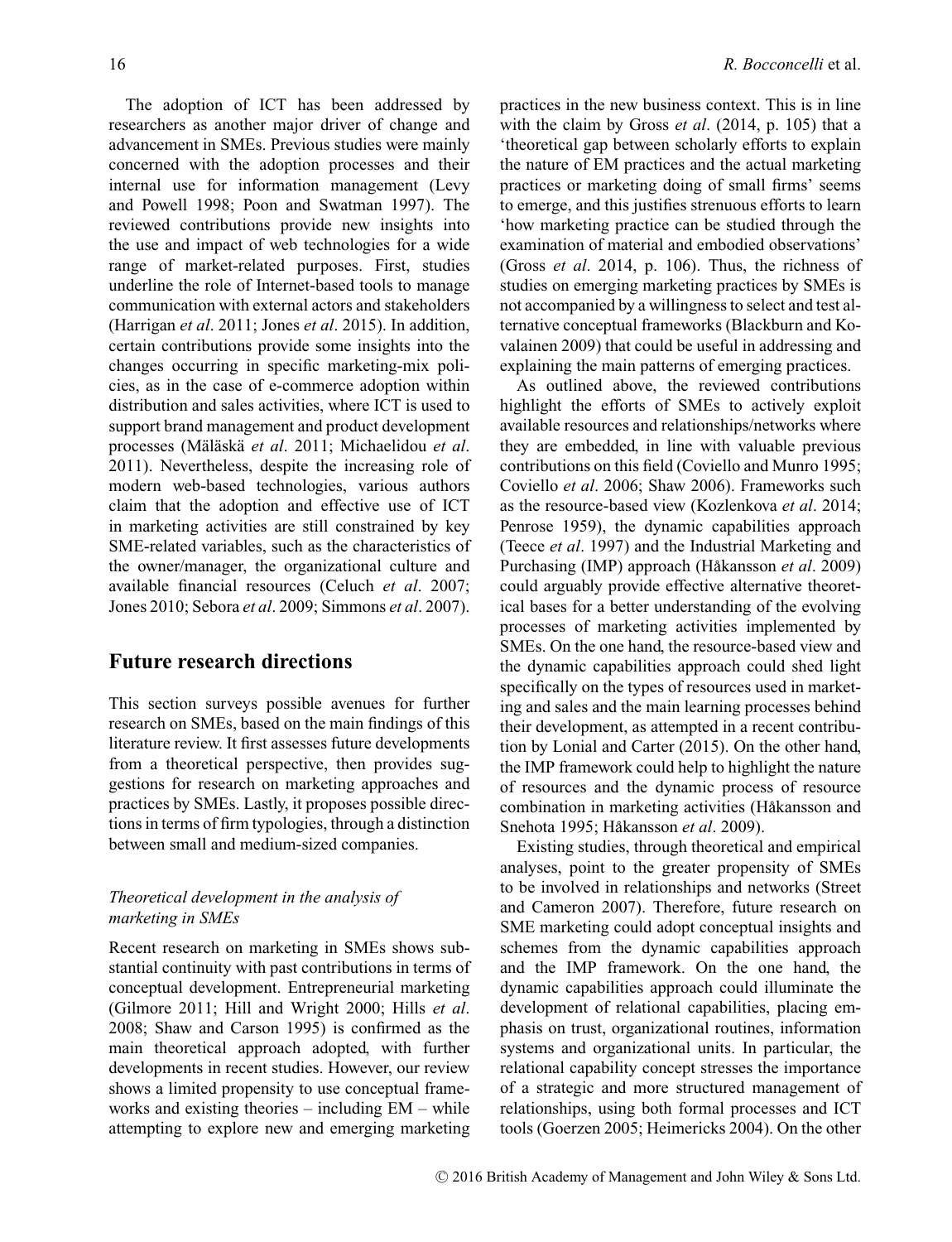hand, the IMP approach might shed new light on changing patterns in relationships with customers due to interactions and interdependencies among related networks (Ford and Håkansson 2006; Håkansson and Snehota 1995; Håkansson et al. 2009).

## *Research directions on marketing approaches and practices by SMEs*

*Strategic dimension.* Recent literature lacks contributions dealing with segmentation and positioning strategies. Some studies consider the operational marketing activities, such as sales, crucial for SMEs to survive or compete successfully in the market. Generally, our review shows that existing studies seem to ignore the real potential and strategic marketing implications that such activities may have. Therefore, there seems to be some overlap between strategic and operational marketing activities that could be more thoroughly explored within SMEs. For example, the use of ICT and social media are analysed mainly just as operational tools and not in the light of their strategic role.

*Relevant unexplored 'marketing-mix' practices.* Marketing-mix decisions and activities have been addressed in many studies. However, existing contributions show fragmented insights and do not attempt to provide an integrated and updated perspective on operational marketing behaviour aimed at covering overlooked aspects such as pricing, advertising and sales management. Therefore, understanding whether and how SMEs are oriented towards the adoption of more articulated practices with regard to marketing-mix policies is an area that warrants further investigation. We call for an integrated analysis of operational marketing practices, in the light of the increasing market pressure pushing for efficiency, quality and service. Nevertheless, it is necessary to explore in depth whether specific practices have been upgraded, therefore adopting a longitudinal perspective. In particular, we suggest more empirical research on areas such as pricing, web–social media communication and advertising, and sales management.

*Organization of marketing in SMEs.* In-depth research is needed on the organizational dimension of marketing activities in SMEs, as this topic is underinvestigated in the recent examined literature. Most of the studies highlight the informal and tacit nature of marketing practices. However, there appears to be no explicit attempt to investigate organizational upgrading processes. The main focus is on the attitude of the entrepreneur, rather than analysing roles in marketing and sales, even in professional or high-tech firms. Thus, research is recommended on such issues as the introduction of internal marketing and sales positions, the development of ICT-related marketing resources and the involvement of external marketing partners.

In addition, the involvement of external actors in the design and implementation of marketing activities is an area worthy of further investigation (Agostini and Nosella 2015). Several contributions focus on interaction with customers and distributors, mainly within a B2B context. It could be argued that increasing market complexity and uncertainty might induce SMEs to share the marketing effort with external actors. This suggests an opportunity for research on the degree of marketing cooperation with competitors, active companies in different sectors, marketing knowledge providers and suppliers.

## *Small vs. medium firms*

The studies reviewed perceive SMEs as a homogeneous category, not distinguishing between small and medium-sized enterprises (Gilmore *et al*. 2013), which actually show very different features. This is consistent with management literature, which does not consider medium-sized firms as an autonomous conceptual category and regards them only as a different firm typology when addressing specific research issues (Brooksbank *et al*. 2003; Perks and Hughes 2008). However, in the small-business literature there is an increasing – though still limited – emphasis on this type of firm, which represents, in specific national/local contexts, a major component of economic and industrial systems (Coltorti *et al*. 2013; Simon 2009). These studies highlight that SMEs may differ in terms of resources and organizational knowledge, leading to different approaches – more or less formal and structured – towards customers and markets.

# **Conclusions**

This paper offers a systematic review of studies on SMEs' marketing approaches and practices during the last decade. Selected contributions have been assessed in the light of an integrated framework combining the MO concept and basic marketing processes, that is, marketing information activities, strategic marketing activities and operational marketing activities. Results overall show that great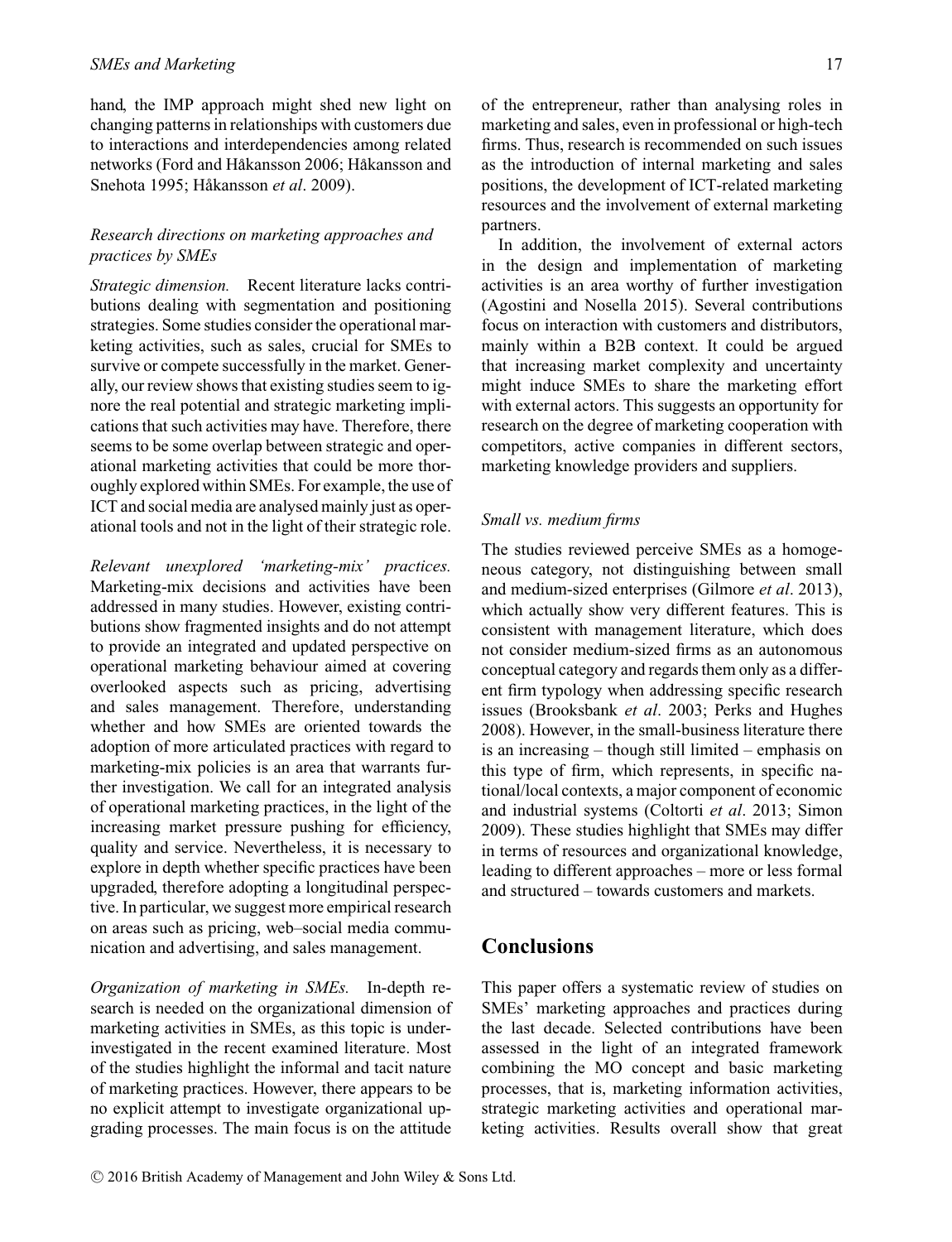attention has been paid to this topic. Many contributions have explored changes in market approaches and marketing practices in most of the selected areas, highlighting the emerging role of networks and ICT in SMEs' marketing activities. However, relevant themes such as targeting/positioning activities, organization of marketing activities and sales management practices have not been investigated fully. Entrepreneurial marketing has been used as the main conceptual framework. However, our study still highlights a distance in the reviewed studies between their theoretical bases and analyses of marketing behaviour and practices by SMEs.

Undoubtedly, this literature review has some limitations. First, it is based on a sample of journals selected according to specific criteria and therefore does not cover the full range of academic journals in the management, marketing and entrepreneurship fields. Second, the temporal range is limited to the 2006–2015 period. In order to overcome this limitation, we attempted to compare insights from the recent literature with relevant contributions published before 2006. Third, the analysis of single themes is not developed in depth as it would deserve. However, the main rationale of the paper is to provide a wide and exhaustive picture of studies on SMEs' marketing approaches and practices in the last decade.

This paper calls for further research on three different grounds. First, future contributions should explore market approaches and practices in an integrated manner, trying to discover whether and how SMEs are upgrading their marketing activities in terms of organization and type of practices. Second, such analyses should be more theoretically grounded, combining theories developed within the field of entrepreneurship with other potentially relevant approaches such as the resource-based view, the dynamic capabilities theory and the IMP framework. Lastly, focused research should investigate whether and how SMEs differ in terms of marketing approaches and practices.

## **References**

- Abebe, M. (2014). Electronic commerce adoption, entrepreneurial orientation and small-and medium-sized enterprise (SME) performance. *Journal of Small Business and Enterprise Development*, **21**, pp. 100–116.
- Adjei, M.T., Griffith, D.A. and Noble, S.M. (2009). When do relationships pay off for small retailers? Exploring targets and contexts to understand the value of relationship marketing. *Journal of Retailing*, **85**, pp. 493–501.
- Agndal, H. and Chetty, S. (2007). The impact of relationships on changes in internationalisation strategies of SMEs. *European Journal of Marketing*, **41**, pp. 1449–1474.
- Agostini, L. and Nosella, A. (2015). Interorganizational relationships in marketing: a critical review and research agenda. *International Journal of Management Reviews*, doi: 10.1111/ijmr.12084.
- Alam, S.S. (2009). Adoption of internet in Malaysian SMEs. *Journal of Small Business and Enterprise Development*, **16**, pp. 240–255.
- Alpkan, L., Yilmaz, C. and Kaya, N. (2007). Market orientation and planning flexibility in SMEs: performance implications and an empirical investigation. *International Small Business Journal*, **25**, pp. 152–172.
- Alshawi, S., Missi, F. and Irani, Z. (2011). Organisational, technical and data quality factors in CRM adoption – SMEs perspective. *Industrial Marketing Management*, **40**, pp. 376–383.
- Altobello Nasco, S., Grandón Toledo, E. and Mykytyn, P.P. Jr (2008). Predicting electronic commerce adoption in Chilean SMEs. *Journal of Business Research*, **61**, pp. 697–705.
- APEC (2010). SME Market Access and Internationalization: Medium-term KPIs for the SMEWG Strategic Plan, June 2010. Available at: [http://publications.apec.org/](http://publications.apec.org/publication-detail.php?pub_id=1050) [publication-detail.php?pub\\_id](http://publications.apec.org/publication-detail.php?pub_id=1050)=1050 (accessed 21 July 2014).
- Armario, J.M., Ruiz, D.M. and Armario, E.M. (2008). Market orientation and internationalization in small and mediumsized enterprises. *Journal of Small Business Management*, **46**, pp. 485–511.
- Armstrong, G., Harker, M., Kotler, P. and Brennan, R. (2009). *Marketing: An Introduction*. Harlow: Pearson Prentice Hall.
- Avlonitis, G.J. and Salavou, H.E. (2007) Entrepreneurial orientation of SMEs, product innovativeness and performance. *Journal of Business Research*, **60**, pp. 566–575.
- Babakus, E., Creavens, D.W., Grant, K., Ingram, T.M. and LaForge R.W. (1996). Investigating the relationship among sales, management control, sales territory design, salesperson performance, and sales organization effectiveness. *International Journal of Research in Marketing*, **13**, pp. 345–363.
- Baker, W.E. and Sinkula, J.M. (2009). The complementary effects of market orientation and entrepreneurial orientation on profitability in small businesses. *Journal of Small Business Management*, **47**, pp. 443–464.
- Barbero, J.L., Casillas, J.C. and Feldman, H.D. (2011). Managerial capabilities and paths to growth as determinants of high-growth small and medium-sized enterprises. *International Small Business Journal*, **29**, pp. 671–694.
- Baregheh, A., Rowley, J., Sambrook, S. and Davies, D. (2012). Innovation in food sector SMEs. *Journal of Small Business and Enterprise Development*, **19**, pp. 300– 321.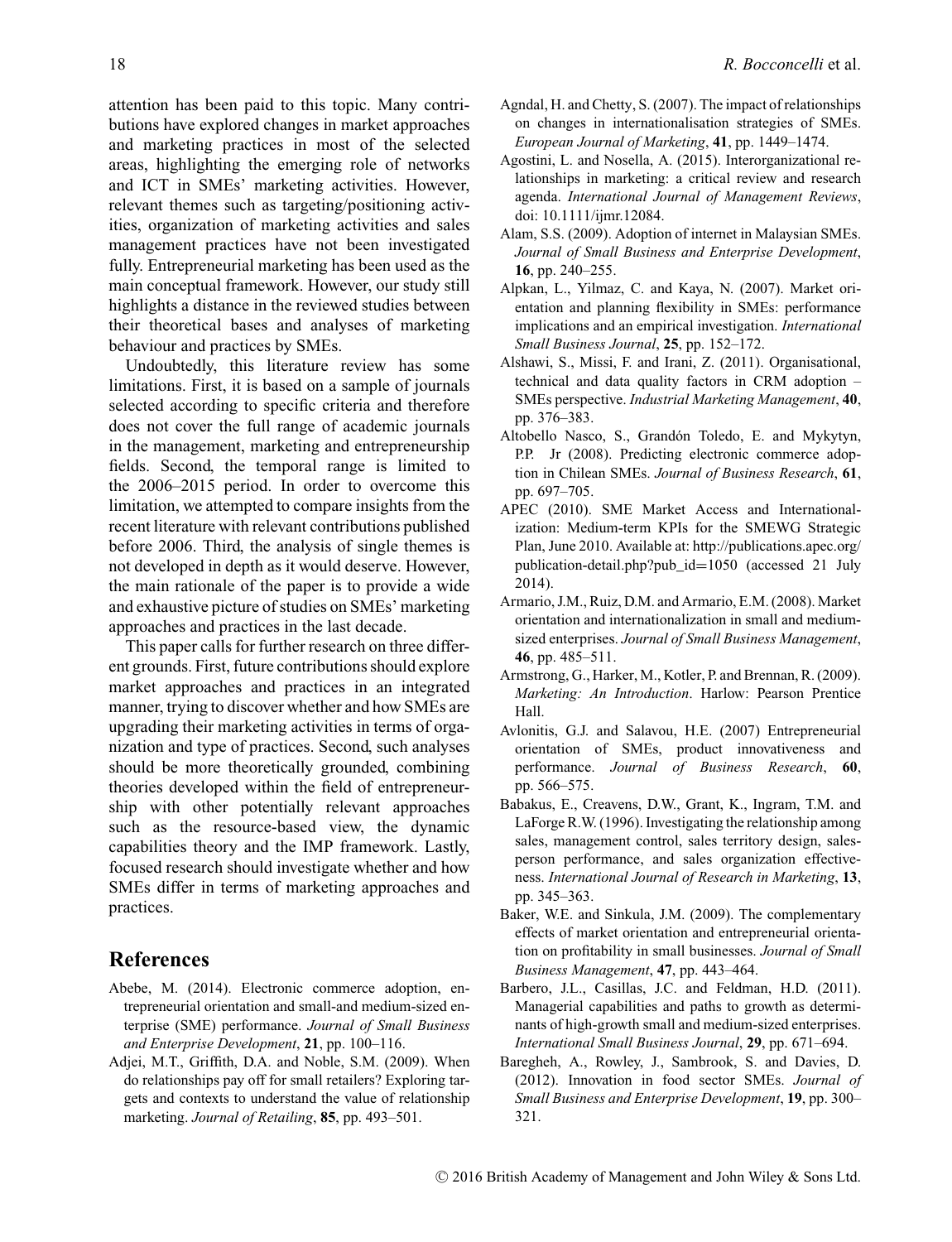- Becherer, R.C., Halstead, D. and Haynes, P. (2003). Marketing orientation in SMEs: effects of the internal environment. *New England Journal of Management*, **3**, pp. 1–17.
- Bell, J. and Loane, S. (2010). New-wave' global firms: Web 2.0 and SME internationalization. *Journal of Marketing Management*, **26**, pp. 213–229.
- Belso-Martínez, J.A. (2006). Why are some Spanish manufacturing firms internationalizing rapidly? The role of business and institutional international networks. *Entrepreneurship & Regional Development*, **18**, pp. 207–226.
- Bengtsson, M., Boter, H. and Vanyushy, V. (2007). Integrating the internet and marketing operations: a study of antecedents in firms of different size. *International Small Business Journal*, **25**, pp. 27–48.
- Bennett, R. (1993). *Small Business Survival, Natwest Business Handbooks*. London: Pitman.
- Berry, A.J., Sweeting, R. and Goto, J. (2006). The effect of business advisers on the performance of SMEs. *Journal of Small Business and Enterprise Development*, **13**, pp. 33–47.
- Berthon, P., Ewing, M.T. and Napoli, J. (2008). Brand Management in small to medium-sized enterprise. *Journal of Small Business Management*, **46**, pp. 27–45.
- Bertrand, O. (2011). What goes around, comes around: effects of offshore outsourcing on the export performance of firms. *Journal of International Business Studies*, **42**, pp. 334–344.
- Bjerke, B. and Hultman, C.M. (2002). *Entrepreneurial Marketing – the Growth of Small Firms in the New Economic Era*. Cheltenham: Edward Elgar.
- Blackburn, R. and Kovalainen, A. (2009). Researching small firms and entrepreneurship: past, present and future. *International Journal of Management Reviews*, **11**, pp. 127–148.
- Blythe, J. (2002). Using trade fairs in key account management. *Industrial Marketing Management*, **31**, pp. 627– 635.
- Bocconcelli, R., Grandinetti, R. and Tunisini, A. (2015). 'Made in Italy': the Italian contribution to the development of business marketing discipline and practices. *Journal of Business-to-Business Marketing*, **22**, pp. 161–196.
- Boeck, H., Bendavid, Y. and Lefebvre, E. (2009). Evolving B2B e-commerce adaptation for SME suppliers. *Journal of Business & Industrial Marketing*, **24**, pp. 561–574.
- Boso, N., Cadogan, J.W. and Story, V.M. (2013). Entrepreneurial orientation and market orientation as drivers of product innovation success: a study of exporters from a developing economy. *International Small Business Journal*, **31**, pp. 57–81.
- Bradley, F., Meyer, R. and Gao, Y. (2006). Use of supplier– customer relationships by SMEs to enter foreign markets. *Industrial Marketing Management*, **35**, pp. 652–665.
- Branzei, O. and Vertinsky, I. (2006). Strategic pathways to product innovation capabilities in SMEs. *Journal of Business Venturing*, **21**, pp. 75–105.
- Brettel, M., Engelen, A. and Heinemann, F. (2009). New entrepreneurial ventures in a globalized world: the role of market orientation. *Journal of International Entrepreneurship*, **7**, pp. 88–110.
- Brock, JK-U., Johnson, J.E. and Zhou, J.Y. (2011). Does distance matter for internationally-oriented small firms?. *Industrial Marketing Management*, **40**, pp. 384–394.
- Brockman, B.K., Jones, M.A. and Becherer, R.C. (2012). Customer orientation and performance in small firms: examining the moderating influence of risk-taking, innovativeness, and opportunity focus. *Journal of Small Business Management*, pp. 429–446.
- Brooksbank, R.W. (1991). Successful marketing practice: a literature review and checklist for marketing practitioners. *European Journal of Marketing*. **25**, pp. 20–29.
- Brooksbank, R.W., Kirby, D.A., Taylor, D. and Jones-Evans, D. (1999). Marketing in medium-sized manufacturing firms: the state-of the art in Britain 1987–1992. *European Journal of Marketing*, **33**, pp. 103–120.
- Brooksbank, R.W., Kirby, D., Tomson, G. and Taylor, D. (2003). Marketing as a determinant of long-run competitive success in medium-Sized U.K. manufacturing firms. *Small Business Economics*, **20**, pp. 259–272.
- Brush, C.G., Ceru, D.J. and Blackburn, R. (2009). Pathways to entrepreneurial growth: the influence of management, marketing, and money. *Business Horizons*, **52**, pp. 481– 491.
- Bumgardner, M., Buehlmann, U. and Schuler, A. (2011). Competitive actions of small firms in a declining market. *Journal of Small Business Management*, **49**, pp. 578–598.
- Carraher, S.M. and Paridon, T.J. (2008–2009). Entrepreneurship journal rankings across the discipline. *Journal of Small Business Strategy*, **19**, pp. 89–98.
- Carrizo Moreira, A. (2009). Knowledge capability flows in buyer–supplier relationships: challenges for small domestic suppliers in international contexts. *Journal of Small Business and Enterprise Development*, **16**, pp. 93–114.
- Carson, D. (2000). Marketing in small firms. In Blois, K.J. (ed.), *The Oxford Textbook of Marketing*. Oxford: Oxford University Press, pp. 570–591.
- Carson, D. (2001). The evolution of marketing in small firms. *European Journal of Marketing*, **19**, pp. 7–16.
- Carson, D. and Cromie, S. (1989). Marketing planning in small enterprises: a model and some empirical evidence. *Journal of Marketing Management*, **5**, pp. 33–49.
- Carson, D., Cromie, S., McGowan, P. and Hill, J. (1995). *Marketing and Entrepreneurship in SMEs: An Innovative Approach*. Hemel Hempstead: Prentice Hall.
- Carson, D. and Gilmore, A. (2000). Marketing at the interface: not 'what' but 'how'. *Journal of Marketing Theory and Practice*, **8**, pp. 1–8.
- Caskey, K. and Subirana, B. (2007). Supporting SME ecommerce migration through blended e-learning. *Journal of Small Business and Enterprise Development*, **14**, pp. 670–688.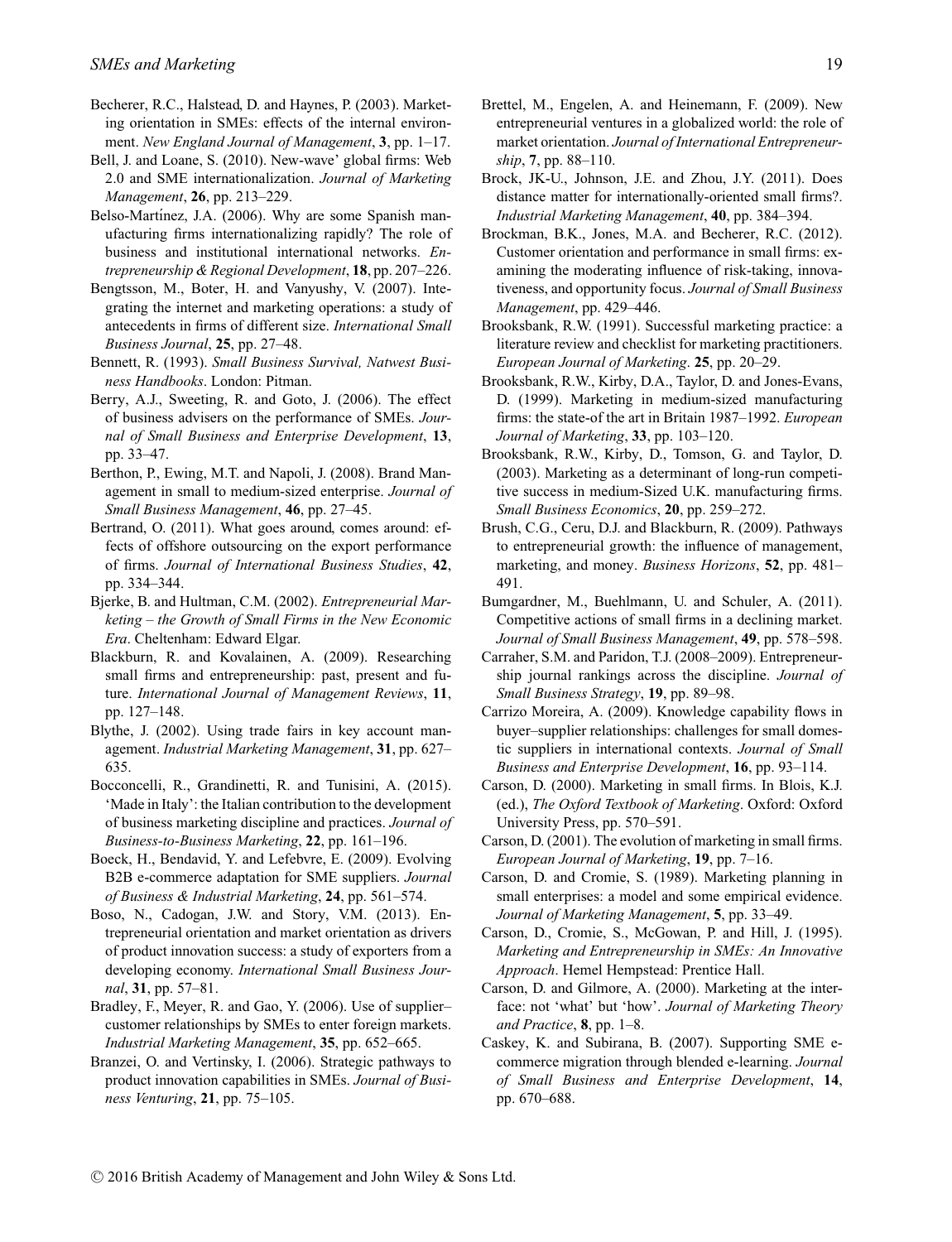- Cegarra-Navarro, J.G. (2007). Linking exploration with exploitation through relationship memory. *Journal of Small Business Management*, **45**, pp. 333–353.
- Celuch, K. and Murphy, G. (2010). SME Internet use and strategic flexibility: the moderating effect of IT market orientation. *Journal of Marketing Management*, **26**, pp. 131–145.
- Celuch, K., Green, A.M., Saxby, C. and Ehlen, C. (2007). Market orientation and internet-related cognitions: inside the minds of small business managers. *Journal of Marketing Management*, **23**, pp. 227–242.
- Chaparro-Peláez, J., Pereira-Rama, A. and Pascual-Miguel, F. (2014). Inter-organizational information systems adoption for service innovation in building sector, *Journal of Business Research*, **67**, pp. 673–679.
- Chaston, I. and Mangles, T. (2002). *Small Business Marketing Management*. Basingstoke: Palgrave.
- Chirico, F., Ireland, R.D. and Sirmon, D.G. (2011). Franchising and the family firm: creating unique sources of advantage through 'familiness'. *Entrepreneurship Theory and Practice*, **35**, pp. 483–501.
- Chung, J.-E. (2014). Does small retailer market orientation matter for long-term oriented relationship with suppliers. *Journal of Small Business Management*, **52**, pp. 790– 807.
- Clercq, D.D. and Rangarajan, D. (2008). The role of perceived relational support in entrepreneur–customer dyads. *Entrepreneurship Theory and Practice*, **32**, pp. 659– 683.
- Coltorti, F., Resciniti, R., Tunisini, A. and Varaldo, R. (2013). *Mid-Sized Manufacturing Companies: The New Driver of Italian competitiveness*, Vol. **7**. New York, NY: Springer Science & Business.
- Coviello, N.E. and Joseph, R.M. (2012). Creating major innovations with customers: insights from small and young technology firms. *Journal of Marketing*, **76**, pp. 87– 104.
- Coviello, N.E. and Munro, H.J. (1995). Growing the entrepreneurial firm: networking for international market development. *European Journal of Marketing*, **29**, pp. 49– 61.
- Coviello, N.E.,Winklhofer, H. and Hamilton, K. (2006). Marketing practices and performance of small service firms an examination in the tourism accommodation sector. *Journal of Service Research*, **9**, pp. 38–58.
- Covin, J.G. and Wales, W.J. (2012). The measurement of entrepreneurial orientation. *Entrepreneurship Theory and Practice*, **36**, pp. 677–702.
- Cox, T., Hooley, G.J. and Lynch, J.E. (1994). Marketing in small and medium-sized companies. In Saunders, J. (ed.), *The Marketing Initiative*. Hemel Hempstead: Prentice Hall, pp. 305–323.
- Craig, J.B., Dibrell, C. and Davis, P.S. (2008). Leveraging family-based brand identity to enhance firm competitiveness and performance in family businesses. *Journal of Small Business Management*, **46**, pp. 351–371.
- Crane, D. (1972). *Invisible Colleges: Diffusion of Knowledge in Scientific Communities*. Chicago, IL: University of Chicago Press.
- Cubillo-Pinilla, J.M. (2008). Small business performance in MNC suppliers' networks. *Journal of Small Business and Enterprise Development*, **15**, pp. 571–583.
- Culkin, N. and Smith, D. (2000). An emotional business: a guide to understanding the motivations of small business decision takers. *Qualitative Market Research: An International Journal*, **3**, pp. 145–157.
- Dada, O. and Watson, A. (2013). Entrepreneurial orientation and the franchise system. Organizational antecedents and performance outcomes. *European Journal of Marketing*, **47**, pp. 790–812.
- Daryanto, A., Khan, H, Matlay, H. and Chakrabarti, R. (2013). Adoption of country specific business websites: the case of UK small businesses entering the Chinese market. *Journal of Small Business and Enterprise Development*, **20**, pp. 650–66.
- Daskalopoulou, I. and Petrou, A. (2010). Entrepreneurial growth expectations and information flows in networks. *Journal of Small Business and Enterprise Development*, **7**, pp. 334–349.
- Davis, C.D., Hills, G.E. and Laforge, R.W. (1985). The marketing/small enterprise paradox: a research agenda. *International Small Business Journal*, **3**, pp. 31–41.
- De Jong, J.P.J. and Vermeulen, P.A.M. (2006). Determinants of product innovation in small firms: a comparison across industries. *International Small Business Journal*, **24**, pp. 587–609.
- De Massis, A., Frattini, F., Pizzurno, E. and Cassia, L. (2015). Product innovation in family versus nonfamily firms: an exploratory analysis. *Journal of Small Business Management*, **53**, pp. 1–36.
- Deng, P. (2012). The internationalization of Chinese firms: a critical review and future research. *International Journal of Management Reviews*, **14**, pp. 408–427.
- Di Guardo, C.D. and Valentini, G. (2007). Taking actively advantage of MNCs' presence. *Small Business Economics*, **28**, pp. 55–68.
- Dibrell, C., Craig, J. and Hansen, E. (2011). Natural environment, market orientation, and firm innovativeness: an organizational life cycle perspective. *Journal of Small Business Management*, **49**, pp. 467– 489.
- Durkin, M., McGowan, P. and McKeown, N. (2013). Exploring social media adoption in small to medium-sized enterprises in Ireland. *Journal of Small Business and Enterprise Development*, **20**, pp. 716–734.
- Edinburgh Group (2013). Growing the Global Economy through SMEs. Available at: [http://www.edinburgh-group.](http://www.edinburgh-group.org/media/2776/edinburgh_group_research_-_growing_the_global_economy_through_smes.pdf) [org/media/2776/edinburgh\\_group\\_research\\_-\\_growing\\_](http://www.edinburgh-group.org/media/2776/edinburgh_group_research_-_growing_the_global_economy_through_smes.pdf) [the\\_global\\_economy\\_through\\_smes.pdf](http://www.edinburgh-group.org/media/2776/edinburgh_group_research_-_growing_the_global_economy_through_smes.pdf) (accessed 21 July 2014).
- Ellis, P. (2011). Social ties and international entrepreneurship: opportunities and constraints affecting firm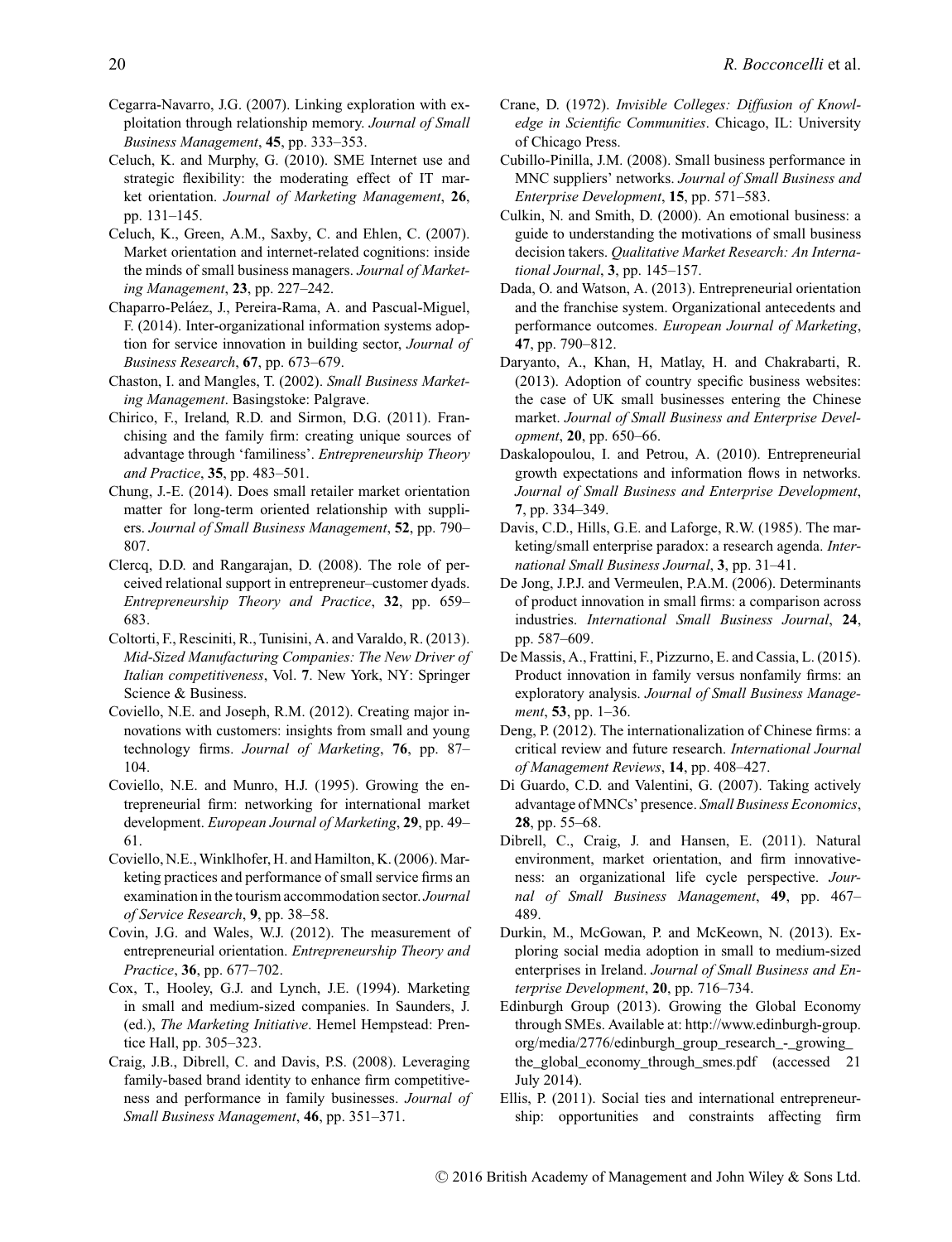internationalization. *Journal of International Business Studies*, **42**, pp. 99–127.

- Eriksson, L.T., Hultman, J. and Naldi, L. (2008). Small business e-commerce development in Sweden – an empirical survey. *Journal of Small Business and Enterprise Development*, **15**, pp. 555–570.
- European Commission (2003). Commission Recommendation 2003/361/EC. *Official Journal of the European Union L 124*, **20** May, p. 36.
- European Commission (2013). A Recovery on the Horizon? Annual report on European SMEs 2012/2013. Available at: [http://ec.europa.eu/enterprise/policies/sme/facts-figures](http://ec.europa.eu/enterprise/policies/sme/facts-figures-analysis/performance-review/files/supporting-documents/2013/annual-report-smes-2013_en.pdf)[analysis/performance-review/files/supporting-documents/](http://ec.europa.eu/enterprise/policies/sme/facts-figures-analysis/performance-review/files/supporting-documents/2013/annual-report-smes-2013_en.pdf) [2013/annual-report-smes-2013\\_en.pdf](http://ec.europa.eu/enterprise/policies/sme/facts-figures-analysis/performance-review/files/supporting-documents/2013/annual-report-smes-2013_en.pdf) (accessed 21 July 2014)
- Evans, M. and Moutinho, L. (1999). *Contemporary Issues In Marketing*. Basingstoke: Macmillan Business.
- Evers, N. and Knight, J. (2008). Role of international trade shows in small firm internationalization: a network perspective. *International Marketing Review*, **25**, pp. 544– 562.
- Fayolle, A. (2007). *Handbook of Research in Entrepreneurship Education*, Vol. **1**. Cheltenham: Edward Elgar.
- Felzensztein, C. and Gimmon, E. (2009). Social networks and marketing cooperation in entrepreneurial clusters: an international comparative study. *Journal of International Entrepreneurship*, **7**, pp. 281–291.
- Fillis, I. (2002). Small firm marketing theory and practice: insights from the outside. *Journal of Research in Marketing and Entrepreneurship*, **4**, pp. 134–157.
- Fillis, I. (2010). The art of entrepreneurial marketer. *Journal of Research in Marketing and Entrepreneurship*, **12**, pp. 87–107.
- Financial Times (2012). 45 Journals used in business school research ranking. Available at: [http://www.ft.com/](http://www.ft.com/intl/cms/s/2/3405a512-5cbb-11e1-8f1f-00144feabdc0.html) [intl/cms/s/2/3405a512-5cbb-11e1-8f1f-00144feabdc0.html](http://www.ft.com/intl/cms/s/2/3405a512-5cbb-11e1-8f1f-00144feabdc0.html) (accessed 28 May 2013).
- Fischer, E. and Reuber, A.R. (2014). Online entrepreneurial communication: mitigating uncertainty and increasing differentiation via Twitter. *Journal of Business Venturing*, **29**, pp. 565–583.
- Flatten, T.C., Engelen, A., Möller, T. and Brettel, M. (2015). How entrepreneurial firms profit from pricing capabilities: an examination of technology-based ventures. *Entrepreneurship Theory and Practice*, **39**, pp. 1111–1136.
- Ford, D. and Håkansson, H. (2006). The idea of interaction. *The IMP Journal*, **1**, pp. 4–27.
- Franco, M., de Fátima Santos, M., Ramalho, I. and Nunes, C. (2014). An exploratory study of entrepreneurial marketing in SMEs: the role of the founder-entrepreneur. *Journal of Small Business and Enterprise Development*, **21**, pp. 265– 283.
- Freeman, S., Edwards, R. and Schroder, B. (2006). How smaller born-global firms use networks and alliances to overcome constraints to rapid internationalization. *Journal of International Marketing*, **14**, pp. 33–63.
- Fried, V.H. (2003). Defining a forum for entrepreneurship scholars. *Journal of Business Venturing*, **18**, pp. 1–11.
- Fuelhart, K. and Glasmeier, A. (2003). Acquisition, assessment and use of business information by small and medium-sized businesses: a demand perspective. *Entrepreneurship & Regional Development*, **15**, pp. 229–252.
- Fuller, P.B. (1994). Assessing marketing in small and medium-sized enterprises. *European Journal of Marketing*, **28**, pp. 34–49.
- Gamboa, E.C. and Brouthers, L.E. (2008). How international is entrepreneurship? *Entrepreneurship Theory and Practice*, **32**, pp. 551–558.
- Gilmore, A. (2011). Entrepreneurial and SME marketing. *Journal of Research in Marketing and Entrepreneurship*, **13**, pp. 137–145.
- Gilmore, A., Carson, D. and Grant, K. (2001). SME marketing in practice. *Marketing Intelligence & Planning*, **19**, pp. 6–11.
- Gilmore, A., McAuley, A., Gallagher, D., Massiera, P and Gamble, J. (2013). Researching SME/entrepreneurial research: a study of journal of research in marketing and entrepreneurship (JRME ) 2000–2011. *Journal of Research in Marketing and Entrepreneurship*, **15**, pp. 87–100.
- Goerzen, A. (2005). Managing alliance networks: emerging practices of multinational corporations. *Academy of Management Executive*, **19**, pp. 94–107.
- Golann, B. (2006). Achieving growth and responsiveness: process management and market orientation in small firms. *Journal of Small Business Management*, **44**, pp. 369– 385.
- Golovko, E. and Valentini, G. (2011). Exploring the complementarity between innovation and export for SMEs' growth. *Journal of International Business Studies*, **42**, pp. 362–380.
- Gorman, G., Hanlon, D. and King, W. (1997). Some research perspectives on entrepreneurship education, enterprise education and education for small business management: a ten-year literature review. *International Small Business Journal*, **15**, pp. 56–77.
- Grandón Toledo, E.E., Altobello Nasco, S.A. and Mykytyn, P.P. Jr (2011). Comparing theories to explain e-commerce adoption. *Journal of Business Research*, **64**, pp. 292– 298.
- Grant, K. and Cravens, D.W. (1996). Examining sales force performance in organization that use behavior-based sales management processes. *Industrial Marketing Management*, **25**, pp. 361–371.
- Grant, K., Cravens, D.W., Low, G.S. and Moncrief, W.C. (2001). The role of satisfaction with territory design on the motivation attitudes, and work outcomes of salespeople. *Journal of the Academy of Marketing Science*, **29**, pp. 165–178.
- Grewal, D., Iyer, G.R., Javalgi, R.R.G. and Radulovich, L. (2011). Franchise partnership and international expansion: a conceptual framework and research propositions. *Entrepreneurship Theory and Practice*, **35**, pp. 533–577.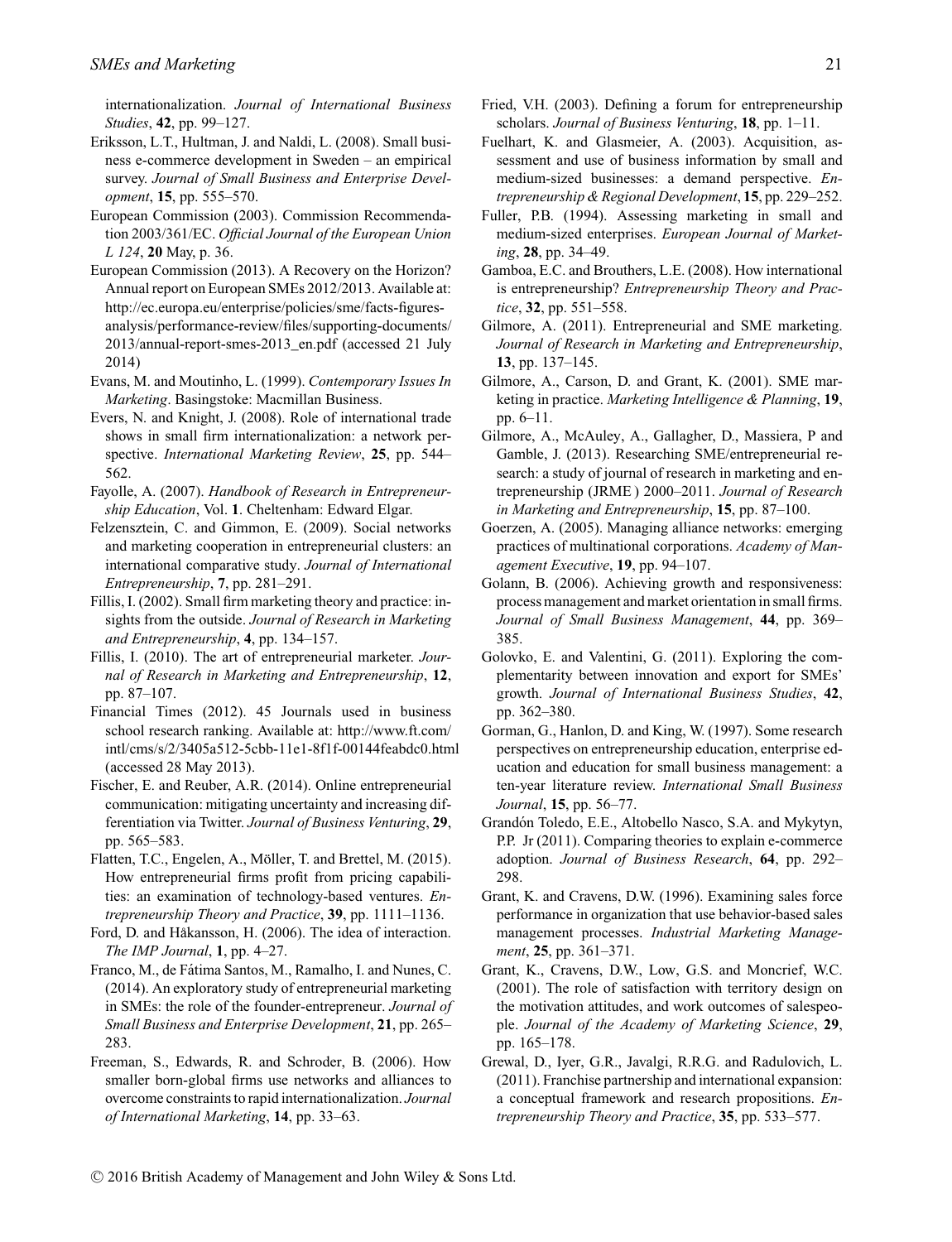- Gronum, S., Verreynne, M.-L. and Kastelle, T. (2012). The role of networks in small and medium-sized enterprise innovation and firm performance. *Journal of Small Business Management*, **50**, pp. 257–282.
- Gross, N., Carson, D. and Jones, R. (2014). Beyond rhetoric: re-thinking entrepreneurial marketing from a practice perspective. *Journal of Research in Marketing and Entrepreneurship*, **16**, pp. 105–127
- Håkansson, H. and Snehota, I. (1995). *Developing Relationships in Business Networks*. London: Routledge.
- Håkansson, H., Ford, D.I., Gadde, L.-E., Snehota, I. and Waluszewski, A. (2009). *Business in Networks*. Chichester: Wiley.
- Hanna, V. and Walsh, K. (2008). Interfirm cooperation among small manufacturing firms. *International Small Business Journal*, **26**, pp. 299–321.
- Harrigan, P., Ramsey, E. and Ibbotson, P. (2009). Investigating the e-CRM activities of Irish SMEs. *Journal of Small Business and Enterprise Development*, **16**, pp. 443–465.

Harrigan, P., Ramsey, E. and Ibbotson, P. (2011). Critical factors underpinning the e-CRM activities of SMEs. *Journal of Marketing Management*, **27**, pp. 503–529.

- Hau, L.N., Evangelista, F. and Thuy, P.N. (2013). Does it pay for firms in Asia's emerging markets to be market oriented? Evidence from Vietnam. *Journal of Business Research*, **66**, pp. 2412–2417.
- Heimericks, K. (2004). *Developing Alliance Capabilities*. Eindhoven: Eindhoven University Press.
- Higón, D.A. (2012). The impact of ICT on innovation activities: evidence for UK SMEs. *International Small Business Journal*, **30**, pp. 684–699.
- Higón, D.A. and Driffield, N. (2011). Exporting and innovation performance: analysis of the annual Small Business Survey in the UK. *International Small Business Journal*, **29**, pp. 4–24.
- Hilmersson, M. (2014). Small and medium-sized enterprise internationalisation strategy and performance in times of market turbulence. *International Small Business Journal*, **32**, pp. 386–400.
- Hill, J. (2001). A multidimensional study of the key determinants of effective SME marketing activity: part 1. *International Journal of Entrepreneurial Behaviour and Research*, **7**, pp. 171–204.
- Hill, J. and Wright, L.T. (2000). Defining the scope of entrepreneurial marketing: a qualitative approach. *Journal of Enterprise Culture*, **8**, pp. 23–46.
- Hill, J. and Wright, L.T. (2001). A qualitative research agenda for small to medium-sized enterprises. *Marketing Intelligence & Planning*, **19**, pp. 432–443.
- Hills, G.E. and Hultman, C. (2011). Research in marketing and entrepreneurship: a retrospective viewpoint. *Journal of Research in Marketing and Entrepreneurship*, **13**, pp. 8–17.
- Hills, G.E., Hultman, C.M. and Miles, M.P. (2008). The evolution and development of entrepreneurial marketing. *Journal of Small Business Management*, **46**, pp. 99–112.
- Hogarth-Scott, S., Watson, K. and Wilson, N. (1996). Do small businesses have to practice marketing to survive and grow?. *Marketing Intelligence& Planning*, **14**, pp. 6–18.
- Holmlund, M., Kock, S. and Vanyushyn, V. (2007). Small and medium-sized enterprises' internationalization and the influence of importing and exporting. *International Small Business Journal*, **25**, pp. 459–477.
- Hong, J., Ho Song, T. and Yoo, S. (2013). Paths to success: how do market orientation and entrepreneurship orientation produce new product success? *Journal of Product Innovation Management*, **30**, pp. 44–55.
- Horan, G., O'Dwyer, M. and Tiernan, S. (2011). Exploring management perspectives of branding in service SMEs. *Journal of Services Marketing*, **25**, pp. 114–121.
- Hult, G.T., Reimann, M. and Schilke, O. (2009). Worldwide faculty perceptions of marketing journals: rankings, trends, comparisons, and segmentations. *Global Edge Business Review*, **3**, pp. 1–23.
- Hultman, C.M. and Hills, G.E. (2011). Influence from entrepreneurship in marketing theory. *Journal of Research in Marketing and Entrepreneurship*, **13**, pp. 120–125.
- Hutchinson, K., Fleck, E. and Lloyd-Reason, L. (2009). An investigation into the initial barriers to internationalization. Evidence from small UK retailers. *Journal of Small Business and Enterprise Development*, **16**, pp. 544–568.
- Hutchinson, K., Donnell, L.V., Gilmore, A. and Reid, A. (2015). Loyalty card adoption in SME retailers: the impact upon marketing management. *European Journal of Marketing*, **49**, pp. 467–490.
- Ingenbleek, P.T. M. and Van der Lans, I.A. (2013). Relating price strategies and price-setting practices. *European Journal of Marketing*, **47**, pp. 27–48.
- Jämsä, P., Tähtinen, J., Ryan, A. and Pallari, M. (2011). Sustainable SMEs network utilization: the case of food enterprises. *Journal of Small Business and Enterprise Development*, **18**, pp. 141–156.
- Jayawarna, D., Jones, O., Lam, W. and Phua, S. (2014). The performance of entrepreneurial ventures: examining the role of marketing practices. *Journal of Small Business and Enterprise Development*, **21**, pp. 565–587.
- Jaworski, B.J. and Kohli, K.A. (1993). Market orientation: antecedents and consequences. *Journal of Marketing*, **57**, pp. 53–70.
- Jocumsen, G. (2004). How do small business managers make strategic marketing decisions? A model of process. *European Journal of Marketing*, **38**, pp. 659–674.
- Jones, B. (2010). Entrepreneurial marketing and the Web 2.0 interface. *Journal of Research in Marketing and Entrepreneurship*, **12**, pp. 143–152.
- Jones, N., Borgman, R. and Ulusoy, E. (2015). Impact of social media on small businesses. *Journal of Small Business and Enterprise Development*, **22**, pp. 611–632.
- Jones, R. and Rowley, J. (2009). Presentation of a generic 'EMICO' framework for research exploration of entrepreneurial marketing in SMEs. *Journal of Research in Marketing and Entrepreneurship*, **11**, pp. 5–21.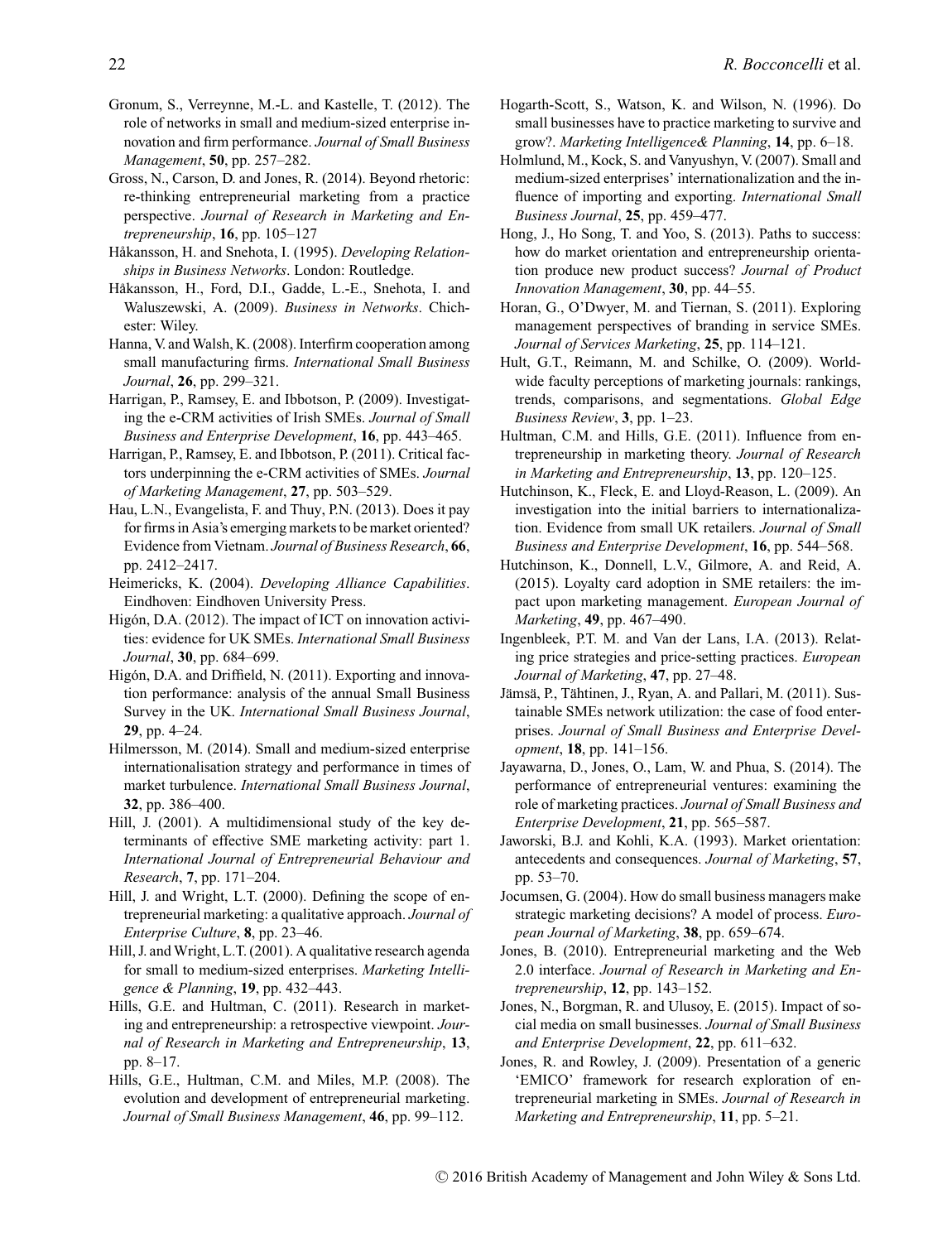- Jones, R. and Rowley, J. (2011). Entrepreneurial marketing in small businesses: a conceptual exploration. *International Small Business Journal*, **29**, pp. 25–36.
- Jones, R., Suoranta, M. and Rowley, J. (2013). Strategic network marketing in technology SMEs. *Journal of Marketing Management*, **29**, pp. 671–697.
- Jones, S.C., Knotts, T.L. and Udell, G.G. (2008). Market orientation for small manufacturing suppliers: the importance of product-related factors. *Journal of Business & Industrial Marketing*, **23**, pp. 443–453.
- Joshi, A.W. (2010). Salesperson influence on product development: insights from a study of small manufacturing organizations. *Journal of Marketing*, **74**, pp. 94–107.
- Katz, J. and Boal, K. (2003). Entrepreneurship journal rankings. Available at: [http://www.karafarini.ir/](http://www.karafarini.ir/userfiles/file/entjournalranking.pdf) [userfiles/file/entjournalranking.pdf](http://www.karafarini.ir/userfiles/file/entjournalranking.pdf) (accessed 28 May 2013).
- Kawakami, T., MacLachlan, D.L. and Stringfellow, A. (2012). New venture performance in China, Japan, and the United States: the impact of formalized market information processes. *Journal of Product Innovation Management*, **29**, pp. 275–287.
- Keh, H.T., Nguyen, T.T.M. and Ng, H.P. (2007). The effects of entrepreneurial orientation and marketing information on the performance of SMEs. *Journal of Business Venturing*, **22**, pp. 592–611.
- Kocak, A. and Abimbola, T. (2009). The effects of entrepreneurial marketing on born global performance. *International Marketing Review*, **26**, pp. 439–452.
- Kohli, A.K. and Jaworski, B.J. (1990). Market orientation: the construct, research propositions, and managerial implications. *Journal of Marketing*, **54**(2), pp. 1–18.
- Kohli, A.K., Jaworski, B.J. and Kumar, A. (1993). MARKOR: a measure of market orientation. *Journal of Marketing Research*, **30**, pp. 467−477.
- Kotler, P. (1997). *Marketing Management: Analysis, Planning, Implementation, and Control*. Englewood Cliffs, NJ: Prentice Hall.
- Kozlenkova, I.V., Samaha, S.A. and Palmatier, R.W. (2014). Resource-based theory in marketing. *Journal of the Academy of Marketing Science*, **42**, pp. 1–21.
- Kraus, S., Filser, M., Eggers, F., Hills, G.E. and Hultman, C.M. (2012). The entrepreneurial marketing domain: a citation and co-citation analysis. *Journal of Research in Marketing and Entrepreneurship*, **14**, pp. 6–26.
- Kumar, K., Boesso, G., Favotto, F. and Menini, A. (2012). Strategic orientation, innovation patterns and performances of SMEs and large companies. *Journal of Small Business and Enterprise Development*, **19**, pp. 132–145.
- Lado, N., Duque, L.C. and Bassi, D.A. (2013). Current marketing practices and market orientation in the context of an emerging economy: the case of Uruguay. *Journal of Small Business Management*, **51**, pp. 602–616.
- Laforet, S. (2008). Size, strategic, and market orientation affects on innovation. *Journal of Business Research*, **61**, pp. 753–764.
- Lai, C.S., Chiu, C.J., Yang, C.F. and Pai, D.C. (2010). The effects of corporate social responsibility on brand performance: the mediating effect of industrial brand equity and corporate reputation. *Journal of Business Ethics*, **95**, pp. 457–469.
- Lam, W. and Harker, M.J. (2015) Marketing and entrepreneurship: an integrated view from the entrepreneur's perspective. *International Small Business Journal*, **33**, pp. 321–348.
- Lechner, C. and Gudmundsson, S.V. (2014). Entrepreneurial orientation, firm strategy and small firm performance. *International Small Business Journal*, **32**, pp. 36–60.
- Ledwith, A. and O'Dwyer, M. (2008). Product launch, product advantage and market orientation in SMEs. *Journal of Small Business and Enterprise Development*, **15**, pp. 96–110.
- Ledwith, A. and O'Dwyer, M. (2009). Market orientation, NPD performance, and organizational performance in small firms. *Journal of Product Innovation Management*, **26**, pp. 652–661.
- Ledwith, A., Richardson, I. and Sheahan, A. (2006). Small firm–large firm experiences in managing NPD projects. *Journal of Small Business and Enterprise Development*, **13**, pp. 425–440.
- Lee, H., Kelley, D., Lee, J. and Lee, S. (2012). SME survival: the impact of internationalization, technology resources, and alliances. *Journal of Small Business Management*, **50**, pp. 1–19.
- Leppard, J.W. and McDonald, M.H.B. (1991). Marketing planning and corporate culture: a conceptual framework which examines management attitudes in the context of marketing planning. *Journal of Marketing Management*, **7**, pp. 213–235.
- Lisboa, A., Skarmeas, D. and Lages, C. (2011) Entrepreneurial orientation: exploitative and explorative capabilities and performance outcomes in export markets: a resource-based approach. *Industrial Marketing Management*, **40**, pp. 1274–1284.
- Levy, M. and Powell, P. (1998). SME flexibility and the adoption of information systems. *Small Business Economics*, **11**, pp. 183–196.
- Li, Y., Zhao, Y., Tan, J. and Liu, Y. (2008). Moderating effects of entrepreneurial orientation on market orientationperformance linkage: evidence from Chinese small firms. *Journal of Small Business Management*, **46**, pp. 113– 133.
- Lindblom, A., Olkkonen, R., Ollila, P. and Hyvönen, S. (2009). Suppliers' roles in category management: a study of supplier–retailer relationships in Finland and Sweden. *Industrial Marketing Management*, **38**, pp. 1006–1013.
- Loane, S., Bell, J. and McNaughton, R. (2006). Employing information communication technologies to enhance qualitative international marketing enquiry. *International Marketing Review*, **23**, pp. 438–455.
- Lonial, S.C. and Carter, R.E. (2015). The impact of organizational orientations on medium and small firm performance: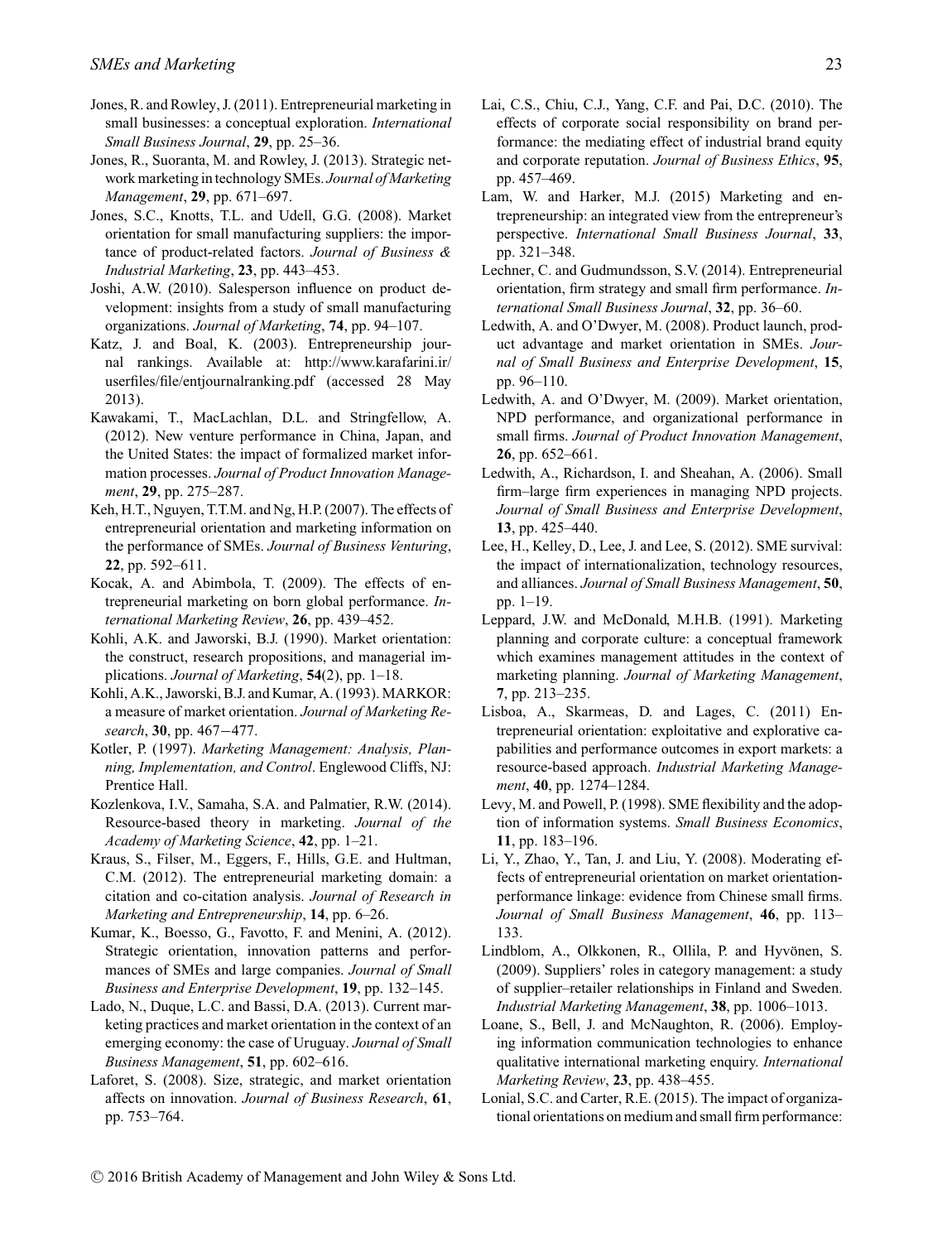a resource-based perspective. *Journal of Small Business Management*, **53**, pp. 94–113.

- Lybaert, N. (1998). The information use in a SME: its importance and SME elements of influence. *Small Business Economics*, **10**, pp. 171–191.
- MacMillan, I.C. (1993). The emerging forum for entrepreneurship scholars. *Journal of Business Venturing*, **8**, pp. 377–381.
- Mäläskä, M., Saraniemi, S. and Tähtinen, J. (2011). Network actors' participation in B2B SME branding. *Industrial Marketing Management*, **40**, pp. 1144–1152.
- Marta, J., Singhapakd, A. and Kraft, K. (2008). Personal characteristics underlying ethical decision in marketing situation: a survey of small business managers. *Journal of Small Business Management*, **46**, pp. 589–606.
- Martin, J.H., Martin, B.A. and Minnillo, P.R. (2009). Implementing a market orientation in small manufacturing firms: from cognitive model to action. *Journal of Small Business Management*, **47**, pp. 92–115.
- Mc Cartan-Quinn, D. and Carson, D. (2003). Issues which impact upon marketing in the small firm. *Small Business Economics*, **21**, pp. 201–213.
- Menelec, V. and Jones, B. (2015). Networks and marketing in small professional service businesses. *Journal of Research in Marketing and Entrepreneurship*, **17**, pp. 193– 211.
- Merrilees, B., Rundle-Thiele, S. and Lye, A. (2011). Marketing capabilities: antecedents and implications for B2B SME performance. *Industrial Marketing Management*, **40**, pp. 368–375.
- Michaelidou, N., Siamagka, N.T. and Christodoulides, G. (2011). Usage, barriers and measurement of social media marketing: an exploratory investigation of small and medium B2B brands. *Industrial Marketing Management*, **40**, pp. 1153–1159.
- Miles, M.P. and Arnold, D.R. (1991). The relationship between marketing orientation and entrepreneurial orientation. *Entrepreneurship Theory and Practice*, **15**, pp. 49– 65.
- Miles, M.P., Crispin, S. and Kasouf, C.J. (2011). Entrepreneurship's relevance to marketing. *Journal of Research in Marketing and Entrepreneurship*, **13**, pp. 126– 136
- Miles, M.P., Gilmore, A., Harrigan, P., Lewis, G. and Sethna, Z. (2015). Exploring entrepreneurial marketing. *Journal of Strategic Marketing*, **23**, pp. 303–316.
- Mitchell, R., Hutchinson, K. and Quinn, B. (2013). Brand management in small and medium-sized (SME) retailers: a future research agenda. *Journal of Marketing Management*, **29**, pp. 1367-1393.
- Möller, K. and Anttila, M. (1987). Marketing capability a key success factor in small business?. *Journal of Marketing Management*, **3**, pp. 185–203.
- Moon, B.-J. and Jain, S.C. (2007). Determinants and outcomes of internet marketing activities of exporting firms. *Journal of Global Marketing*, **20**, pp. 55–71.
- Morgan, T., Anokhin, S., Kretinin, A. and Frishammar, J. (2015). The dark side of the entrepreneurial orientation and market orientation interplay: a new product development perspective. *International Small Business Journal*, **33**, pp. 731–751.
- Morgan-Thomas, A. and Jones, M.V. (2009). Post-entry internationalization dynamics: differences between SMEs in the development speed of their international sales. *International Small Business Journal*, **27**, pp. 71–97.
- Morris, M.H. and Lewis, P.S. (1995). The determinants of entrepreneurial activity: implications for marketing. *European Journal of Marketing*, **29**, pp. 31–48.
- Morris, M.H., Schindehutte, M. and LaForge, R.W. (2002). Entrepreneurial marketing: a construct for integrating emerging entrepreneurship and marketing perspectives. *Journal of Marketing Theory and Practice*, **10**, pp. 1–19.
- Morrish, S.C. (2011). Entrepreneurial marketing: a strategy for the twenty-first century?. *Journal of Research in Marketing and Entrepreneurship*, **13**, pp. 110–119.
- Musso, F. and Francioni, B. (2014). International strategy for SMEs: criteria for foreign markets and entry modes selection. *Journal of Small Business and Enterprise Development*, **21**, pp. 301–312.
- Musteen, M., Datta, D.K. and Butts, M.M. (2014). Do international networks and foreign market knowledge facilitate SME internationalization? Evidence from the Czech Republic. *Entrepreneurship Theory and Practice*, **38**, pp. 749–774.
- Muzyka, D., Breuninger, H. and Rossell, G. (1997). The secret of new growth in old German 'Mittelstand' companies. *European Management Journal*, **15**, pp. 147–157.
- Naidoo, V. (2010). Firm survival through a crisis: the influence of market orientation, marketing innovation and business strategy. *Industrial Marketing Management*, **39**, pp. 1311–1320.
- Narver, J.C. and Slater, S.F. (1990). The effect of a market orientation on business profitability. *Journal of Marketing*, **54**(4), pp. 20–35.
- Nasution, H.N., Mavondo, F.T., Matanda, M.J. and Ndubisi, N.O. (2011). Entrepreneurship: its relationship with market orientation and learning orientation and as antecedents to innovation and customer value. *Industrial Marketing Management*, **40**, pp. 336–345.
- Ndubisi, N.O. and Matanda, M.J. (2011). Industrial marketing strategy and B2B management by SMEs. *Industrial Marketing Management*, **40**, pp. 334–335.
- Neeley, J.D. (1981). The management and social science literatures: an interdisciplinary cross-citation analysis. *Journal of the American Society for Information Science*, **32**, pp. 217–227.
- Neupert, K.E., Baughn, C.C. and Dao, T.T.L. (2006). SME exporting challenges in transitional and developed economies. *Journal of Small Business and Enterprise Development*, **13**, pp. 535–545.
- Ngugi, I.K., Johnsen, R.E. and Erdelyi, P. (2010). Relational ´ capabilities for value co-creation and innovation in SMEs.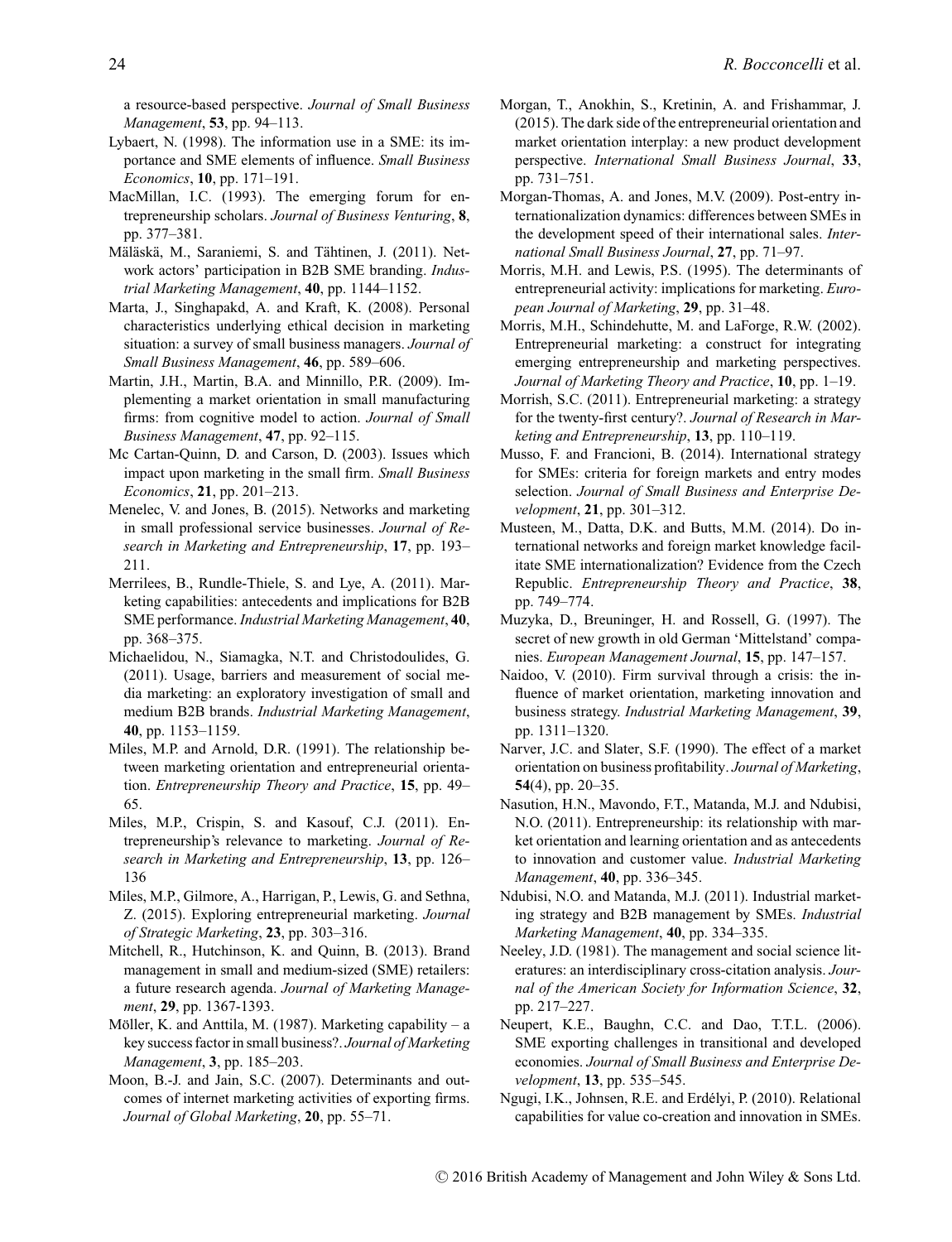*Journal of Small Business and Enterprise Development*, **17**, pp. 260–278.

- Nguyen, T.H. and Waring, T.S. (2013). The adoption of customer relationship management (CRM) technology in SMEs: an empirical study. *Journal of Small Business and Enterprise Development*, **20**, pp. 824–848.
- Nijssen, E.D., Hillebrand, B., de Jong, J.P.J and Kemp, R.G.M. (2012). Strategic value assessment and explorative learning opportunities with customers. *Journal of Product Innovation Management*, **29**, pp. 91–102.
- O'Cass, A. and Ngo, L.V. (2011). Winning through innovation and marketing: lessons from Australia and Vietnam. *Industrial Marketing Management*, **40**, pp. 1319– 1329.
- O'Cass, A. and Sok, P. (2014). The role of intellectual resources, product innovation capability, reputational resources and marketing capability combination in firm growth. *International Small Business Journal*, **32**, pp. 996–1018.
- O'Donnell, A. (2011). Small firm marketing: synthesising and supporting received wisdom. *Journal of Small Business and Enterprise Development*, **18**, pp. 781–805.
- O'Donnell, A. (2014). The contribution of networking to small firm marketing. *Journal of Small Business Management*, **52**, pp. 164–187.
- O'Dwyer, M., Gilmore, A. and Carson, D. (2009). Innovative marketing in SMEs. *European Journal of Marketing*, **43**, pp. 46–61.
- Ojala, A. and Tyrvainen, P. (2006). Business models and ¨ market entry mode choice of small software firms. *Journal of International Entrepreneurship*, **4**, pp. 69–81.
- Ojala, A. and Tyrväinen, P. (2007). Market entry and priority of small and medium-sized enterprises in the software industry: an empirical analysis of cultural distance, geographic distance, and market size. *Journal of International Marketing*, **15**, pp. 123–149.
- Oromaner, M. (1977). The diffusion of core publications in American sociology. *Journal of the American Society for Information Science*, **28**, pp. 34–37.
- Orpen, C. (1994). Strategic planning, scanning activities and the financial performance of small firms. *Journal of Strategic Change*, **3**, pp. 45–55.
- Otero, E.L., Muñoz Gallego, P.A. and Pratt, R.M.E. (2014). Click-and-mortar SMEs: attracting customers to your website. *Business Horizons*, **57**, pp. 729–736.
- Papadopoulos, N. and Martín Martín, O. (2011). International market selection and segmentation: perspectives and challenges. *International Marketing Review*, **28**, pp. 132–149.
- Rauyruen, P., Miller, K.E. and Groth, M. (2009). B2B services: linking service loyalty and brand equity. *Journal of Services Marketing*, **23**, pp. 175–186.
- Parker, S.C. (2006). Learning about the unknown: how fast do entrepreneurs adjust their beliefs? *Journal of Business Venturing*, **21**, pp. 1–26.
- Parry, S., Jones, R., Rowley, J. and Kupiec-Teahan, B. (2012). Marketing for survival: a comparative case study of SME

software firms. *Journal of Small Business and Enterprise Development*, **19**, pp. 712–728.

- Partanen, J., Chetty, S.K. and Rajala, A. (2014). Innovation types and network relationships. *Entrepreneurship Theory and Practice*, **38**, pp. 1027–1055.
- Pelham, A.M. (1997). Market orientation and performance: the moderating effects of product and customer differentiation. *Journal of Business & Industrial Marketing*, **12**, pp. 276–296.
- Peltier, J.W., Schibrowsky, J.A. and Zhao, Y. (2009). Understanding the antecedents to the adoption of CRM technology by small retailers: entrepreneurs vs owner-managers. *International Small Business Journal*, **27**, pp. 307–336.
- Penrose, E.T. (1959). *The Theory of Growth of the Firm*. London: Basil Blackwell.
- Perks, K.J. and Hughes, M. (2008). Entrepreneurial decisionmaking in internationalization: propositions from mid-size firms. *International Business Review*, **17**, pp. 310–330.
- Peterson, R.T. (1989). Small business adoption of the marketing concept vs. other business strategies. *Journal of Small Business Management*, **27**, pp. 38–46.
- Pittaway, L., Robertson, M., Munir, K., Denyer, D. and Neely, A. (2004). Networking and innovation: a systematic review of the evidence. *International Journal of Management Reviews*, **5–6**, pp. 137–168.
- Poon, S. and Swatman, P.M.C. (1997). Small business use of the Internet: findings. *International Marketing Review*, **14**, pp. 385–402.
- Raju, P.S., Lonial, S.C. and Crum, M.D. (2011). Market orientation in the context of SMEs: a conceptual framework. *Journal of Business Research*, **64**, pp. 1320–1326.
- Rauyruen, P., Miller, K.E. and Groth, M. (2009). B2B services: linking service loyalty and brand equity. *Journal of Services Marketing*, **23**, pp. 175–186.
- Reijonen, H. (2010). Do all SMEs practise same kind of marketing?. *Journal of Small Business and Enterprise Development*, **17**, pp. 279–293.
- Reijonen, H. and Laukkanen, T. (2010). Customer relationship oriented marketing practices in SMEs. *Marketing Intelligence and Planning*, **28**, pp. 115–136.
- Reijonen, H., Laukkanen, T., Komppula, R. and Tuominen, S. (2012). Are growing SMEs more market-oriented and brand-oriented?. *Journal of Small Business Management*, **50**, pp. 699–716.
- Reijonen, H., Párdányi, S., Tuominen, S., Laukkanen, T and Komppula, R. (2014). Are growth-oriented SMEs more likely to adopt market and brand orientations?. *Journal of Small Business and Enterprise Development*, **21**, pp. 250–264.
- Renton, M., Daellenbach, U., Davenport, S. and Richard, J. (2015). Small but sophisticated. Entrepreneurial marketing and SME approaches to brand management. *Journal of Research in Marketing and Entrepreneurship*, **17**, pp. 149–164.
- Resnick, S., Cheng, R., Brindley, C. and Foster, C. (2011) Aligning teaching and practice: a study of SME marketing.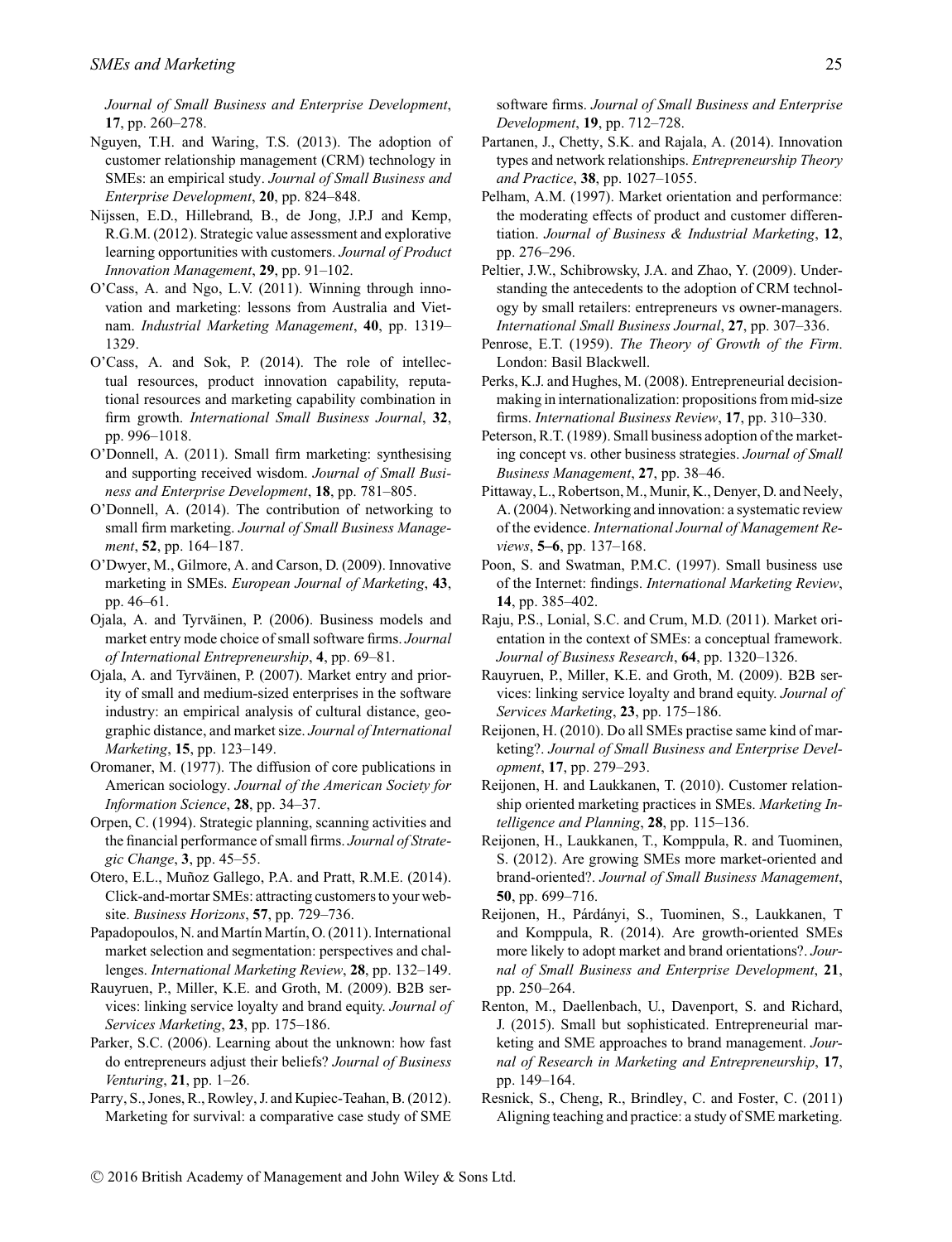*Journal of Research in Marketing and Entrepreneurship*, **13**, pp. 37–46.

- Reynolds, P.L. and Lancaster, G. (2006). A scheme to increase profitability in entrepreneurial SMEs. *Journal of Small Business and Enterprise Development*, **13**, pp. 395– 410.
- Roach, D.C. (2011). The impact of product management on SME firm performance. *Journal of Research in Marketing and Entrepreneurship*, **13**, pp. 85–104.
- Roach, D.C., Ryman, J. and White, J. (2014). Culture, conduct and innovation: a deconstruction of market orientation. *Journal of Research in Marketing and Entrepreneurship*, **16**, pp. 128–145.
- Robson, P.J.A. and Freel, M. (2008). Small firm exporters in a developing economy context: evidence from Ghana. *Entrepreneurship & Regional Development*, **20**, pp. 431– 450.
- Rogers, T.J. (1990). Landmark messages from the microcosm. *Harvard Business Review*, **68**, pp. 24–30.
- Romano, C. and Ratnatunga, J. (1995). The role of marketing: its impact on small enterprise research. *European Journal of Marketing*, **29**, pp. 9–30.
- Roy, D. and Banerjee, S. (2012). Strategic branding roadmap for SMEs operating in business-to-business sector: a study on Indian auto component sector. *Journal of Research in Marketing and Entrepreneurship*, **14**, pp. 142–163.
- Ruokonen, M., Nummela, N., Puumalainen, K. and Saarenketo, S. (2008). Market orientation and internationalisation in small software firms. *European Journal of Marketing*, **42**, pp. 1294–1315.
- Russell-Bennett, R. and McColl-Kennedy, J.R. and Coote, L.V. (2007) Involvement, satisfaction, and brand loyalty in a small business services setting. *Journal of Business Research*, **60**, pp. 1253–1260.
- Samouel, P. (2007). Does time impact relational norms in bilateral exchange? The small business case. *Journal of Small Business and Enterprise Development*, **14**, pp. 136– 143.
- Sandbacka, J., Nätti, S. and Tähtinen, J. (2013). Branding activities of a micro industrial services company. *Journal of Services Marketing*, **27**, pp. 166–177.
- Sebora, T.C., Lee, S.M. and Sukasame, N. (2009). Critical success factors for e-commerce entrepreneurship: an empirical study of Thailand. *Small Business Economics*, **32**, pp. 303–316.
- Selase Asamoah, E. (2014). Customer based brand equity (CBBE) and the competitive performance of SMEs in Ghana. *Journal of Small Business and Enterprise Development*, **21**, pp. 117–131.
- Sethna, Z., Jones, R. and Harrigan, P. (2013). *Entrepreneurial Marketing. Global Perspectives*. Bingley: Emerald.
- Shaw, E. (2006). Small firm networking: an insight into contents and motivating factors. *International Small Business Journal*, **24**, pp. 5–29.
- Shaw, E. and Carson, D. (1995). The emergence of entrepreneurial marketing: a new paradigm?. In *Marketing*

*Education Group Annual Conference*. Bradford: University of Bradford, pp. 713–723.

- Shiu, E. and Walker, D. (2007). New product market visioning in small enterprises: a preliminary empirical study within the Central Technology Belt in England. *Journal of Small Business and Enterprise Development*, **14**, pp. 81–92.
- Shrader, C.B, Muldorf, C.L. and Blackburn, V. (1989). Strategic and operational planning, uncertainty, and performance in small firms. *Journal of Small Business Management*, **27**, pp. 45–60.
- Simmons, G.J., Durkin, M.G., McGowan, P. and Armstrong, G.A. (2007). Determinants of internet adoption by SME agri-food companies. *Journal of Small Business and Enterprise Development*, **14**, pp. 620–640.
- Simon, H. (2009). *Hidden Champions of the Twenty-First Century: The Success Strategies of Unknown World Market Leaders*. London: Springer.
- Simsek, Z., Lubatkin, M.H., Veiga, J.F. and Dino, R.N. (2009). The role of an entrepreneurially alert information system in promoting corporate entrepreneurship. *Journal of Business Research*, **62**, pp. 810–817.
- Singh, R. and Koshy, A. (2011). Does salesperson's customer orientation create value in B2B relationships? Empirical evidence from India. *Industrial Marketing Management*, **40**, pp. 78–85.
- Slater, S.F. and Narver, J.C. (1994). Does competitive environment moderate the market orientation–performance relationship?. *Journal of Marketing*, **58**, pp. 46–55.
- Smallbone, D., Deakins, D., Battisti, M. and Kitching, J. (2012). Small business responses to a major economic downturn: empirical perspectives from New Zealand and the United Kingdom. *International Small Business Journal*, **30**, pp. 754–777.
- Snaith, B. and Walker, J. (2002). The theory of medium enterprise. Paper presented at the International Conference of Medium Enterprise Development, Durham University.
- Solé, M. (2013). Entrepreneurial marketing: conceptual exploration and link to performance. *Journal of Research in Marketing and Entrepreneurship*, **15**, pp. 23–38
- Song, M., Wang, T. and Parry, M.E. (2010). Do market information processes improve new venture performance?. *Journal of Business Venturing*, **25**, pp. 556–568.
- Sousa, C.M.P. and Lages, L.F. (2011). The PD scale: a measure of psychic distance and its impact on international marketing strategy. *International Marketing Review*, **28**, pp. 201–222.
- Sousa, C.M.P. and Novello, S. (2014). The influence of distributor support and price adaptation on the export performance of small and medium-sized enterprises, *International Small Business Journal*, **32**, pp. 359–385.
- Spence, M. and Essoussi, L.H. (2010). SME brand building and management: an exploratory study. *European Journal of Marketing*, **44**, pp. 1037–1054.
- Spillana, J.E, Karab, A., Kingc, D.O. and McGinnis, M.A. (2013) Market orientation and firm performance: an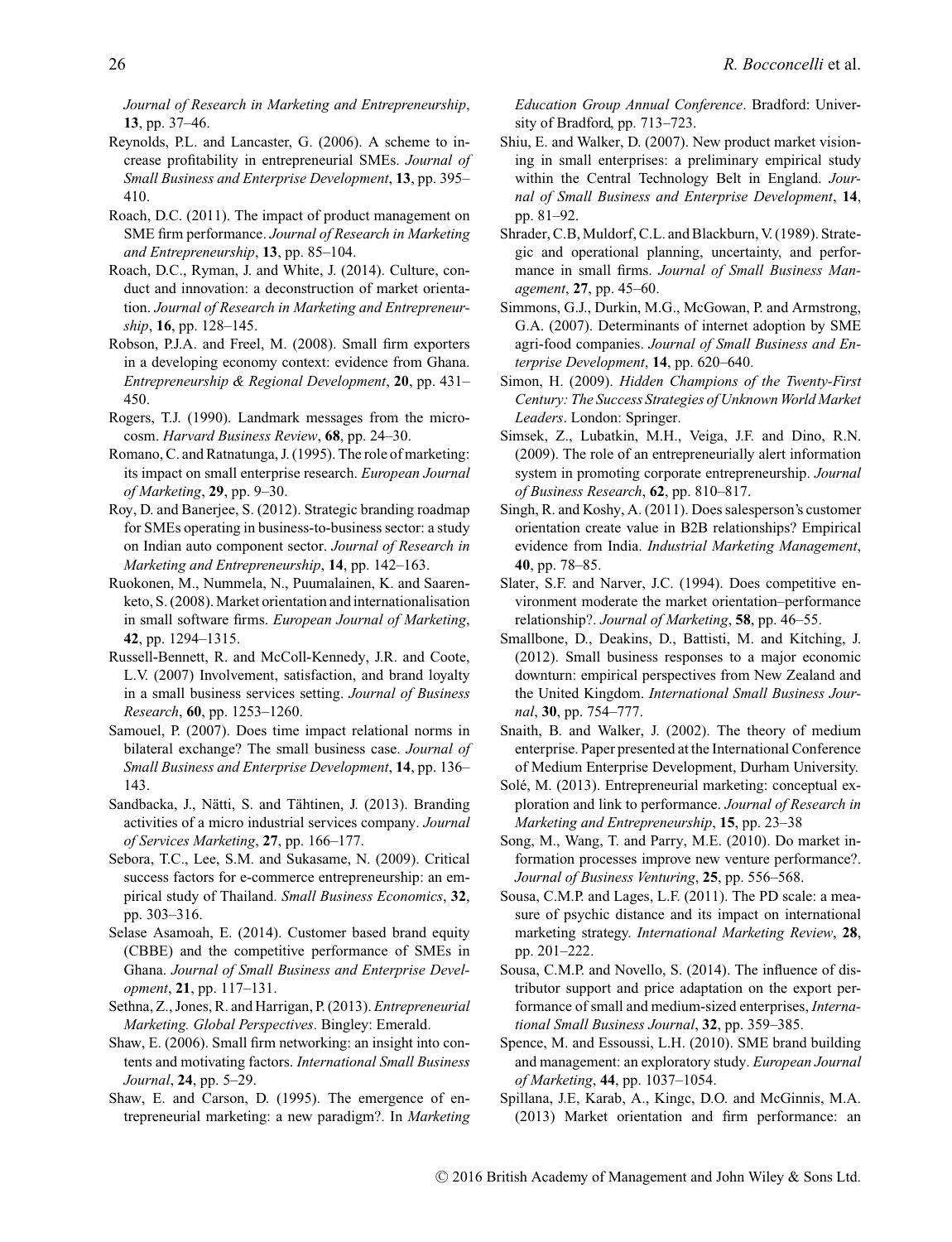empirical analysis of Ghanaian Microenterprises. *Journal of Global Marketing*, **26**, pp. 258–272.

- Spillecke, S.B. and Brettel, M. (2014). Antecedents and performance implications of a sales department's learning and entrepreneurial orientation in SMEs. *Journal of Small Business Management*, **52**, pp. 407–426
- Stockdale, R. and Standing, C. (2006). A classification model to support SME e-commerce adoption initiatives. *Journal of Small Business and Enterprise Development*, **13**, pp. 381–394.
- Stoian, M.-C. and Rialp-Criado, A. (2010). Analyzing export behaviour through managerial characteristics and perceptions: a multiple case-based research. *Journal of Global Marketing*, **23**, pp. 333–348.
- Stokes, D. (2000). Entrepreneurial marketing: a conceptualisation from qualitative research. *Qualitative Market Research: An International Journal*, **3**, pp. 47–54.
- Stokes, D. and Fitchew, S. (1997). Marketing in small firms: towards a conceptual understanding. In *Marketing Without Borders, Proceedings from the Academy of Marketing 1st Annual Conference*. Manchester: Marketing Education Group, Metropolitan University, pp. 1509– 1513.
- Street, C.T. and Cameron, A.-F (2007). External relationships and the small business: a review of small business alliance and network research. *Journal of Small Business Management*, **45**, pp. 239–266.
- Styles, C. and Seymour, R.G. (2006). Opportunities for marketing researchers in international entrepreneurship. *International Marketing Review*, **23**, pp. 126–145.
- Sullivan Mort, G. and Weerawardena, J. (2006). Networking capability and international entrepreneurship. How networks function in Australian born global firms. *International Marketing Review*, **23**, pp. 549–572.
- Sullivan Mort, G., Weerawardena, J. and Liesch, P. (2012). Advancing entrepreneurial marketing: evidence from born global firms. *European Journal of Marketing*, **46**, pp. 542– 561.
- Taiminen, H.M. and Karjaluoto, H. (2015). The usage of digital marketing channels in SMEs. *Journal of Small Business and Enterprise Development*, **22**, pp. 633–651.
- Tanev, S. and Bailetti, T. (2008). Competitive intelligence information and innovation in small Canadian firms. *European Journal of Marketing*, **42**, pp. 786–803.

Tang, Y., Wang, P. and Zhang, Y. (2007). Marketing and business performance of construction SMEs in China. *Journal of Business & Industrial Marketing*, **22**, pp. 118–125.

Tang, Z. and Hull, C. (2012). An investigation of entrepreneurial orientation, perceived environmental hostility, and strategy application among Chinese SMEs. *Journal of Small Business Management*, **50**, pp. 132–158.

Teece, D.J., Gary, P. and Amy, S. (1997). Dynamic capabilities and strategic management. *Strategic Management Journal*, **18**, pp. 509–533.

Terjesen, S. and Elam, A. (2009). Transnational entrepreneurs' venture internationalization strategies: a practice theory approach. *Entrepreneurship Theory and Practice*, **33**, pp. 1093–1120.

- Tolstoy, D. (2009). Knowledge combination and knowledge creation in a foreign-market network. *Journal of Small Business Management*, **47**, pp. 202–220.
- Tolstoy, D. (2010). Network development and knowledge creation within the foreign market: a study of international entrepreneurial firms. *Entrepreneurship & Regional Development*, **22**, pp. 379–402.
- Tracey, J.B. (2014). A review of human resources management research. *International Journal of Contemporary Hospitality Management*, **26**, pp. 679–705.
- US SBA (2010). Table of small business standards matched to North America industry classification system codes, November 2010. Available at: [https://www.sba.gov/](https://www.sba.gov/content/small-business-size-standards) [content/small-business-size-standards](https://www.sba.gov/content/small-business-size-standards) (accessed 21 July 2014).
- Ural, T. (2009). The effects of relationship quality on export performance: a classification of small and medium-sized Turkish exporting firms operating in single export-market ventures. *European Journal of Marketing*, **43**, pp. 139– 168.
- Vaghely, I.P. and Julien, P.-A. (2010). Are opportunities recognized or constructed? An information perspective on entrepreneurial opportunity identification. *Journal of Business Venturing*, **25**, pp. 73–86.
- Verhees, F.J.H.M. and Meulenberg, M.T.G. (2004). Market orientation, innovativeness, product innovation, and performance in small firms. *Journal of Small Business Management*, **42**, pp. 134–154.
- Verhees, F.J.H.M., Meulenberg, M.T.G. and Pennings, J.M.E. (2010). Performance expectation of small firms considering radical product innovation. *Journal of Business Research*, **3**, pp. 772–777.
- Walsh, M.F. and Lipinski, J. (2009). The role of the marketing function in small and medium sized enterprises. *Journal of Small Business and Enterprise Development*, **16**, pp. 569–585.
- Weerawardena, J., O'Cass, A. and Julian, C. (2006). Does industry matter? Examining the role of industry structure and organizational learning in innovation and brand performance. *Journal of Business Research*, **59**, pp. 37–45.
- Weinrauch, J.D., Mann, O.K., Robinson, P.A., Pharr, J. (1991). Dealing with limited financial resources: a marketing challenge for small business. *Journal of Small Business Management*, **29**, pp. 44–54.

Welsh, J.A. and White, J.F. (1981). Converging on characteristics of entrepreneurs. In Vesper, K.H. (ed.), *Frontiers of Entrepreneurship Research*. Wellesley, MA: Babson Centre for Entrepreneurial Studies, pp. 504–515.

- Wengel, J.T. and Rodriguez, E. (2006). SME export performance in Indonesia after the crisis. *Small Business Economics*, **26**, pp. 25–37.
- West, G.P. and Noel, T.W. (2009). The impact of knowledge resources on new venture performance. *Journal of Small Business Management*, **47**, pp. 1–22.